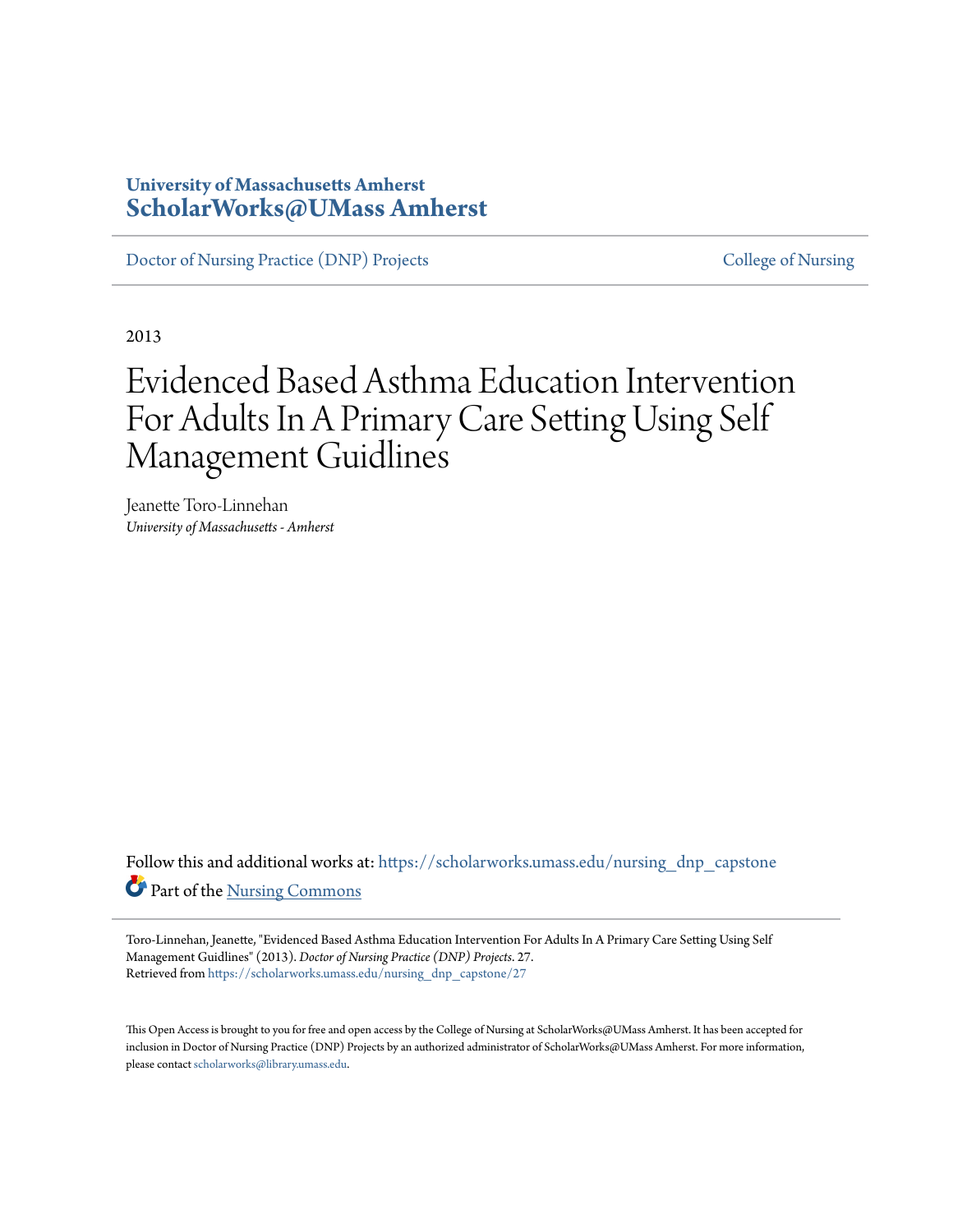## EVIDENCE BASED ASTHMA EDUCATION INTERVENTION FOR ADULTS IN A PRIMARY CARE SETTING USING SELF MANAGEMENT GUIDELINES

By

Jeanette Toro-Linnehan

Submitted to the Graduate School of the

University of Massachusetts at Amherst

In partial fulfillment of the requirements for the degree of

DOCTORATE OF NURSING PRACTICE

School of Nursing

April 7, 2013

Approved as to style and content by:

Dr. Raeann G LeBlanc: School of Nursing Committee Chair

Dr. Jeungok Choi: School of Nursing Member

Carol Conroy: Outside Preceptor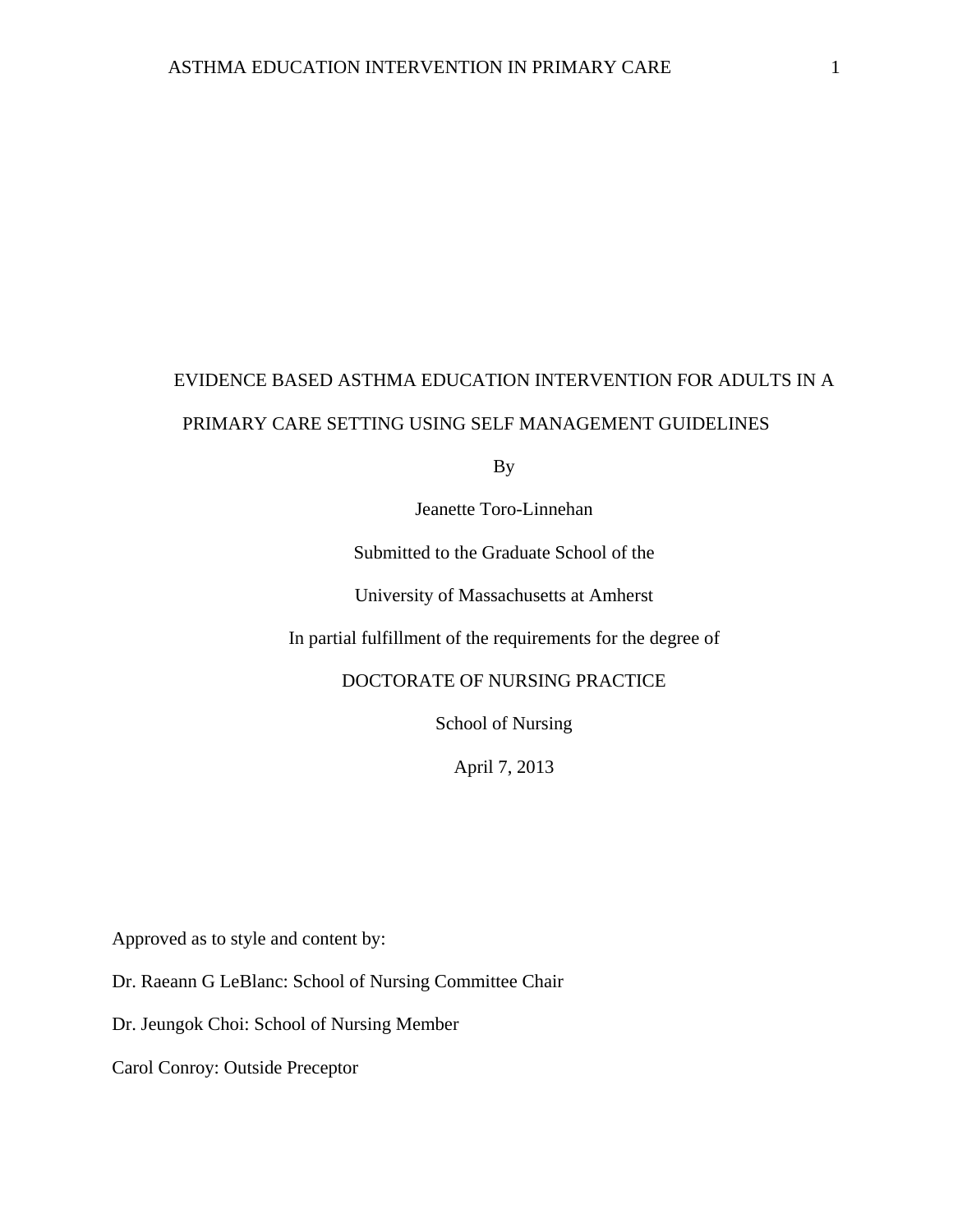#### Abstract

Using the standard of treatment for asthma developed by the expert panel reports from the National Heart, Lung, and Blood Institute allows a clear roadmap to patient centered control (National Heart Lung And Blood Institute, 2007). A focus on proper diagnosis and control of a patient's asthma, using self-management tools that will allow the patient to partner with their primary care provider is crucial to successful control of this disease (Safety Net Medical Home Initiative, 2010). In order to achieve this, educational interventions on control and reduction of exacerbations was taught in a primary care practice/medical home under the direction of a Doctorate of Nursing (DNP) candidate as a Certified Asthma Educator. This educational program with a focus on self-management techniques assessed the patient's correct use of medications, particularly of inhalers. These are documented in a planned asthma action plan that was created as a partnership with the primary provider and the patient. The pilot project was able to prove that evidence based asthma education intervention was effective to improve patient's asthma controls and encourage patients to be active participants. Patients are now specifically scheduled for asthma visits and education. The Asthma Control Test was a good measure for patients to identify their control. The primary care practice now uses every opportunity of encounter to address education.

Key words: asthma, adult, self-efficacy, self-management, quality of life, medical home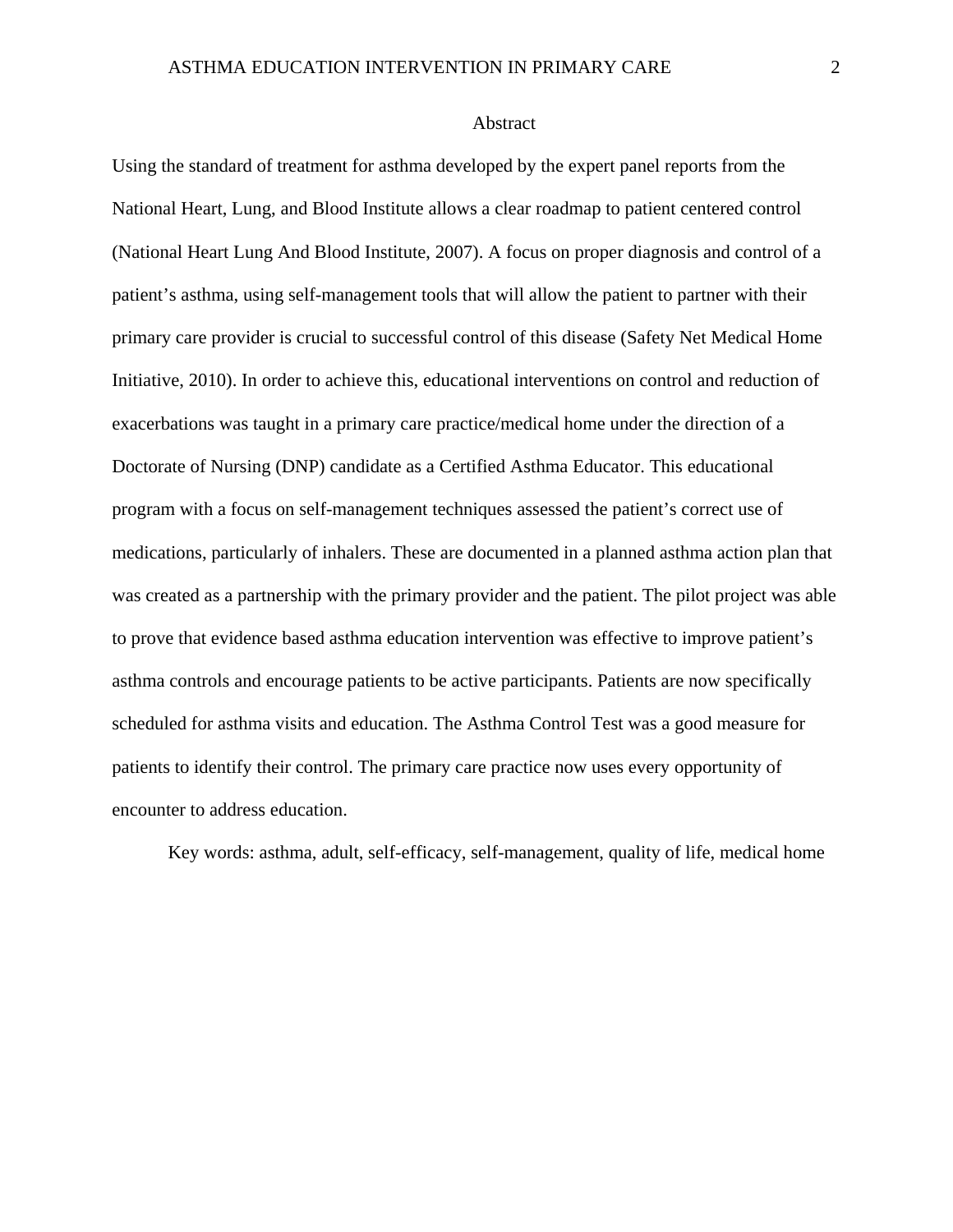| <b>Table of Contents</b> |  |
|--------------------------|--|
|                          |  |
|                          |  |
|                          |  |
|                          |  |
|                          |  |
|                          |  |
|                          |  |
|                          |  |
|                          |  |
|                          |  |
|                          |  |
|                          |  |
|                          |  |
|                          |  |
|                          |  |
|                          |  |
|                          |  |
|                          |  |
|                          |  |
|                          |  |
|                          |  |
|                          |  |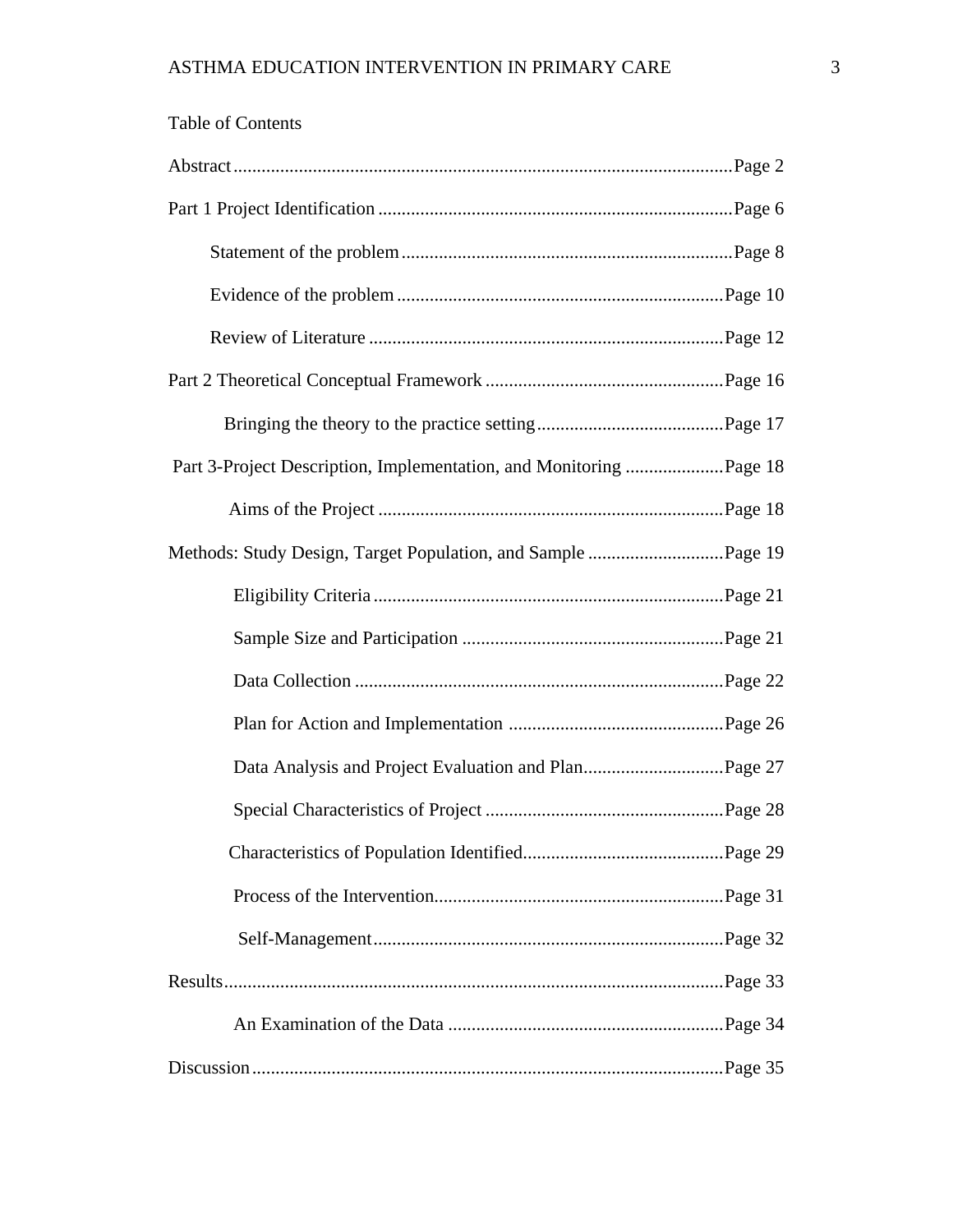| Appendixes |  |
|------------|--|
|            |  |
|            |  |
|            |  |
|            |  |
|            |  |
|            |  |
|            |  |
|            |  |
|            |  |
|            |  |
|            |  |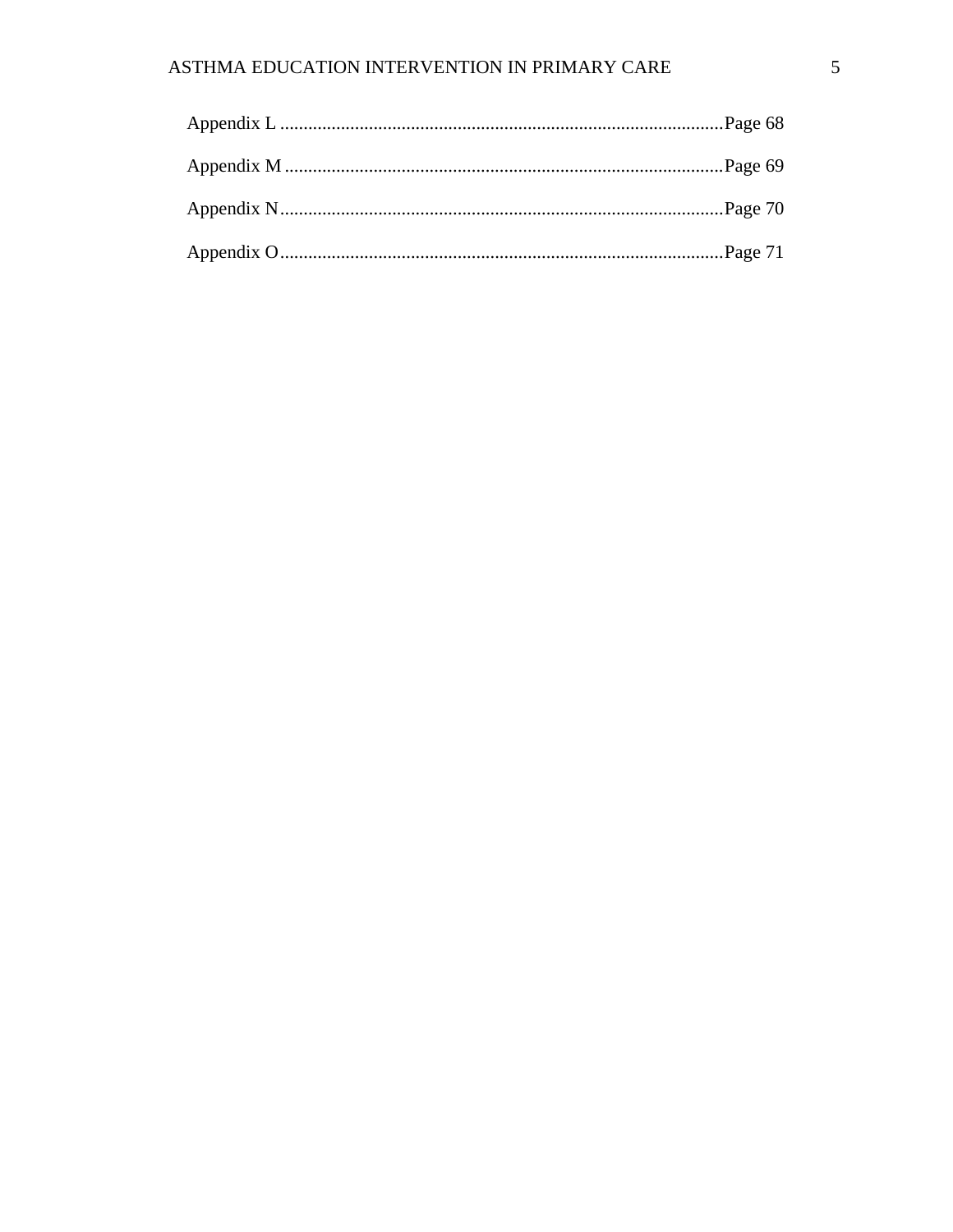#### **Part 1 Problem Identification**

According to the Centers for Disease Control report of 2010, asthma is a public health problem with significant impact in the United States. It ranks among the country's most common chronic conditions. With the ongoing implementation of national and international guidelines, future costs for asthma will come from the treatment and management of the disease. There is no known cause or cure for this disease. Asthma is completely controllable, however, if we improve patient self-care behavior and capabilities (Chen, Sheu, Chang, Wang, & Huang, 2010).

 The traditional model for patient education and care is contrasted with a patient centered model of education. In the patient centered model problems are identified by the patient, and education helps patients enhance their problem-solving skills. The goal in this model is selfmanagement to increase patient self-efficacy. Patients are encouraged to solve their own problems with information, and not orders from their health care providers (Underwood, Revitt, Field, & Cowie, 1991).

 Self-management was first identified by asthma education researcher Tom Creer in 1976 (Tousman, Zeitz, & Taylor, 2010), and it describes a person who is active in his or her own self-care. With self-management, the individual's ability to manage the symptoms, treatment, consequences (physical and psychosocial), and lifestyle changes is encouraged. In this type of learner-centered self-management, learners accept responsibility for managing their health and illness, and they are encouraged to make their own behavioral changes. Learners identify their own problems, and the teacher can facilitate problem solving and self-efficacy (Tousman, Zeitz, & Taylor, 2010). Patient teaching has historically been recognized as a nursing function, and a valuable aspect of health promotion in asthma (Underwood, Revitt, Field, & Cowie, 1991). Presently, more nurses are actively trained and involved in asthma education. Nurses who are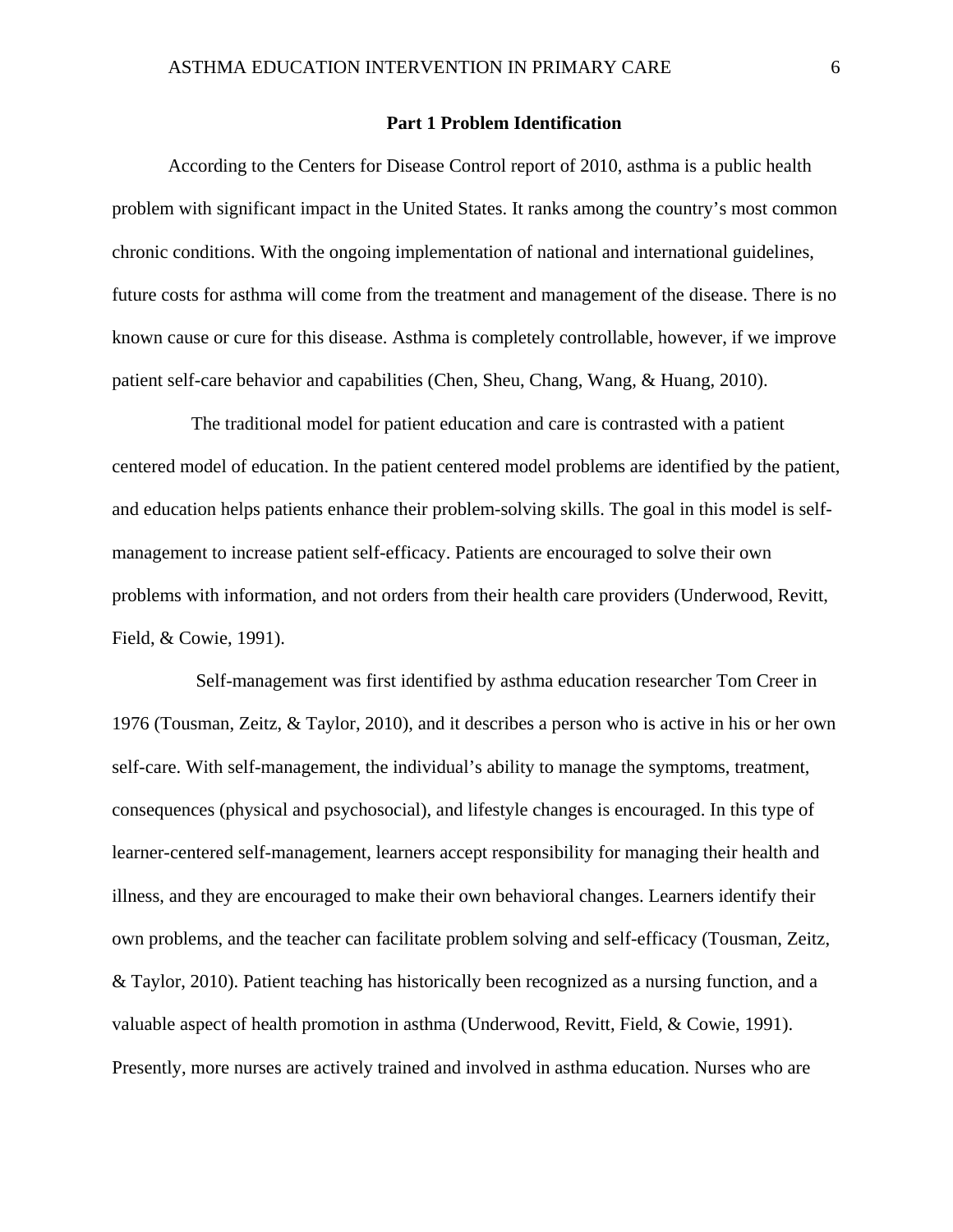trained to conduct assessments, perform spirometry, provide education and instruct patients on self-management play an important role (Underwood, Revitt, Field, & Cowie, 1991).

 Morbidity and death from asthma has increased dramatically over the last several years. Each year there are 2 million visits to emergency departments for patients with acute and chronic management of their symptoms of asthma (Schatz, Rachelsfsky, & Krishnan, 2009). Asthma is the sixth leading cause of hospital admissions (Mlracia & Winston, 2001). Using the guidelines created by the National Asthma Education and Prevention Program (NAEPP) as a starting point we can individualize care that will result in the best outcome (Mlracia & Winston, 2001). The National Health Lung and Blood Institute (NHLBI) asthma guidelines recommend that healthcare practitioners teach their patients to self-manage their disease. These guidelines can effectively lead to managed patient-driven asthma care that incorporates patients as active participants. These guidelines consist of and are organized recommendations for asthma care that contain four essential components for effective management. The key points stressed in the guidelines are as follows: (a) monitoring and assessing asthma severity, control, and response to treatment in conjunction with proper diagnosis; (b) asthma self-management education that is integrated into all aspects of asthma care; (c) the control of environmental factors and comorbid conditions; and (d) long-term management of asthma (National Heart Lung And Blood Institute, 2007).

 This model is applicable in a medical home model that can effectively use the guidelines recommended by the National Heart, Lung and Blood Institute. A patient centered practice encourages patients to be involved in decisions about their care and the management of their health and illness. It uses proven communication strategies and decision aids to empower patients and enhance their decision-making and self-management (Safety Net Medical Home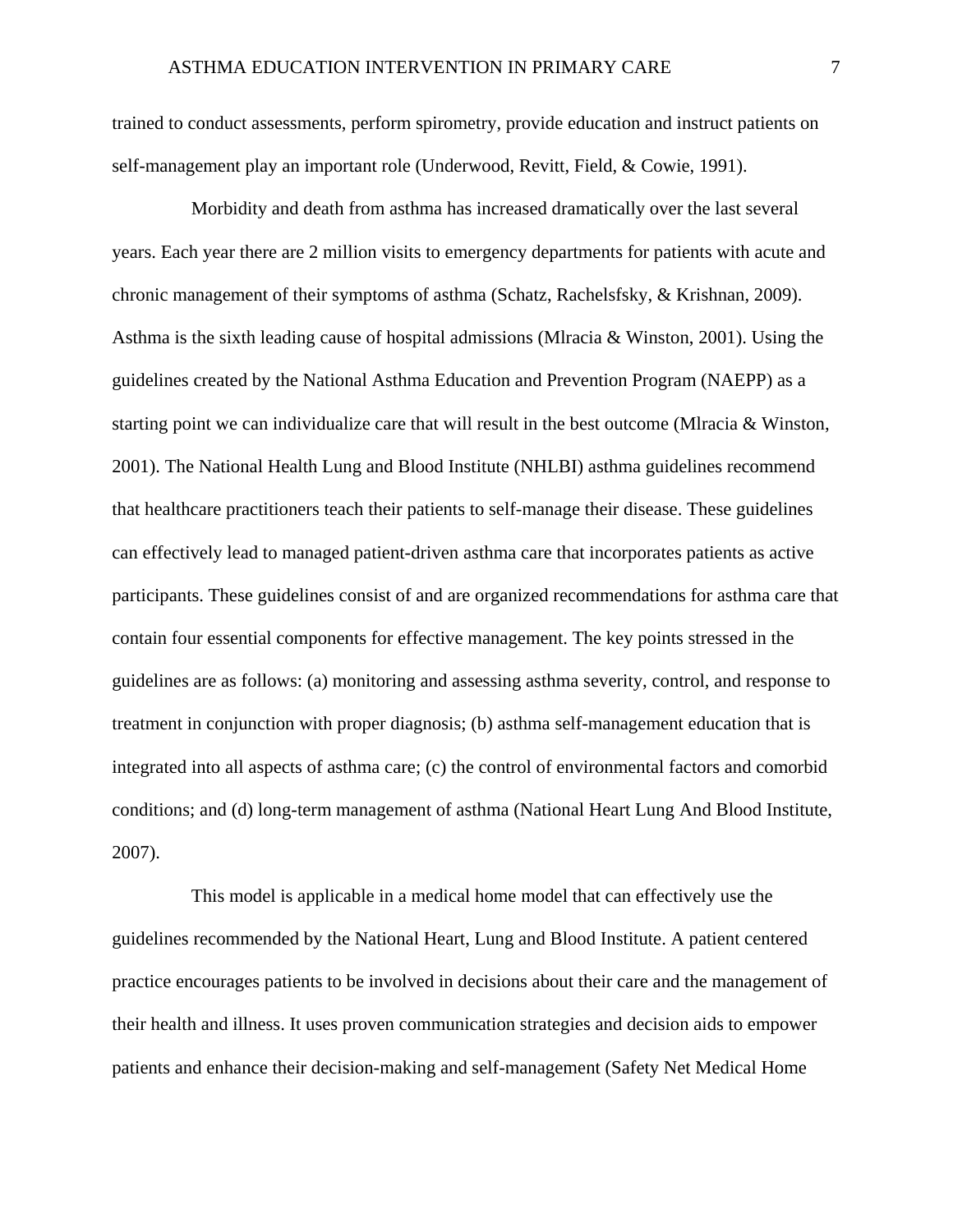Initiative, 2010). A patient-centered practice identifies patients, and recognizes that the patient is the expert on his or her own life. The patient and their family drive their care, and need to be more involved in decisions about their care, and in the management of their health. The patient and their family play a central role in planning their health and wellness, as they actively engage in their healthcare (Safety Net Medical Home Initiative, 2010).

#### **Statement of the Problem**

 Asthma is defined as a chronic condition characterized by airflow obstruction and chronic inflammation. The major problem with management of asthma today is not lack of effective and safe medication. Despite effective medication, many asthmatics are under treated for a number of reasons, with a negative impact on their quality of life (Baptist, Deol, Reddy, Nelson, & Clark, 2012). Poor compliance to prescribed medication, poor perception of symptoms and lack of knowledge or instruction of how to act in case of asthma deterioration are probably the most important factors behind the high asthma morbidity (Lindberg, Ahlner, Moller, & Ekstrom, 1999). Evidence based asthma practice in primary health care, that incorporates the international consensus document on asthma management has a positive effect on asthma morbidity and disease control (Lindberg, Ahlner, Moller, & Ekstrom, 1999).

 A report prepared by the Agency for Health Care Research and Quality (AHRQ) titled: "*Engaging Patients and Families in the Medical Home*", which has its research based on the Institute of Medicine's report, "Crossing the Quality Chasm" identified that supporting patients in improving their health is a key expectation for the medical home (Scholle, Torda, Peikes, Han, & Genevro, 2010). Patients are helped to manage chronic diseases, like asthma by following self-care guidelines about diet, exercise, medication adherence, and symptom recognition. A recent review showed that a variety of efforts to support patient self-management have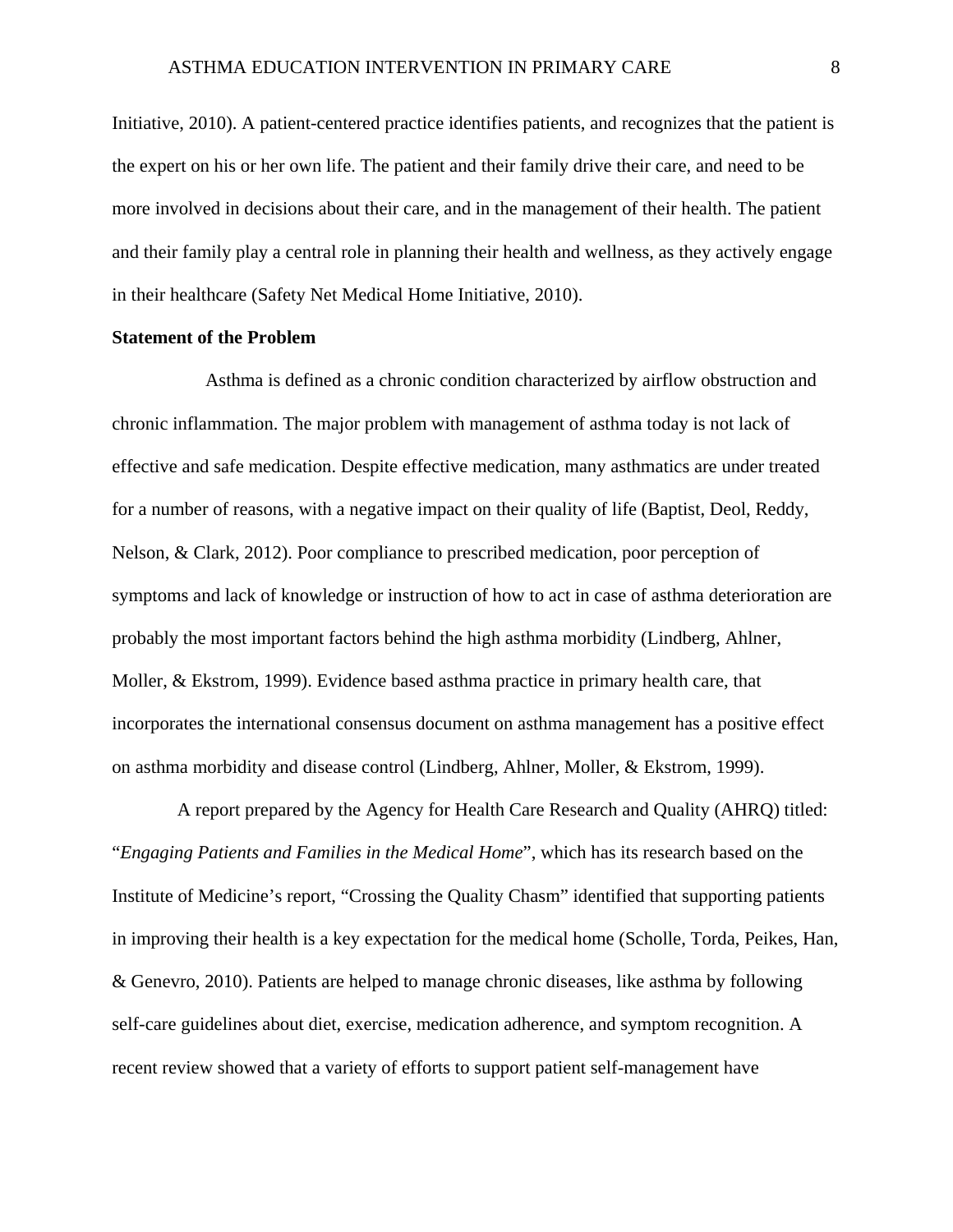demonstrated positive effects on patient outcomes, knowledge, and self-efficacy. There is evidence that there needs to be adaptation to self-care support to patient's self-efficacy (Scholle, Torda, Peikes, Han, & Genevro, 2010).

 Patients can no longer just rely on their provider to instruct them on how and when medications are used. If patients wait until they are instructed to take a particular medication or perform a particular action, the result will be an acute episode (Williams, Schmidt, Redd, & Storms, 2003).

 Asthma is characterized by varying signs and symptoms. In order for appropriate treatment to occur, patients must monitor symptoms. This monitoring of symptoms must be an active role the patient takes that has been guided by patient education. Therefore, at each visit, the provider should assess the patient's self-management skills, including monitoring of their symptoms, correct technique for use of inhalers, spacers, and peak flow meters. All patients should have access to, and be instructed in the use of devices needed to administer medication or monitor their asthma (e.g., inhalers, spacers, nebulizers, and peak flow meters (PFM). The plan is instructional, a carefully written plan that is developed by the patient and provider. Writing the management plan helps clarify expectations for treatment. It also provides patients with an easy reference for remembering how to manage their asthma. A patient's ability to take asthma medications is a necessary skill of self-management (Williams, Schmidt, Redd, & Storms, 2003).

 The goals of asthma treatment are to prevent chronic troublesome symptoms, maintain optimal lung function, maintain normal activity, prevent recurrent exacerbations of asthma, minimize the need for emergency care, provide optimal pharmacotherapy with minimal or no adverse effects, and satisfy expectations of asthma care (Jansen, McGrath, Covington, Cheng, & Boushey, 2009). "The ultimate goal of both expert care and patient self-management is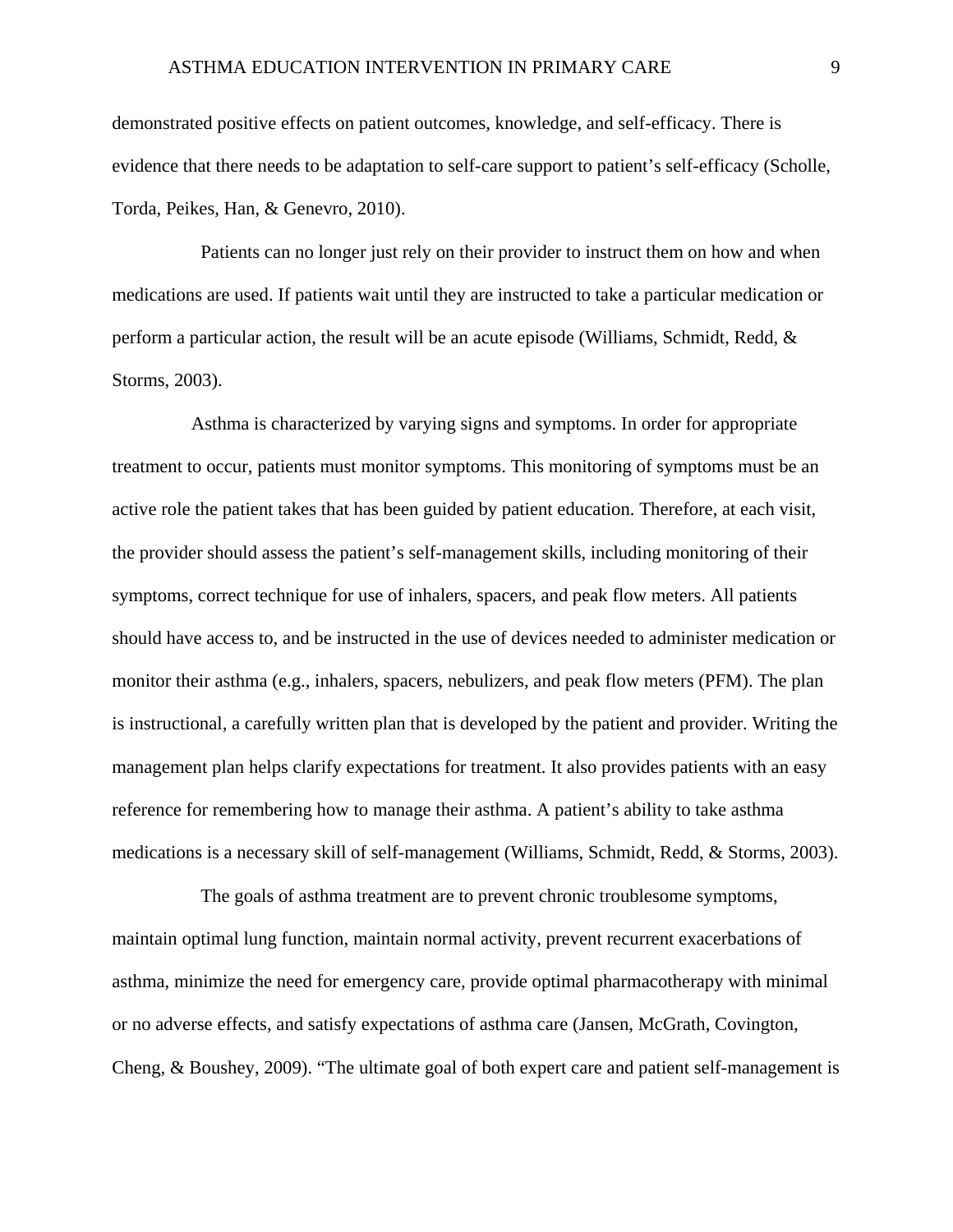to reduce the impact of asthma on related morbidity, functional ability and quality of life" (Jones.2008 p.778).

#### **Evidence of the Problem**

 Asthma is a common chronic disease responsible for substantial health care costs, including emergency department visits and hospital admissions. These costs are potentially preventable with better ongoing disease control (Raju, Soni, Aziz, Tiemstra, & Hasnain, 2012). Lack of access to asthma care, education, and medications are an important issue in the United States. Medications and health care visits are expensive. In teaching patients how to better manage their medications by using them correctly, patients will use less medication and their costs will decrease. Patient's fears and misconceptions about medications need to be addressed in order for them to adhere to the medical regimen. This will have an effect on frequency of visits as patients will be better managed (Partridge, 2004).

 One aspect of the complexity of asthma, was revealed by data compiled from the Patient Asthma Insights and Reality survey, which was administered in 1998 to assess patient's symptom severity and control. This was administered in 29 countries in North America, Asia and Europe (7786 adults and 3153 children (by proxy). Objective and subjective patient perception of asthma control and severity were assessed, including access to medical care, health care use, missed work-school, and medication use (Rabe et al., 2004). The survey found that many patients overestimate their level of disease control, often tolerating substantial asthma symptoms and having low expectations about the degree of control that is possible. Many patients may assume that a certain level of symptoms or some limitation of activity is an inevitable consequence of having asthma. In fact, 39% to 70% of respondents to the Asthma Insights and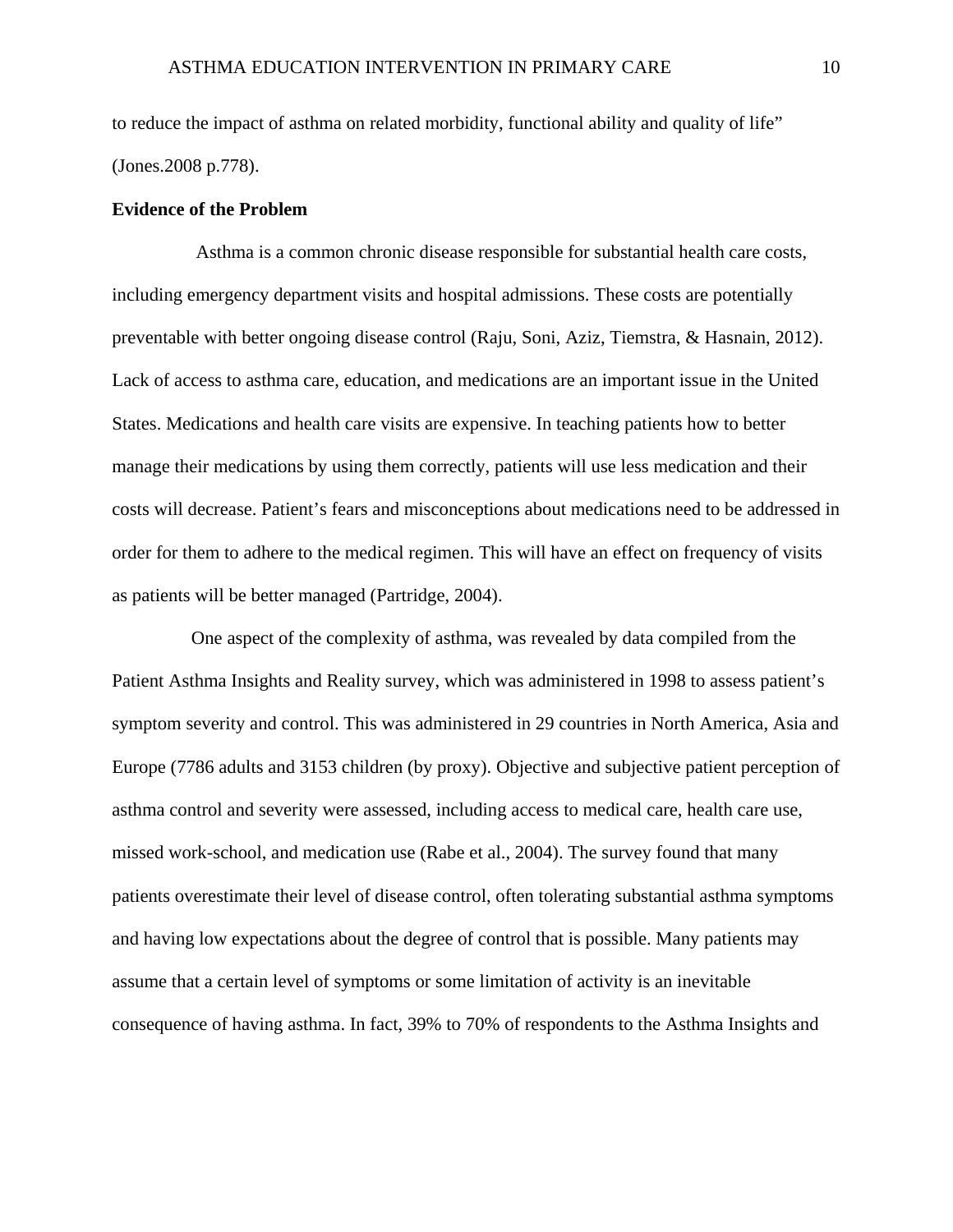Reality (AIR) surveys reported that their asthma was well controlled or completely controlled even though they were experiencing moderate symptoms.

Another aspect of the problem is that many health care providers underestimate the severity of asthma symptoms and underutilize written action plans, despite the evidence. The written action plan can help the physician assess if the patient is achieving control of their disease (Wechsler, 2009). As the focus of asthma management is now looking to shift from managing acute attacks to achieving asthma control, the need for a supplemental measure that can reliably identify patients whose asthma is not in control has become apparent. The Asthma Control Test (ACT) is a brief patient- based assessment tool to assess asthma control. Asthma treatment guidelines alone are not enough to ensure the proper assessment of asthma control. The deficiency in the assessment of asthma control points to the need for a simple method for quantifying asthma control by both patients and physicians. The five questions in the ACT questionnaire identify "the dimensions of asthma control that underlie current asthma management guidelines, asthma symptoms, use of rescue medications, and the impact of asthma on everyday functioning, and support the premise that asthma control is a multidimensional construct"(Nathan et al., 2004 p.63). The questionnaire consists of five questions to assess asthma control in the previous four weeks. The sum of the scores of the five questions give the total ACT scores (range 5–25). The higher the score, the better the asthma control (Ko et al., 2012).

 The evidence is persuasive that the most important components of asthma education are (1) partnership between the patient and provider and (2) a written action plan that gives the patient some latitude in determining changes to the medication regimen, based on symptoms or peak flow measurements (Jones, 2008). Of extreme importance are patient-important outcomes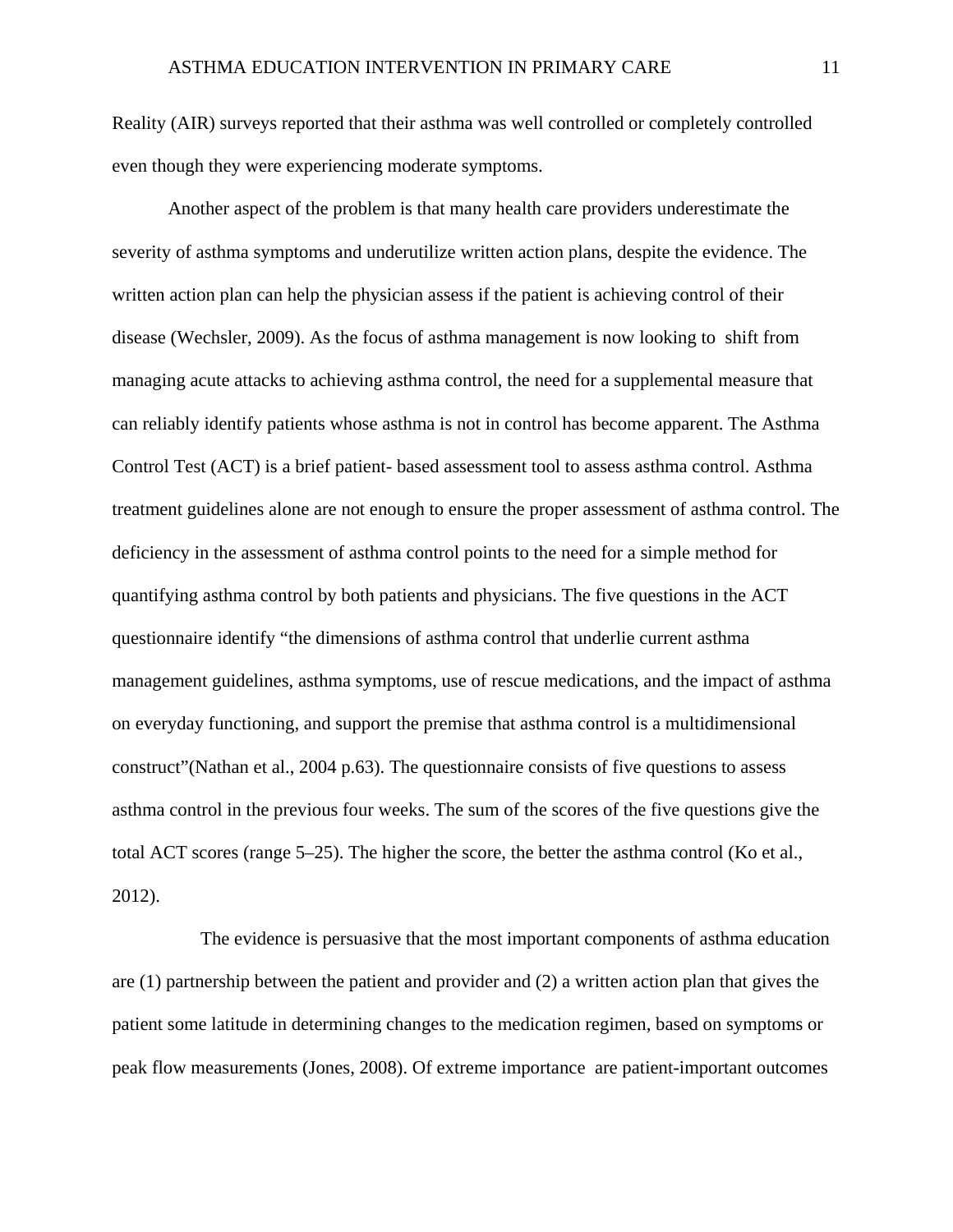such as good symptom control, fewer missed work days, fewer exacerbations, lower costs, and better patient confidence that symptoms are controllable and not constrain normal activities (Jones, 2008).

 Maridee Jones stated in her research on asthma self-management that in most institutions there is inadequate incentive for physicians to make the time to develop collaborative partnerships with patients and to provide high-quality asthma-self-management education, and there is considerable financial pressure (Jones 2008). What needs to be demonstrated to providers is that self-management education can decrease the cost of care in high-risk patients and alleviate the pressure to see as many patients as possible during a clinic day (Jones, 2008). Evidence supporting the self-management approach was seen in a Cochrane review of 36 trials that compared usual care to self-management plus regular review and an action plan found:(1) more regular physician visits, (2) fewer emergency department visits and hospital admissions, (3) slightly better lung function and peak flow measurements, (4) fewer medications overall, and (5) less use of rescue medication (Jones, 2008).

#### **Review of Literature**

 The results of the literature review show that: A written asthma action plan is essential and should be developed in partnership with the patient (Pruitt, 2011). Interventions that can affect positive outcomes will have as their components the actual mechanisms of how to induce behavioral change for improved disease management. Corbridge and Corbridge (2010) found that the best way to treat asthma is to give patients the tools to participate in their own care. This plan has been developed in collaboration and has been shown to enhance patient-provider communication and improve outcomes.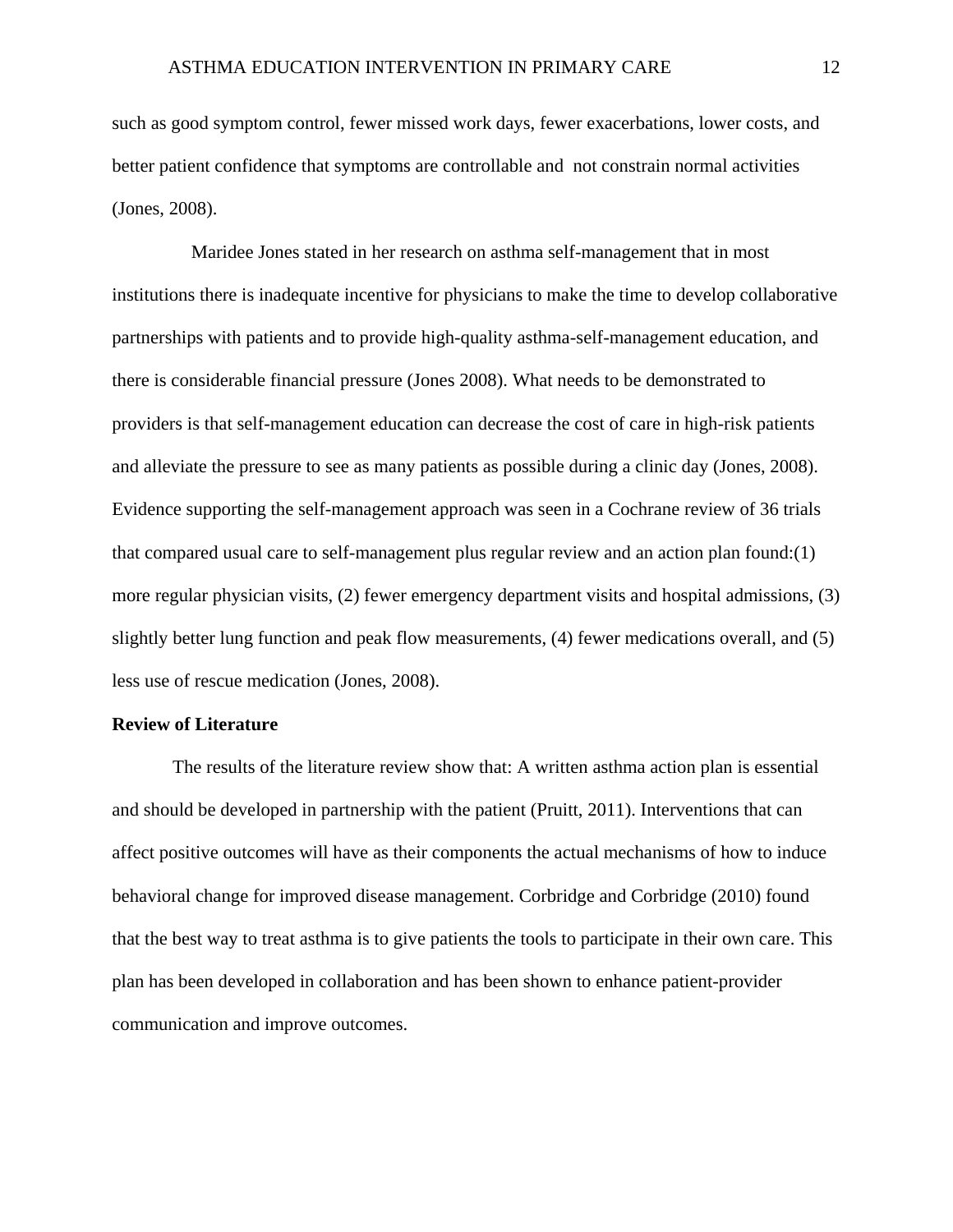Patients' needs are addressed when they are offered self-management education that focuses on their individual needs. This is reinforced through a written action plan. The use of the written action plan improves the patient's participation in his or her own care (Pinnock et al., 2003). Participation in goal setting of treatment is essential and should include the basics on diagnosis and individualized treatment (Musto, 2003). For example, patients can look at the selfmanagement tools they developed with their provider and identify and problem-solve a solution. This solution incorporates patient involvement in their care. Patients look at the problem they are experiencing as within their control. This plan is formally written into an Asthma Action Plan. In order for it to be effective the Asthma Action Plan or guided self-management plan will be reviewed and refined at every healthcare visit (Musto, 2003). Fishwick, D'Souza and Beasley (1997) found in their study that individual asthmatic patients make changes to their treatment in response to the recognition of changes in the severity of their asthma in accordance with predetermined guidelines. Al-Sheyab, Gallagher, Crisp, and Shah (2011) did a clusterrandomized controlled trial using the Asthma Action Plan. This plan reinforced the guidelines related to self-management by the patient and incorporated active participation. In their study, using educational programs that incorporated the national guidelines with the self-efficacy concept, individuals showed an improvement in their asthma-related quality of life. Olajos-Clow et al. (2005) did a prospective observational design that demonstrated self-management skills that promoted behavior change with the use of asthma education, improved a patient's quality of life.

In 2007, the NAEPP guidelines were updated; a significant change in this version was the focus on asthma care and education being an ongoing assessment of disease control and on improving the management of asthma. The new guidelines specifically address the use of a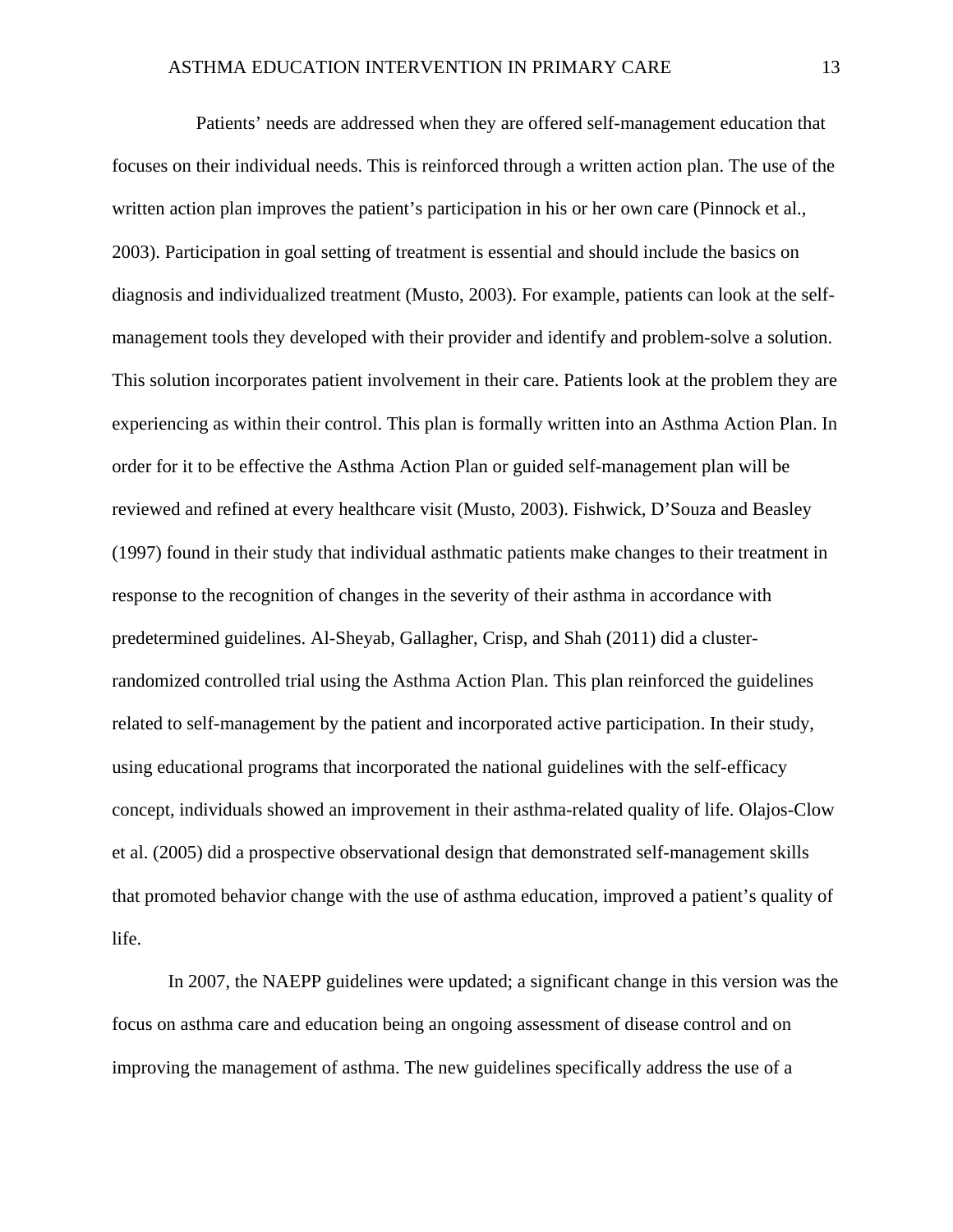template to assess the difference in asthma severity. With this assessment, evaluation of the patient level of control with current treatment of their asthma is evaluated (Wechsler, 2009). Patients are helped to understand control and what to do when exacerbations occur. The steps that the patient should take are clearly planned with the patient by the provider in order to decrease the severity or reduce the frequency of exacerbations. The template encourages the provider to focus on asthma education through patient and provider interaction (Centers for Disease Control and Prevention, 2010). The template becomes the tool the patient and provider use to assess the response to care. The more the patient can be a part of this interactive process, the more beneficial the outcome will be and the more successful the disease control.

Another template of self-management support is evident in the chronic care model. The chronic care model was developed by Ed Wagner at the MacColl Institute for Healthcare Innovation, and is used by the medical home model. This model identifies that patient selfmanagement, delivery system design and community resources are all critical components (Featherston, 2012). Change in practice delivery of asthma care is important. One of the key elements of the "chronic care model" for the treatment of chronic disease is the addition of an asthma nurse educator who encourages self-management. The chronic care model was developed by Wagner to offer a collaborative approach to chronic conditions, patients are encouraged to collaborate fully in the management of their care (The Improving Chronic Illness Care Program, 2012).

It is important to remember that for people with asthma, "self-management" refers to self-monitoring changes in disease severity, appropriate knowledge about asthma and its provoking factors, knowledge of medications, adherence to inhaled medications, recognition of symptoms, and self-adjustment of medical therapy. This form of self-management is called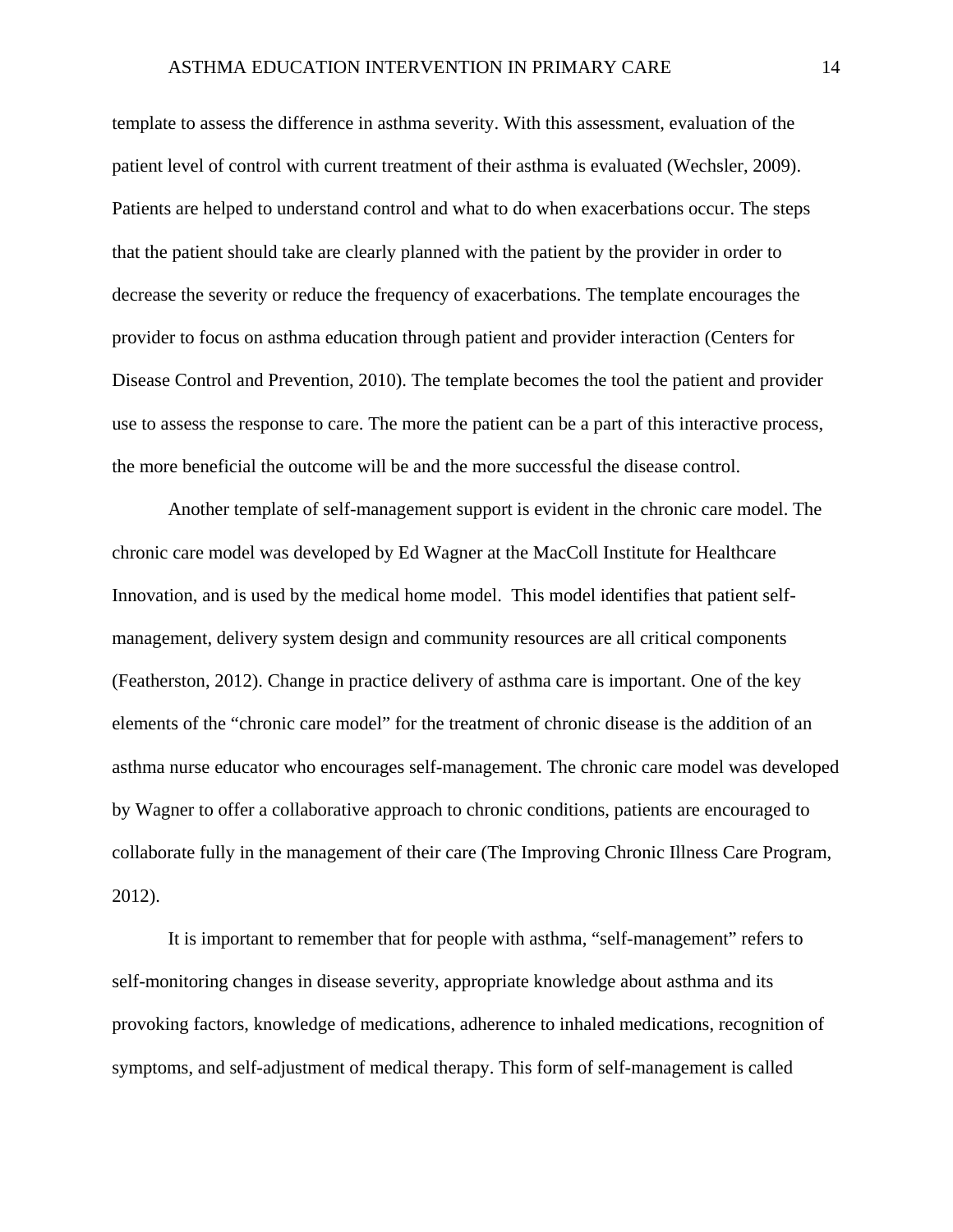guided self-care, the patient takes an active role in their care and managing their symptoms (Huang, Li, & Wang, 2008). The tracking of important measures of disease activity (e.g., symptoms, the use of rescue medications, missed days of school or work) is a tool that is part of the recommended guidelines for assessing asthma control and the risk of exacerbations.(Huang, Li, & Wang, 2008).

Tracking in asthma is important because of the variability of treatment effectiveness (James & Fine, 2008). Without tracking, asthma can remain uncontrolled. Positive health outcomes have been associated with provider-patient interactions that are participatory, interactive, and allow patients to effectively communicate (Butz et al., 2007). A structured follow-up program and patient education are necessary in order for successful outcome of selfmanaged care in asthma. Treatment must be tailored to each patient's need (Linderberg, Ahlner, Moller, & Ekstrom, 1999).

The cornerstones of the guidelines for the management of asthma are control of symptoms and prevention of adverse outcomes. Still today these components of the Healthy People Initiative 2020 have not been completely incorporated in patient care, resulting in incomplete disease control (Akinbami et al., 2011). The Healthy People Initiative is overseen by the Department of Health and Human Services to set goals and programs that provide a sciencebased approach for identifying and measuring our public health priorities (Healthy People Initiative, 2011). Nurses have seen for a long time how their role has been to allow patients to feel there is collaboration in the learning process. As documented in "Nurses: Partners in Asthma Care," "nurses have played a vital role in how patients can learn to take specific actions that are needed to control their asthma" (NHLBI, 1995, p. 12). Using learner-centered self-management programs, providers of care collaborate to improve outcomes, such as effective asthma control,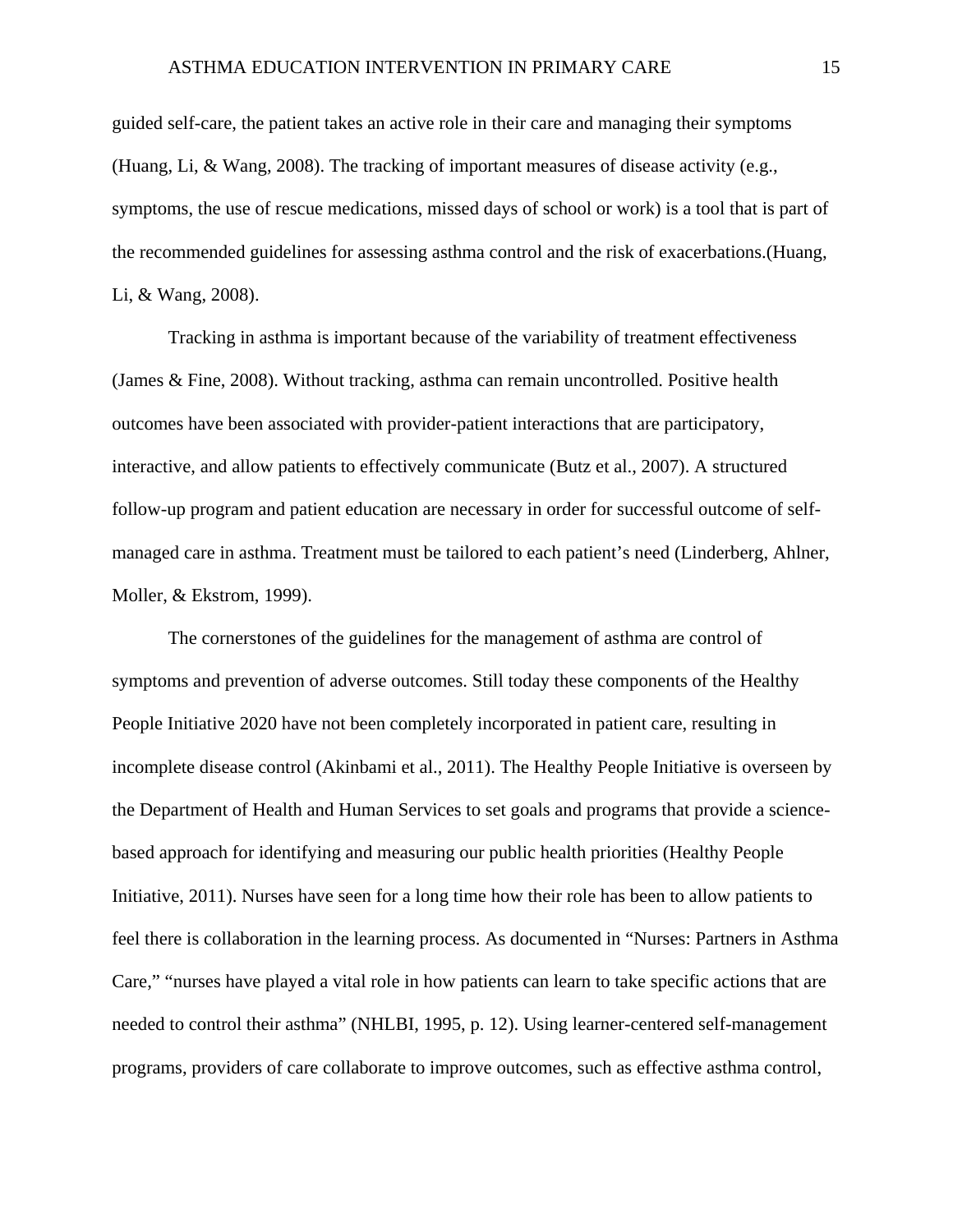increased self-efficacy, increased asthma knowledge, decreased depression, and improved quality of life (Tousman et al., 2010). The key principle here is the collaboration between patient and provider that is facilitated through the use of these tools. This gives the patient the feeling of control.

#### **Part 2 -Theoretical Conceptual Framework**

Self-management is the patient working in partnership with others. Self-management is often misunderstood by patients and providers. The terms "self" and 'manage' suggests that the patient has ownership of the condition, and will be responsible for managing their condition in isolation or without assistance. This partnership is to promote their health, manage their signs and symptoms, monitor behaviors and manage the impact of their condition (Featherston, 2012).

In asthma management, self-efficacy is accomplished through patients' self-confidence in the ability to control their asthma, which improves along with the ability to learn the skills that will control it (O'Laughlen, Hollen,  $&$  Ting, 2009). This self-confidence in being able to perform a specific behavior in a specific situation is termed self-efficacy (Martin et al., 2009). Perceived self-efficacy creates a positive relationship between knowledge and action, it is the person's belief that he or she can execute the behavior, facilitate change, and attain mastery (O'Laughlen et al., 2009). The use of self-management was used in the program at the medical practice as the theoretical model incorporating the self-efficacy model within the medical home. It is important in teaching patients to self-manage that we are aware of all of the factors that influence whether they will be successful.

 According to psychologist Albert Bandura (1977), social cognitive theory and selfefficacy theory are related to empowerment. Self-efficacy inspires people to carry out behaviors required to achieve a desired goal (Chen et al., 2010). Bandura looked at how a person's beliefs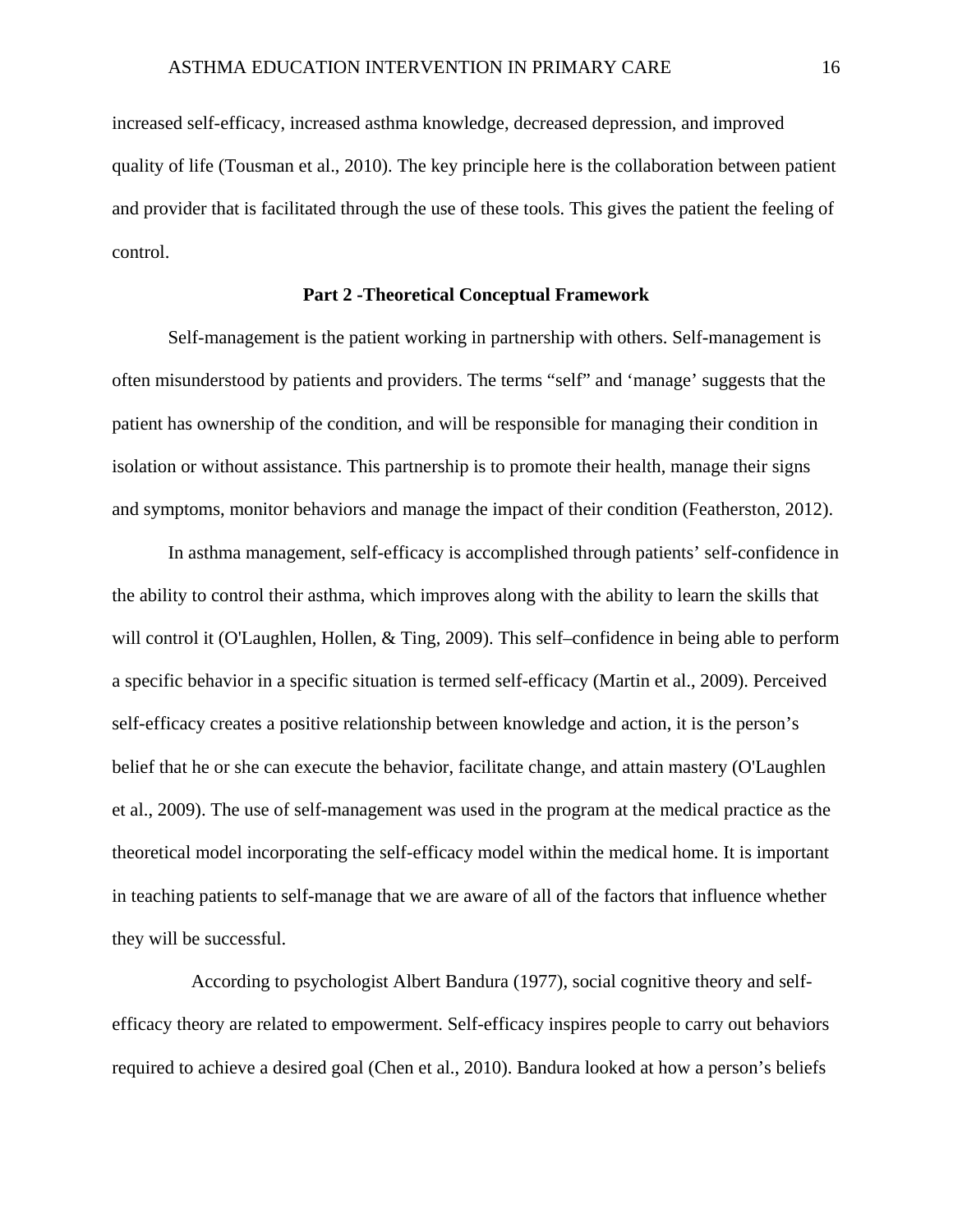could help make changes in behavior successful. He stated that a person's belief about his or her own efficacy could be developed through four main sources of influence: (a) performance accomplishments, (b) vicarious experiences, (c) verbal persuasion, and (d) self-appraisal. According to Bandura, these factors increase self-efficacy individually or collectively (O'Laughlen, Hollen, & Ting, 2009). If an individual learns to monitor his/her behavior then behavioral change can occur. Individuals learn to set short range, attainable sub goals to motivate and direct the change efforts with social supports to sustain the effort needed to succeed. If they have high self-efficacy, they will persevere and ultimately succeed, even if they initially fail.

 Through asthma education, the individual is encouraged to achieve increasing behavioral changes that are asthma specific. This achievement leads to an increase in selfefficacy expectations of successful behavior (Klein et al., 2001).

#### **Bringing the Theoretical Framework to the Practice Setting**

 Based on this review of evidence, guidelines, and informed by Bandura's (1977) theory of self-efficacy, improving the current views on how asthma education will be provided is achieved by using self-efficacy strategies. These enable individuals with asthma to feel they are active participants in successful outcomes. Guided self-management is a principle of Bandura's theory of self-efficacy and will be used in the educational program. This self-management is the key for success in a good educational program as it allows the patient to be an active participant. Patients will be given the tools to be in control of their lives and their disease process. The relationship between provider and patient was encouraged as a partnership.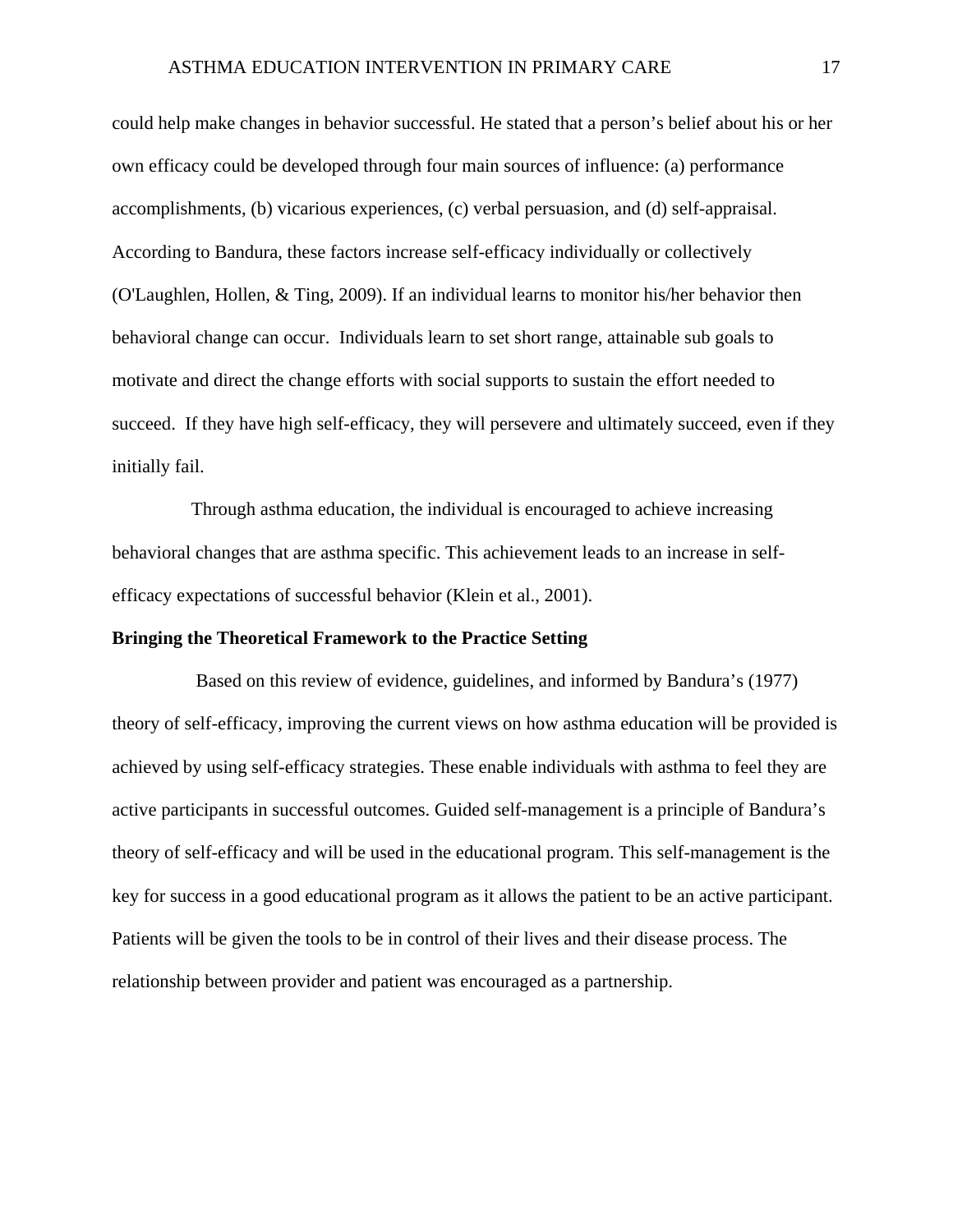#### **Part 3 - Project Description, Implementation, and Monitoring**

#### **Aims of the Project**

The aim of the project was to have patients improve their asthma specific behaviors based on the National Institute of Heart, Lung and Blood Institute asthma guidelines.

A key role for the DNP candidate was to have providers and staff able to have patients understand their medications, and increase their ability to identify the difference between longterm controller medications and quick relief inhalers. Patients, through return demonstrations, would demonstrate correct medication techniques (ex: inhaler techniques). The aim was to create a change in the clinical environment and develop clear protocols on asthma management. To improve the practice management of asthma the DNP candidate identified the learning needs of staff and patients. A program was developed to decrease asthma signs and symptoms experienced by patients as part of the practice improvement. The creation of this improvement plan resulted in an asthma management guideline for all patients.

 The project used the medical home model and the key messages recommended by the National Institutes of Heart, Blood and Lung Institute to provide evidence based care. The project was initiated in a primary care practice that is a level three medical home. The project was a quality improvement project within this medical home. The medical home addressed the patient needs from the moment of contact. Using template (A) in appendix we can see the workflow that occurred in the practice. All staff demonstrated understanding of the guidelines through the pre and post survey after instruction on the guidelines and explanation of the key components of the project. "Organizations need to have a system where education is integrated into everything that goes on in the clinical setting. The minute a patient walks into the clinic the education must start and the message must continue to be reinforced through the treatment"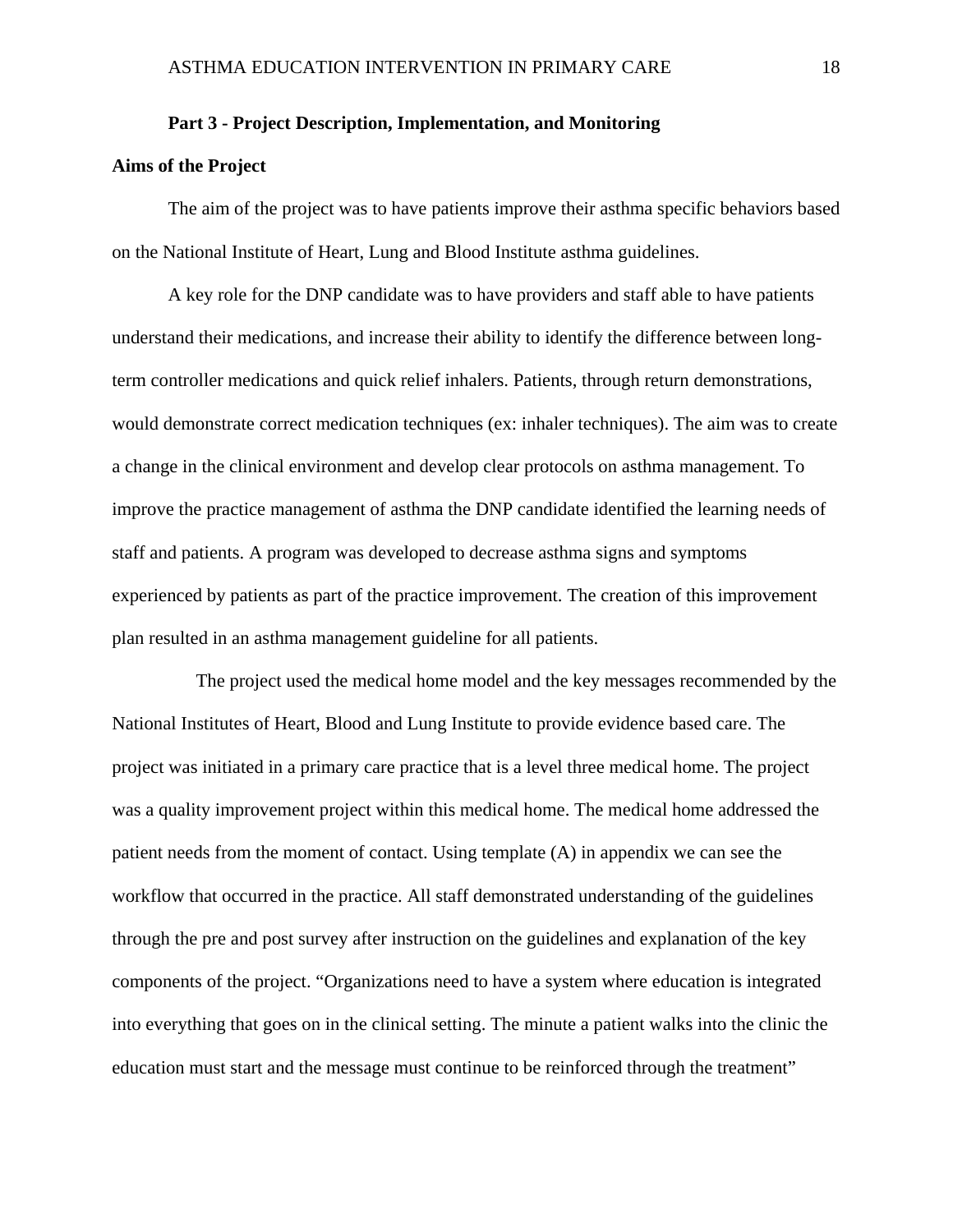(Utah Department Of Health, 2009 p. 1). This model of care practiced in Vermont is the "Vermont Blueprint for Health", which has set a clear vision for a statewide system of care that improves the lives of those with chronic conditions. This model of care that is the basis of the medical home model will create the partnership for the system change in the practice (Department Of Vermont Health Access, 2012). To achieve this in the practice setting, the nurse and patient set realistic step-by-step goals to better manage their asthma. Each patient is coached by a nurse, or other medical staff who monitor disease control, and work with the patient's primary care provider to make changes in medications and lifestyle in order to reach treatment goals (Safety Net Medical Home Initiative, 2010).

In empowering patients and supporting them in understanding and implementing their care plan, they identify self-management goals, and develop real plans to achieve these goals (Safety Net Medical Home Initiative, 2010). The first steps in a "patient centered" approach involves determining the patients understanding of the disease, and the impact of asthma on their daily activities (Underwood, Revitt, Field, & Cowie, 1991). Enabling patients to make good choices and sustain healthy behaviors requires a collaborative relationship: a new health partnership between health care providers and teams, and patients and their families. This partnership supports patients in building the skills and confidence they need to lead active and fulfilling lives (Improving Chronic Illness Care, 2012).

#### **Methods**

#### **Study Design, Target Population, and Sample**

 The quality improvement project used a pre-post-test study design within a designated medical home practice. The target population were patients registered with the Deerfield Valley Practice who are aged 18 or over with asthma seen within the last two years. The sample was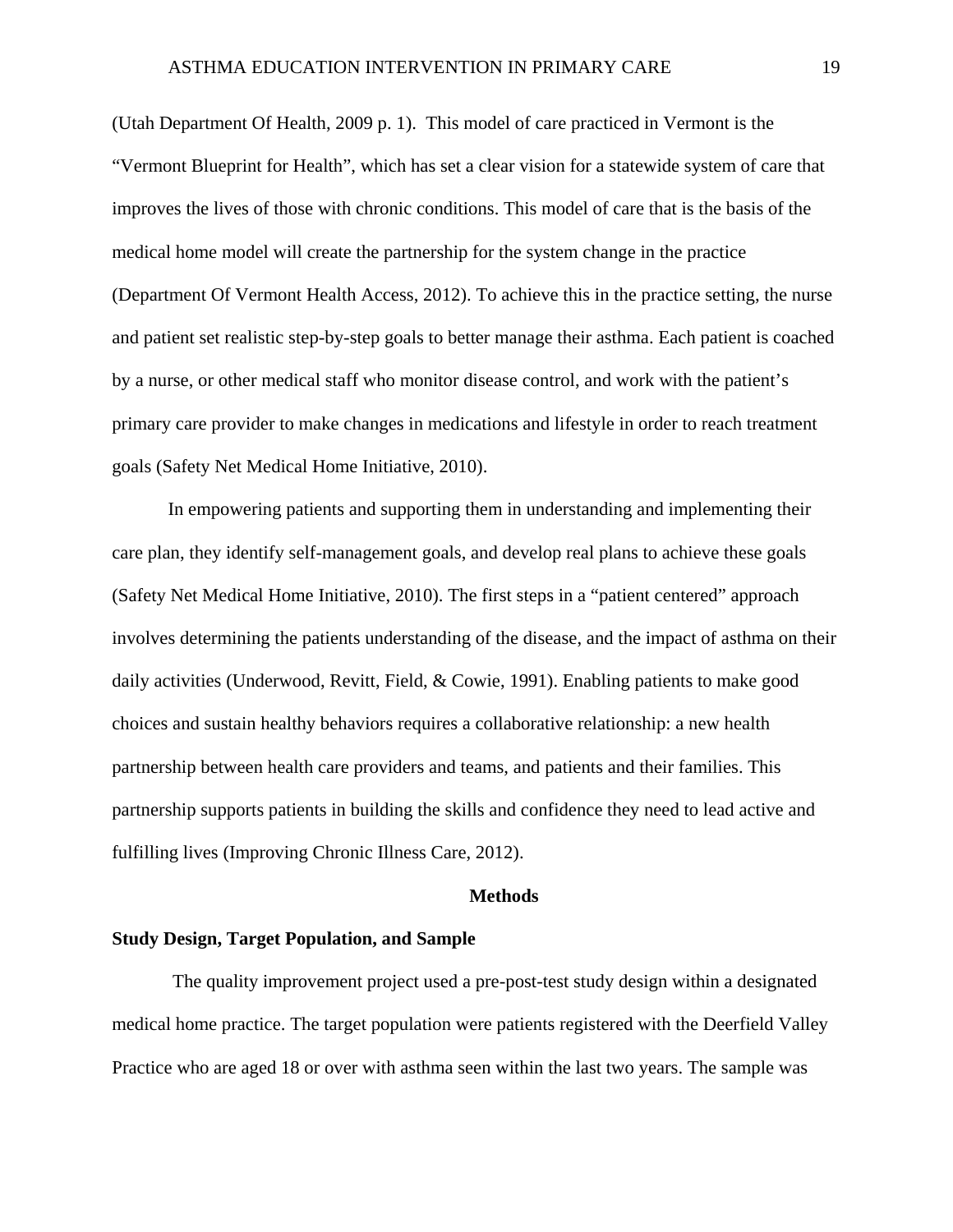identified by a computerized search from the electronic system available at the medical practice, for relevant codes for the condition, their management and medication treatment. There was 720 patients identified with asthma. These patients were evaluated on criteria specified. For this project at least 25 patients were asked to participate in asthma education with DNP candidate. Asthma specific assessments were done by trained staff or providers during asthma scheduled visits. Pulmonary function tests were administered by DNP candidate, or staff when DNP candidate was unavailable. Asthma care plans were completed with patient input by the asthma educator (DNP candidate) or provider, and controller and rescue medications were clearly written in plan.

The validated, five question Asthma Control Test (ACT) identified asthma control for the last 4 weeks. This was given at initial visit and subsequent visits and recorded into patient electronic medical record. The ACT questionnaire records daily activity level, nighttime symptoms, rescue bronchodilator use, shortness of breath and, a global assessment of control. Scores below 19 indicated that asthma was well controlled (Nathan et al). The International Guidelines for asthma care were used to include documentation of severity score, and control score on all patients with asthma (Department Of Vermont Health Access, 2012).

 Medication refills were monitored by all staff in contact with patient. In order to have patients understand peak flow, instruction and return demonstration were encouraged. If patient has peak flow measures as part of their Asthma Action Plan they brought peak flow measures to all visits.

 As part of the quality improvement project, communication between the Case Manager and DNP candidate occurred to review patients that were in the program. This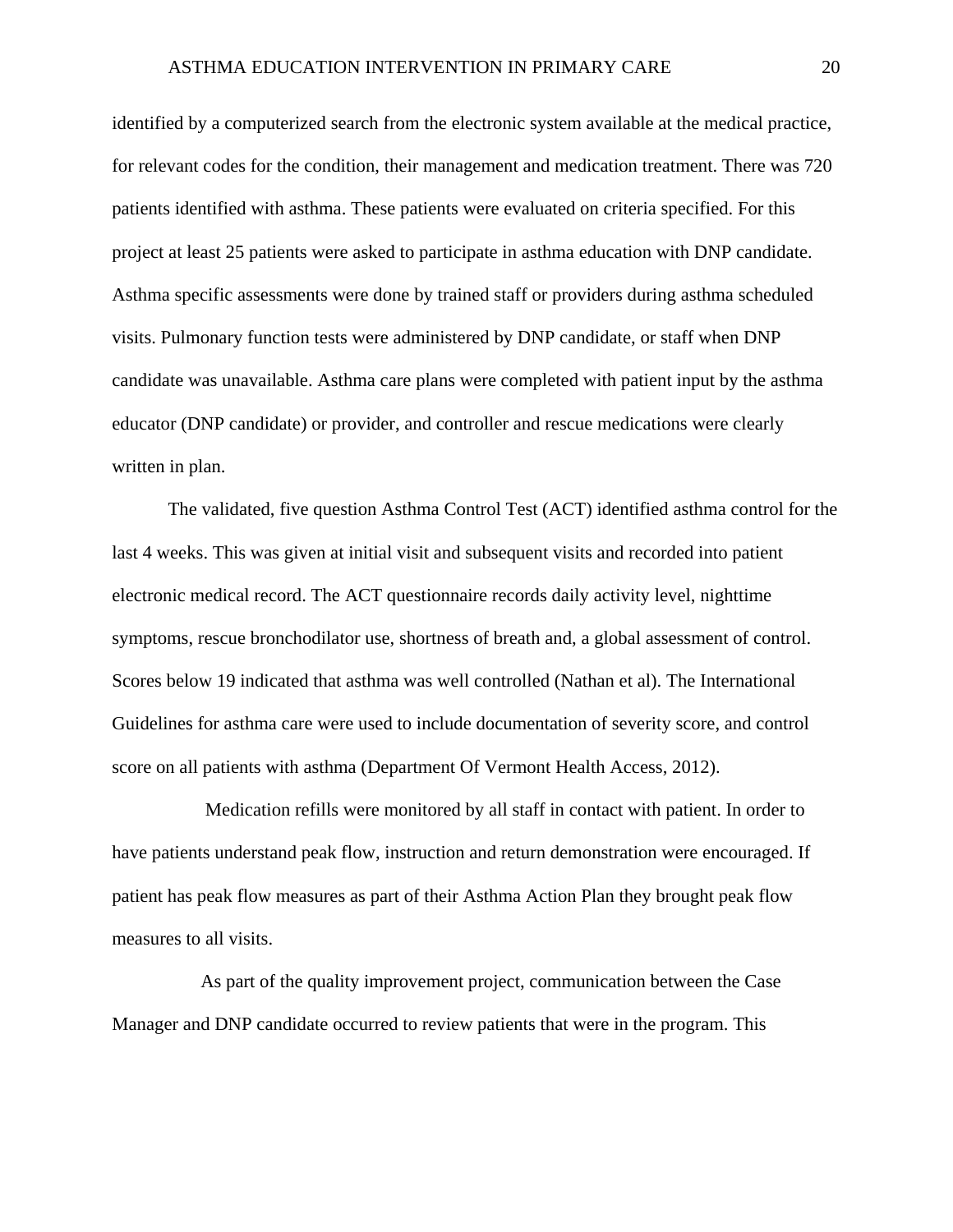communication included any emergency room visits, hospitalizations, or urgent care days. This information was transmitted to staff, case manager and providers.

#### **Eligibility Criteria**

 All patients that receive their primary care through the medical home in Wilmington, Vermont and are patients of Southwestern Vermont Health Care-Deerfield Valley Campus (SVMC/DVHC) were eligible. They listed their primary provider as an SVHC/DVHC provider. Institutional support is documented in Appendix E. They were seen in the last 2 years and have a diagnosis of asthma. Exclusion criteria consisted of patients identified with a known cognitive impairment or psychiatric disorder that made them ineligible for complete participation. Patients that spoke or understood Spanish were included. If needed those that spoke other languages were included if interpreter services were available from the hospital. Other comorbid conditions were not excluded unless they prevented the patient from participating fully in the plan.

#### **Sample Size and Participation**

 The goal was to identify at least 50% of the active patients to participate that were eligible due to passing exclusion and inclusion criteria. The expected number from this criteria was a minimum of 25 patients. Of those patients identified as eligible an attempt was made for a minimum of 25% to receive a planned asthma visit (see Appendix D). Patients were identified and reviewed for their eligibility with the primary care provider and the medical home case manager. The DNP candidate project/leader explained the project to each participant during the pre-visit and then set up an appointment to meet with the patient at a scheduled asthma visit. Some visits were in conjunction with a scheduled visit. This was discouraged by the DNP candidate project leader as much as possible.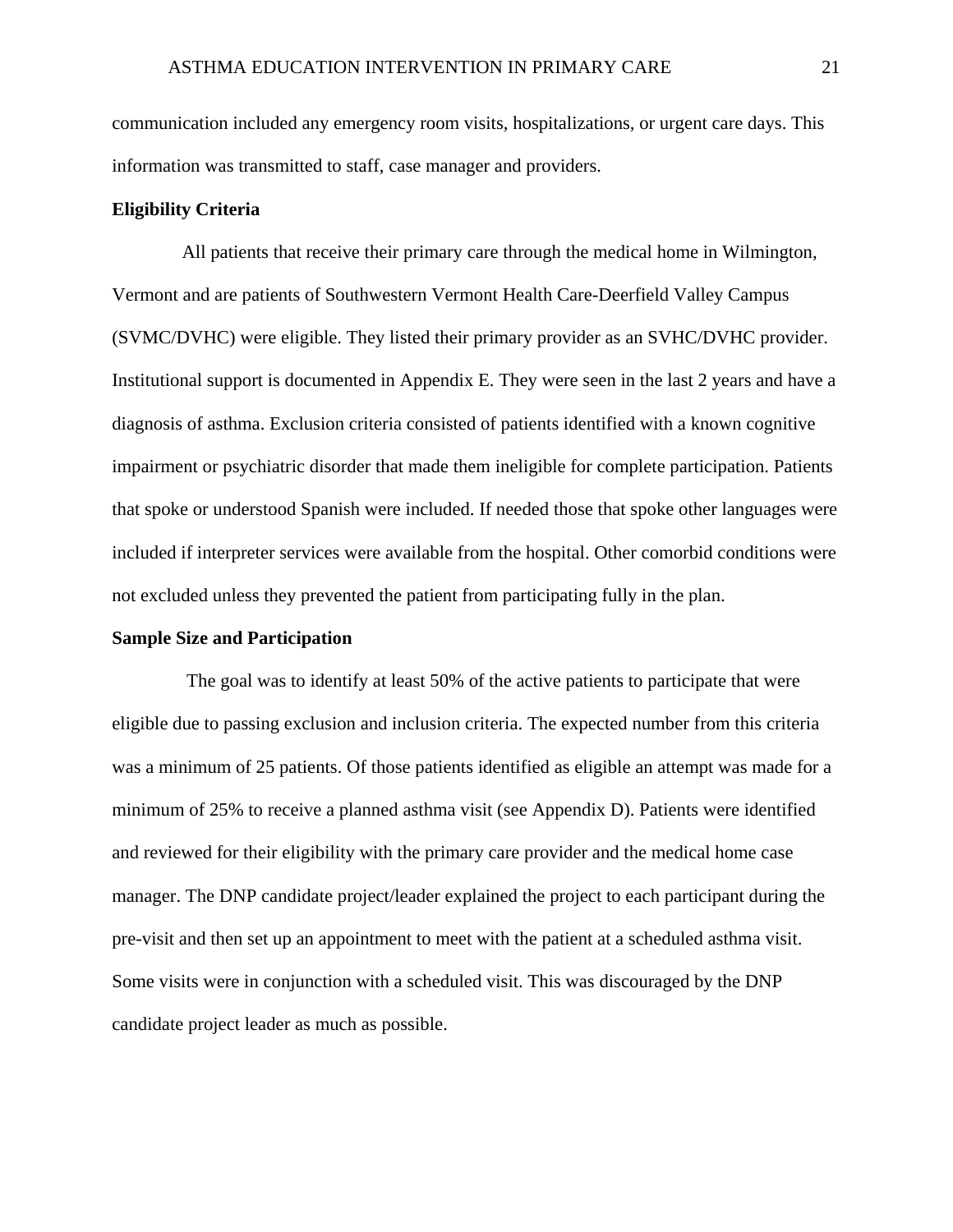#### **Data Collection and Methods (Procedures for Implementation)**

 Patients received a consent for care form from the practice at each visit. In addition, patients were informed of the project and the information that was collected and asked for consent to further education. If in agreement, the patient signed the consent form (see Appendix B). This form was reviewed and if necessary read to the patient. Questions were allowed before the patient signed it. In addition the DNP candidate has a CORI clearance and has complete HIPPA/confidentiality signed releases with the hospital which the practice is affiliated with. Data collected from participants was confidential. Confidentiality was assured by identifying patients by identification numbers. A master key to these numbers was maintained in a separate and secure location in the PI's office. All electronic files (e.g. database, spreadsheet, etc.) containing identifiable information was password protected. All computers in the practice are password protected. Only the PI has access to the password of files. All data was kept in a locked secure office, or in password protected files on the PI's computer.

 Patients were called pre-visit to identify needs for the planned visit. An important part of the medical home concept is visit preparation (Safety Net Medical Home Initiative, 2010). Planning of the asthma visit followed flowchart (see appendix A).

 They were then monitored on asthma control at the planned visit and at additional visits based on current asthma control. With the NHBLI guidelines being used as a template, the visits were scheduled at 2 to 6 week intervals for patients starting therapy or requiring a change in medications to achieve or regain asthma control. For those patients with a diagnosis of asthma that was current, a planned visit was implemented. The interval depended on factors like the duration of asthma control or the level of treatment required.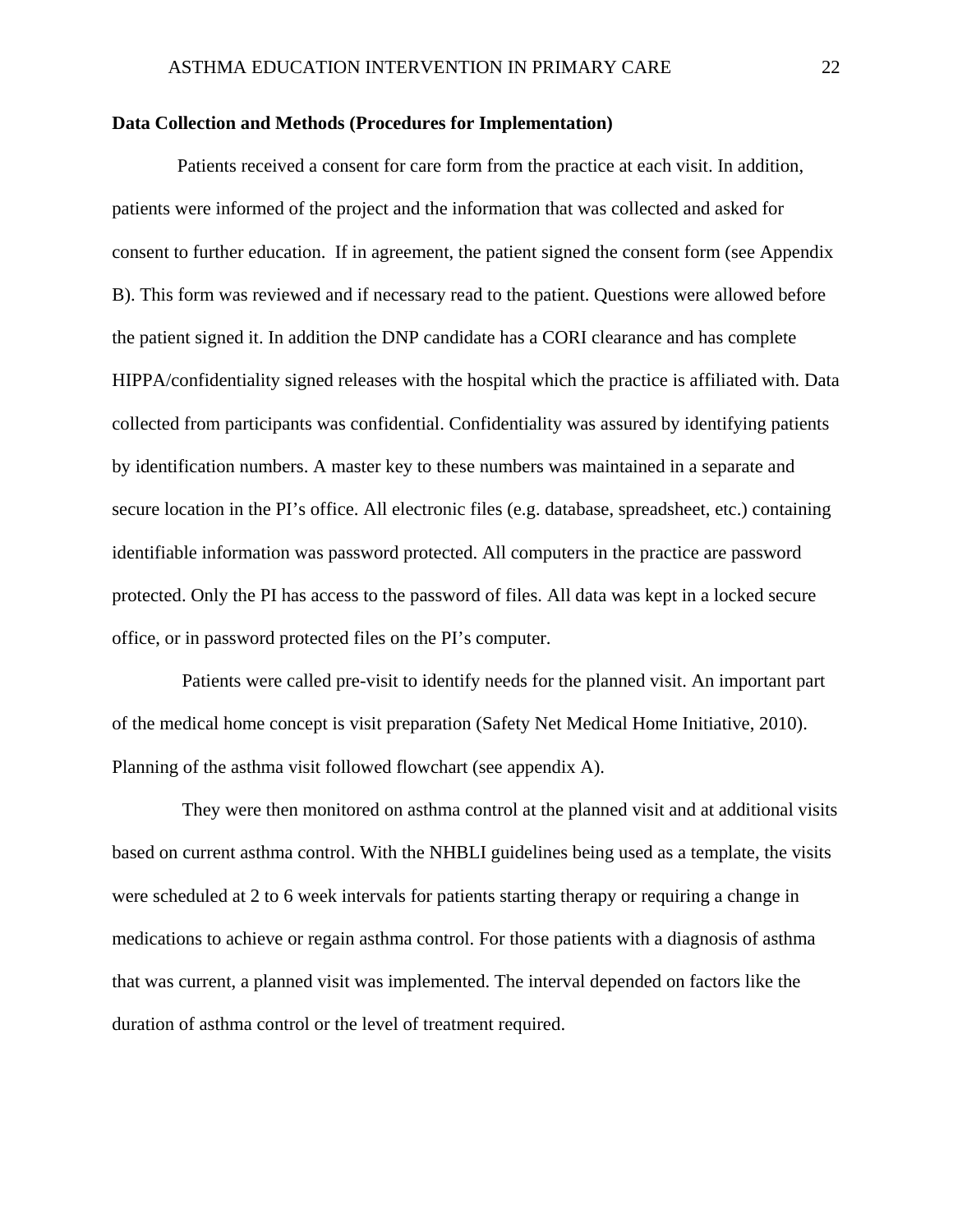Education was provided on self-monitoring, including assessment of level of asthma control and, how to monitor symptoms. If prescribed, peak flow measures were written into an Asthma Action Plan. In addition patients were instructed on how to recognize early signs and symptoms of worsening asthma, and how using a written asthma action plan would assist in this recognition. The plan was an instruction template for patients explaining how to take daily actions to control asthma and adjust medication in response to signs of worsening asthma (see Appendix D).

 Education for staff based on asthma guidelines was given by DNP candidate/Asthma Educator to improve the care of patients. The medical team received in-services on asthma education and guided self-management by the asthma educator (DNP candidate). They were also instructed on how to reinforce the education and give additional education as needed (Underwood, Revitt, Field, & Cowie, 1991).

 An asthma project registry was implemented that identified all patients with asthma (diagnosis code of 493.xx) that required visits (see Appendix J). Follow-up progress was supervised by DNP candidate. The registry was a chart audit identifying patients with diagnosis of asthma. Patients were called and encouraged to come in for asthma specific visit (pre-visit call). Visits began with the Asthma Educator (DNP candidate). These visits were at least 30-60 minutes. This visit involved guided self-management lessons for patients (including symptom monitoring), medication training as needed, peak flow training, and spirometry administration. These visits allowed for feedback and reinforcement of skills. Self-management goals were set by the patient and documented in the chart.

 All consenting participants were evaluated pre and post with collected data obtained from asthma registry. Only identifying numbers from the registry were used for study.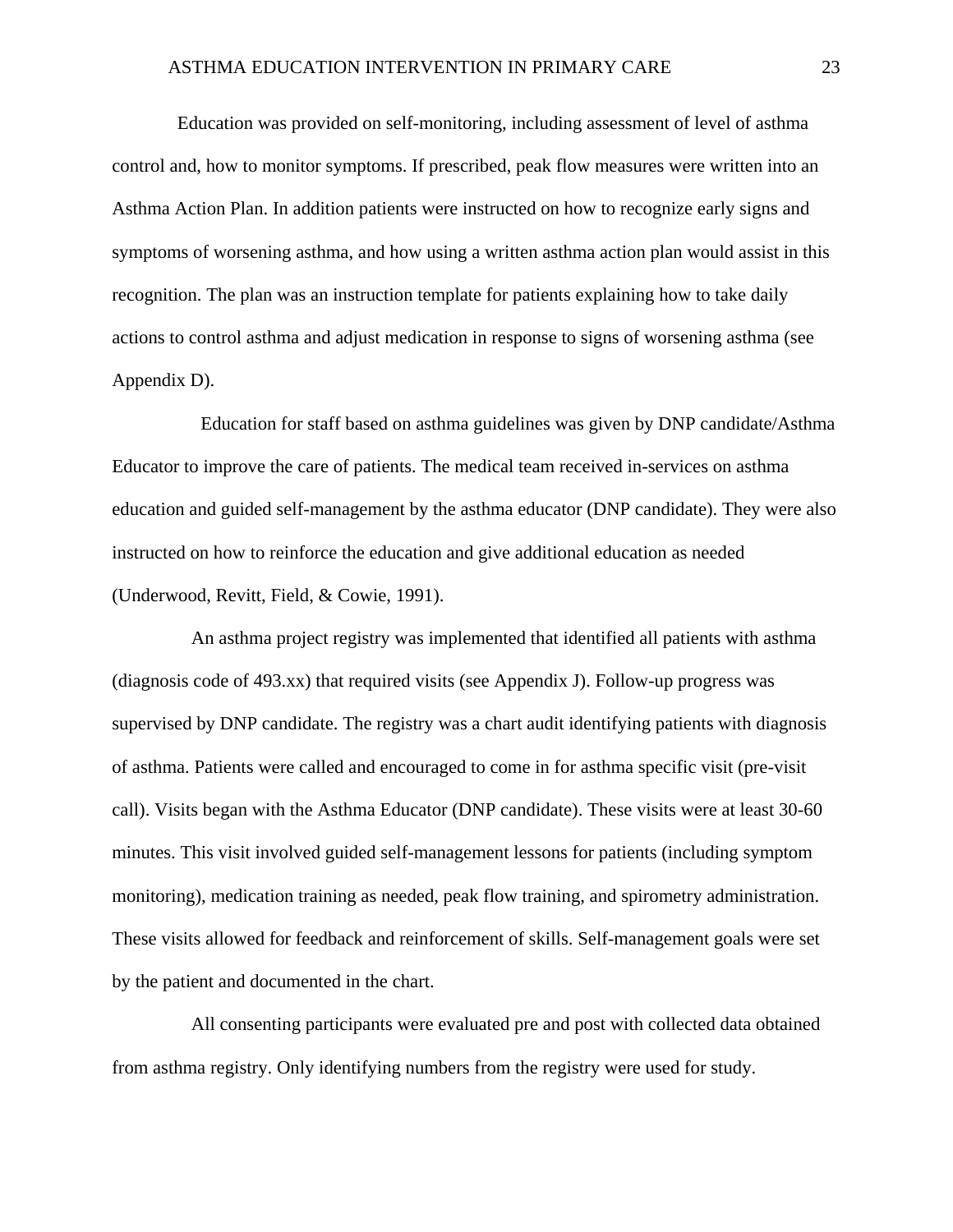The design was a pre and post comparison of outcome measures. These measures included: a decrease in acute episodes of participants by 50%, an increase in patient perceived self-efficacy as demonstrated by an increase in demonstrated knowledge of control by 50%. Decrease of 80% of patient incorrect use of rescue inhalers.

Pre and post testing met the criteria that is evidenced based and recommended by the National Heart, Lung, and Blood Institute (NHLBI). The registry data served as a comparison of the intervention pre and post. The comparison spanned from the initial pre-visit set up appointment to final follow up visit.

 To facilitate the patient's participation the first visit was divided into two separate visits. If assessed and needed, the visit was increased in length of time. If the patients felt there was more time needed, then a decision was made to increase the maximum amount of time for the appointments. All patients were informed they may discontinue their participation in the project at any time. Participants were also informed that there would be no repercussions or change in their practice benefits if they chose not to participate. All data was entered in an excel spread and graphed to identify meaningful information.

Information from initial and subsequent visits was shared with the primary physician, and the medical home team. All information disclosed was approved as evidenced by the signed release of the patient. The primary care physician reviewed the report and made recommendations as needed. All changes in plan of care were documented by the provider and reviewed with the patient for accuracy and understanding.

 A final visit collected post test data and addressed changes that had been made. It included all items listed in the asthma registry created. This included patient's asthma care plan,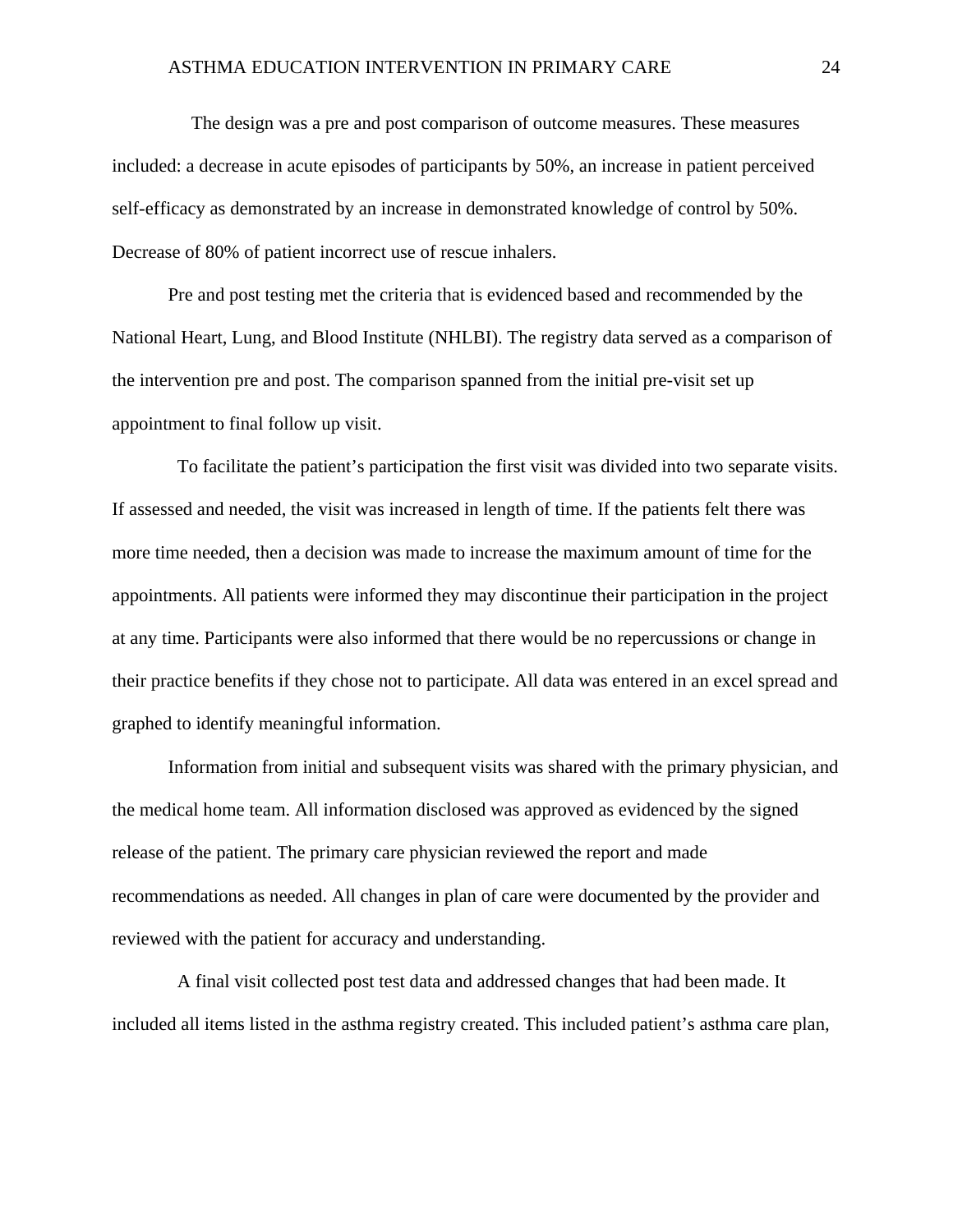the patient's understanding of asthma, medications, and symptom control. Assessment of all interventions including education was done at final visit.

 The intervention required the entire practice to understand self-management and how this can improve self- efficacy and patient's quality of life. As stated previously, the medical home model of care with the chronic care template was used to address changes in care delivery for patients with asthma. The DNP candidate guided, intervened and educated staff and patients on the commitment to these models of care. The student provided the training for providers, patients and staff in order for this to be accomplished. DNP candidate acted as facilitator to make sure all the steps in the process were accomplished as well as at times leading by example.

Patients received complete education on what asthma is, causes, triggers, action plan, medication administration(inhaler use), importance of yearly spirometry, peak flow meters if needed, immunizations as recommended(yearly flu shots, pneumonia vaccine if age appropriate). This education was given by DNP candidate or facilitated by student with trained staff to all patients in participation group that had consented for complete intervention. The intervention required a complete participation of the patient, providers and staff to learn and be educated on self- management care. Each patient has a useful care plan that either identifies symptom management or peak flow management and how to respond to their disease. To measure an improvement in self- efficacy, factors that reflect improvement were identified. These include: demonstration of performance accomplishment as identified by a patient's ability to demonstrated correct medication technique, patients independent self-appraisal of improvement of control. The patient also demonstrated self-management goals that were attained or are in the process of attainment. Provider partnership allowed input of the patient for medication management.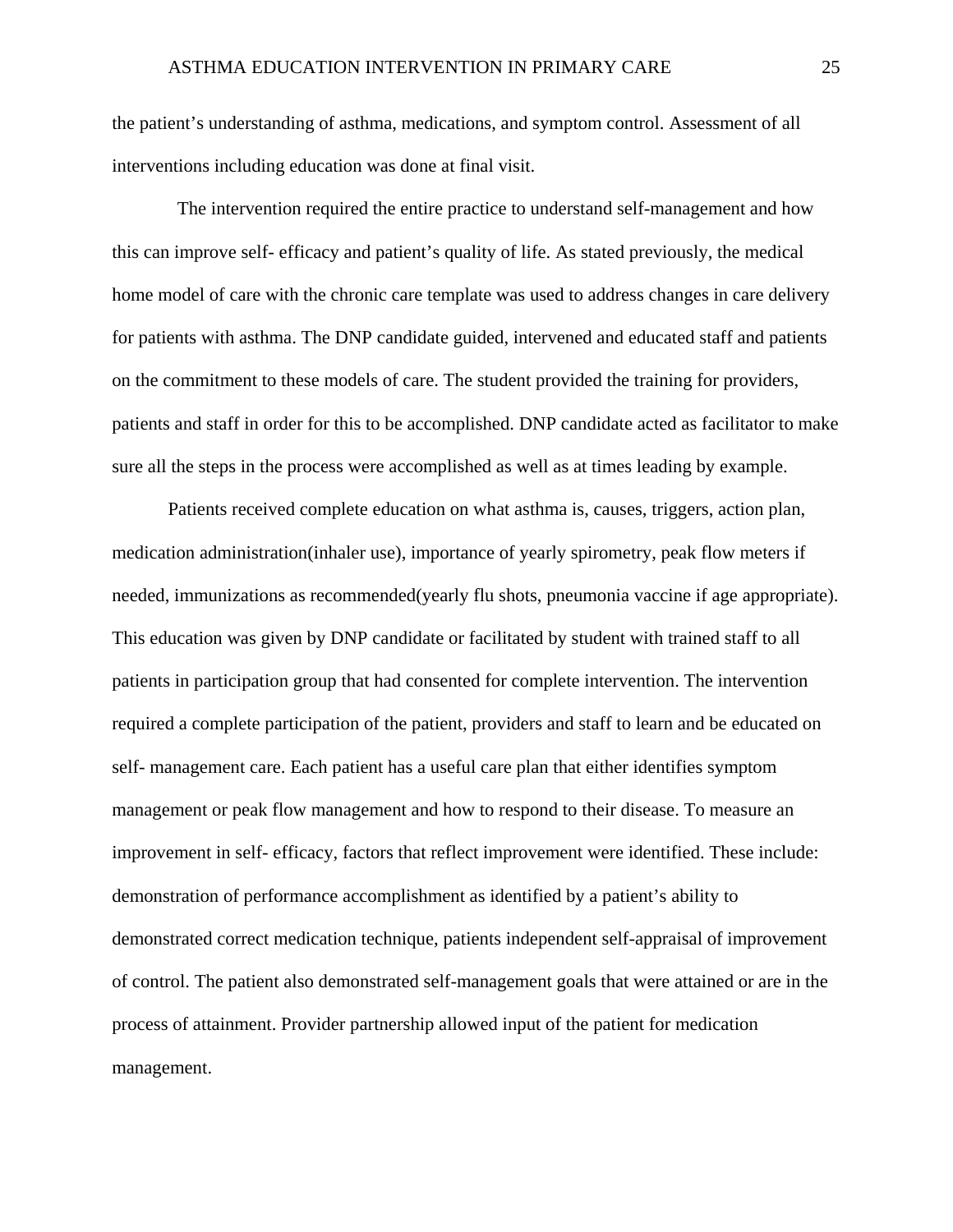#### **Plan for Action and Implementation**

 This project hoped to identify ongoing asthma education needs of patients that are actively seeking care in the Deerfield Valley Health Center medical home. The project identified assessment needs of staff of correct asthma severity scales, and management based on those scales. The plan promoted an organizational change within the practice as a planned asthma care visit. The project outcome was to seek change from what is currently a reactive health care system into one that keeps its patients as healthy as possible through pro-active planning, proven strategies and management. In order to be a non-acute care reactive environment the plan changed the current asthma patient visit from one that is acute exacerbation driven to one that is preventative. The plan goals created a pre-visit protocol that involved a phone call to the patient, a pre-visit plan for the asthma patient that involved determining if all of the checklist items (from registry) were in the patients' medical record. The planned asthma visit included: an asthma action plan, spirometry (yearly), 6 month follow up visit, proper immunizations documented or note of refusal, proper documentation of asthma severity and control(Appendix A). The additional goal was to maintain follow up care that is based on the NAECPP guidelines. The goal of the project was to increase the use of evidence based practice guidelines. Outline for the goals are in appendix D with the planned timeline in appendix F.

 Through the use of the medical home model of care and evidence collected through this project, a system developed that can easily sustain itself through the practice was implemented. The evidence of self-management that is patient centered becomes a practice cornerstone. This information was shared with the Blueprint for Health Committee, which is part of the medical home. The information was also shared with the Asthma Collaborative (part of the blueprint project).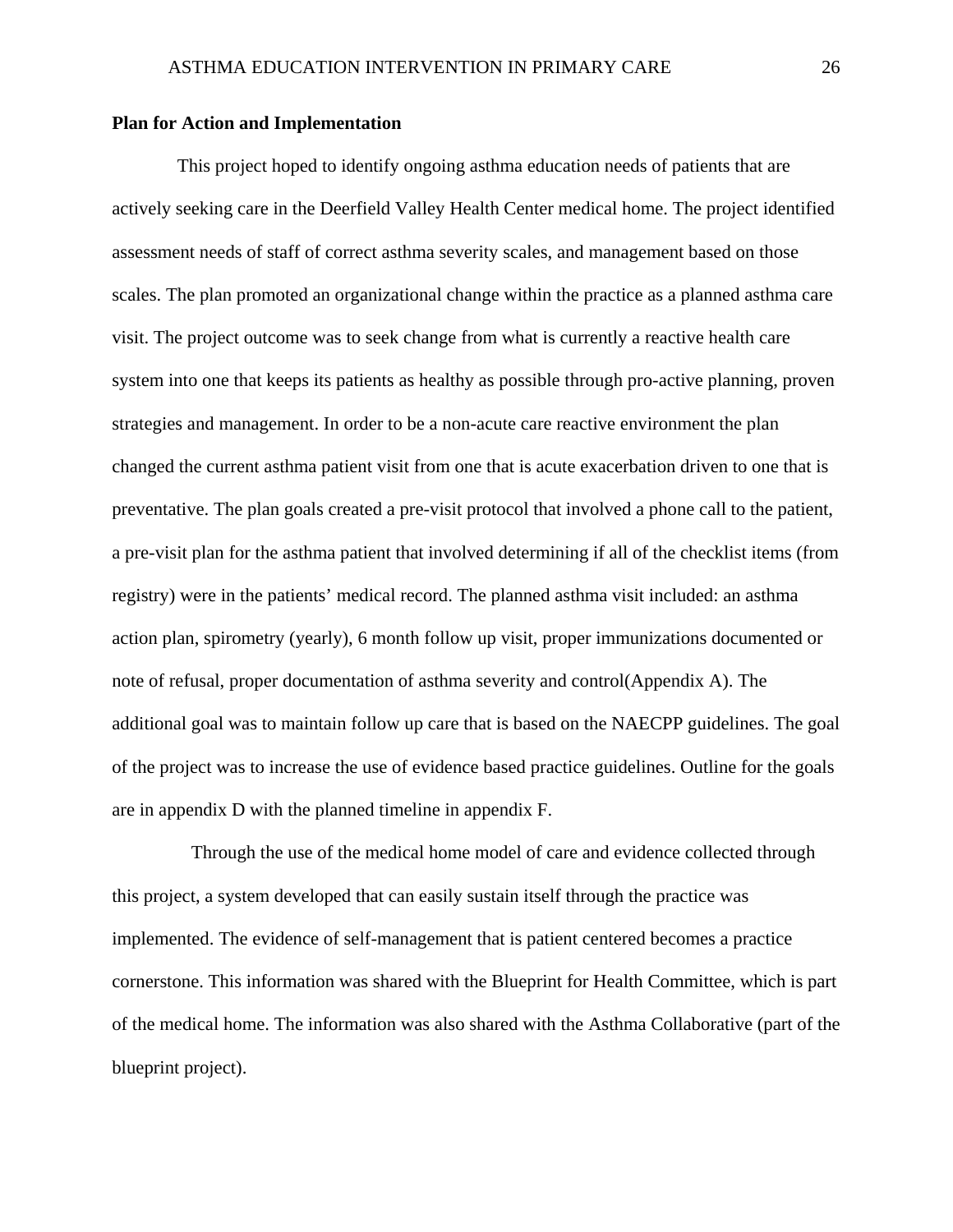The program began in the early spring of 2013 and ended with the final submission summary in April 2013. The key intervention phase began in February 2013. Implementation was dependent on patients, primary care provider, and staff of the medical home.

 The majority of costs were part of the educational process of the facility with the assistance of the Blue Print (See appendix G). The budget for the program was volunteer based or facilitated by the Blueprint or hospital and be a donation toward improved care. Any additional costs will be funded by the Blueprint of Vermont. Resources for space, office equipment, and telephone and access to database and resources were provided by Southern Vermont Health Care Deerfield Valley campus.

#### **Data Analysis and Project Evaluation Plan**

Demographic data was analyzed using descriptive statistics (mean, SD, frequencies and percent). Secondary data was measured as continuous data (ACT score), using a paired t-test. Categorical data was analyzed using nonparametric techniques to describe the population based on diagnoses, severity of asthma, control of asthma, action plans, acute exacerbations, asthma education. The first level of evaluation was the analyses of the asthma registry database. The final analysis was a comparison of the pre and post test data obtained using a paired –t-test using Minitab statistical software.

 Review of the data and interpretation was done by the DNP candidate. It was given to all parties: the Doctoral advising committee, Southwestern Vermont Health Center leadership, and interested staff.

 The expectation of the program was that a structured follow-up program and patient education is fundamental for the successful outcome of self-managed care in asthma. Treatment of asthma must be tailored to each patient's needs. It is important to stress proper use of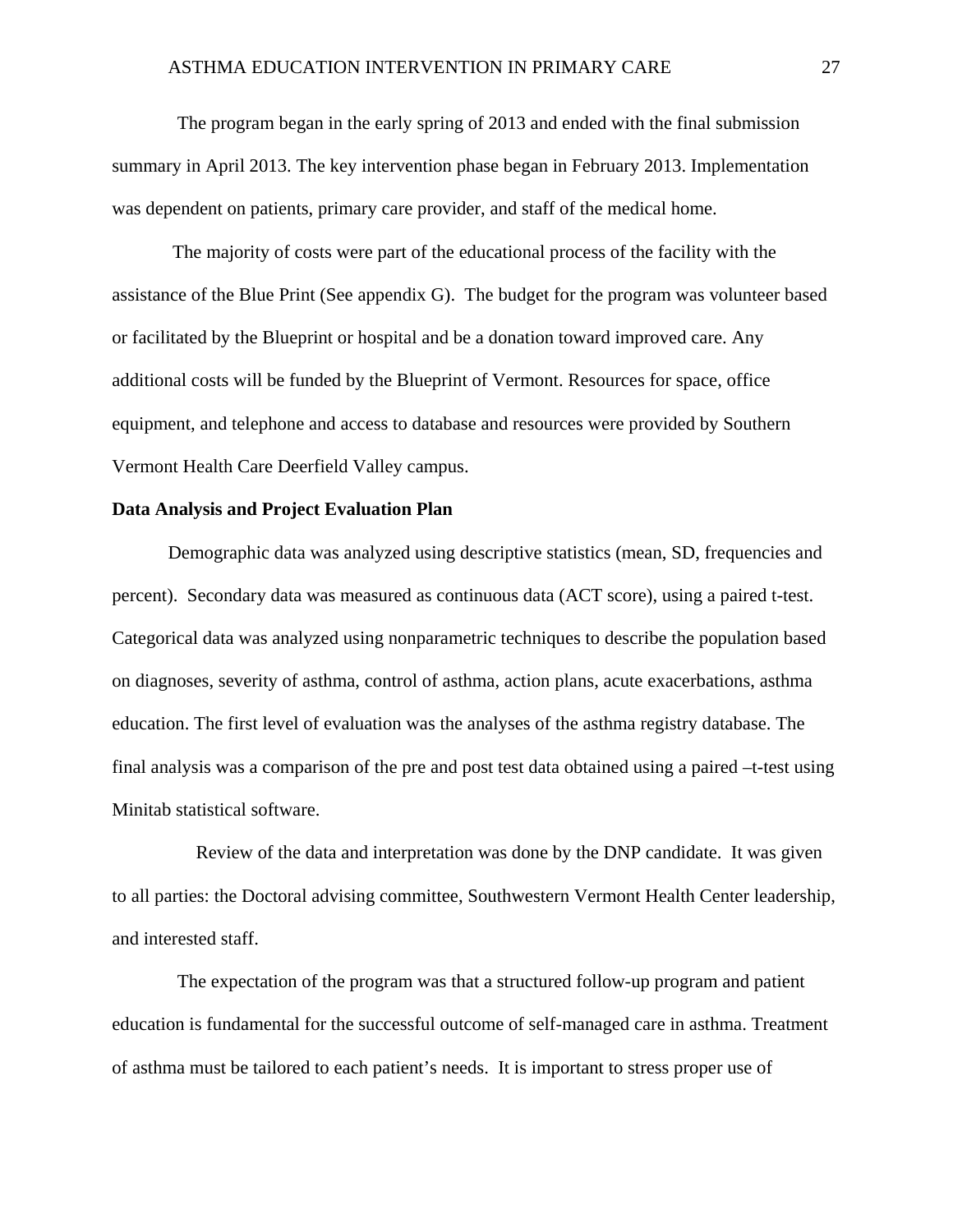medications, how to address symptoms and how to identify exacerbations in condition. Patients will take responsibility for their disease by education. The use of the medical home model of care assists the primary provider in an improved level of care (Lindberg, Ahlner, Moller, & Ekstrom, 1999).

#### **Specific Characteristics of Project**

The quality improvement project was begun at a primary practice. The practice chosen was a division of Southwestern Vermont Medical Center, the facility site is called Deerfield Valley Campus. A report was run from all charts through the electronic medical record for patients having the diagnosis code of 493 in their problem list (this refers to asthma diagnosis of any classification). This diagnosis code was for asthma Non- specific and specific. It involved a broad range of diagnosis classification. This report resulted in a list of 356 patients in the practice that fit this criteria. After visually checking each chart for proper diagnosis, the number increased to 648. These charts were looked at to eliminate those patients who had not been seen in the last three years. This brought the number to 469 patients for the three providers currently practicing in the practice.

Prior to the quality improvement project, no patients received an ACT, had severity rating in EMR, correct diagnosis was not listed in problem list based on NAEPP guidelines, many had not received spirometry, or follow up of their asthma in several months to years. There was no formalized education program in place for patients with asthma. As the practice is a level three medical home it was decided to implement this improvement project in coordination with the asthma collaborative project.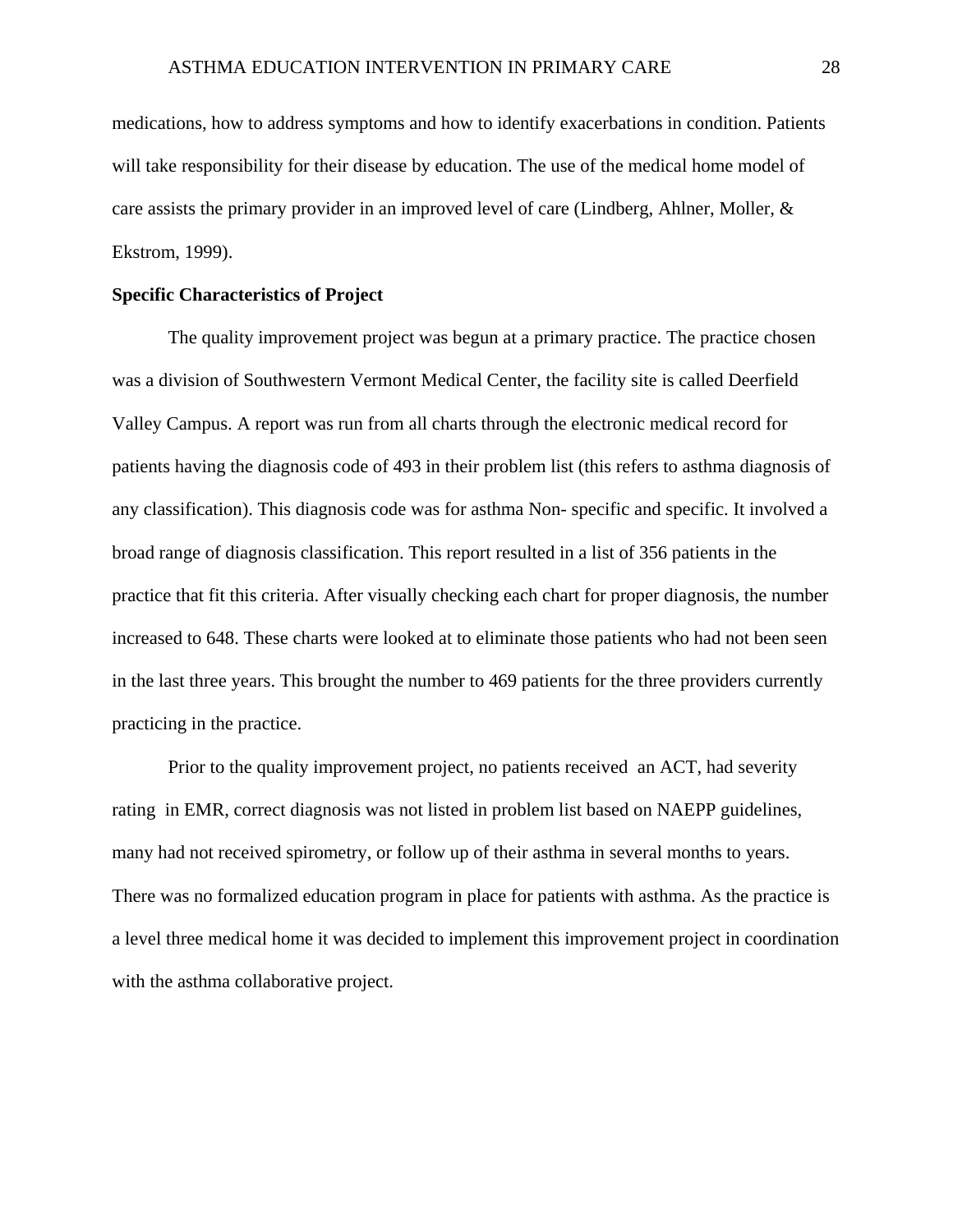#### **Characteristics of the Population identified**

Of these 469 patients 25 patients agreed to be part of the specific intervention with the DNP candidate. All other patients received equal interventions by the DNP candidate and some of the interventions were performed by the staff of the facility based on NAECPP guidelines. Following the chart audit all charts were corrected to reflect appropriate classification of asthma severity based on the guidelines. The majority of patients in the group were female (72%), the average age was 51 and 99% of patients were Caucasian. All patients were randomly selected (see Graph 1in Appendix L).

#### **Process of the intervention**

A registry was created to show all of the key recommendations of the NAECPP guidelines and the NHLBI guidelines that were needed to be present in the EMR. These elements were also part of the recommendations that would satisfy the chart audit for the asthma collaborative program and the Medical Home Initiative that was started to address asthma as one of its chronic conditions (see Appendix J). The asthma collaborative became part of the intervention as it allowed additional evidence based information to be collected. In order to make sure all of the data was organized and available to staff the asthma registry book was created. In this book certain key elements were organized into excel spread sheets. These elements are: severity of asthma, patient name, gender, date of birth and contact phone number. Also included was, whether a rescue inhaler and or controller inhaler was prescribed, if there are other asthma medications prescribed, if the patient has an asthma action plan or symptom plan, if the patient has received an ACT(asthma control test) score, and when it was given. There was an attempt to get two consecutive act scores. It was noted when the patient had their last visit (and if their asthma was addressed), did the patient receive asthma education by staff, or by asthma educator.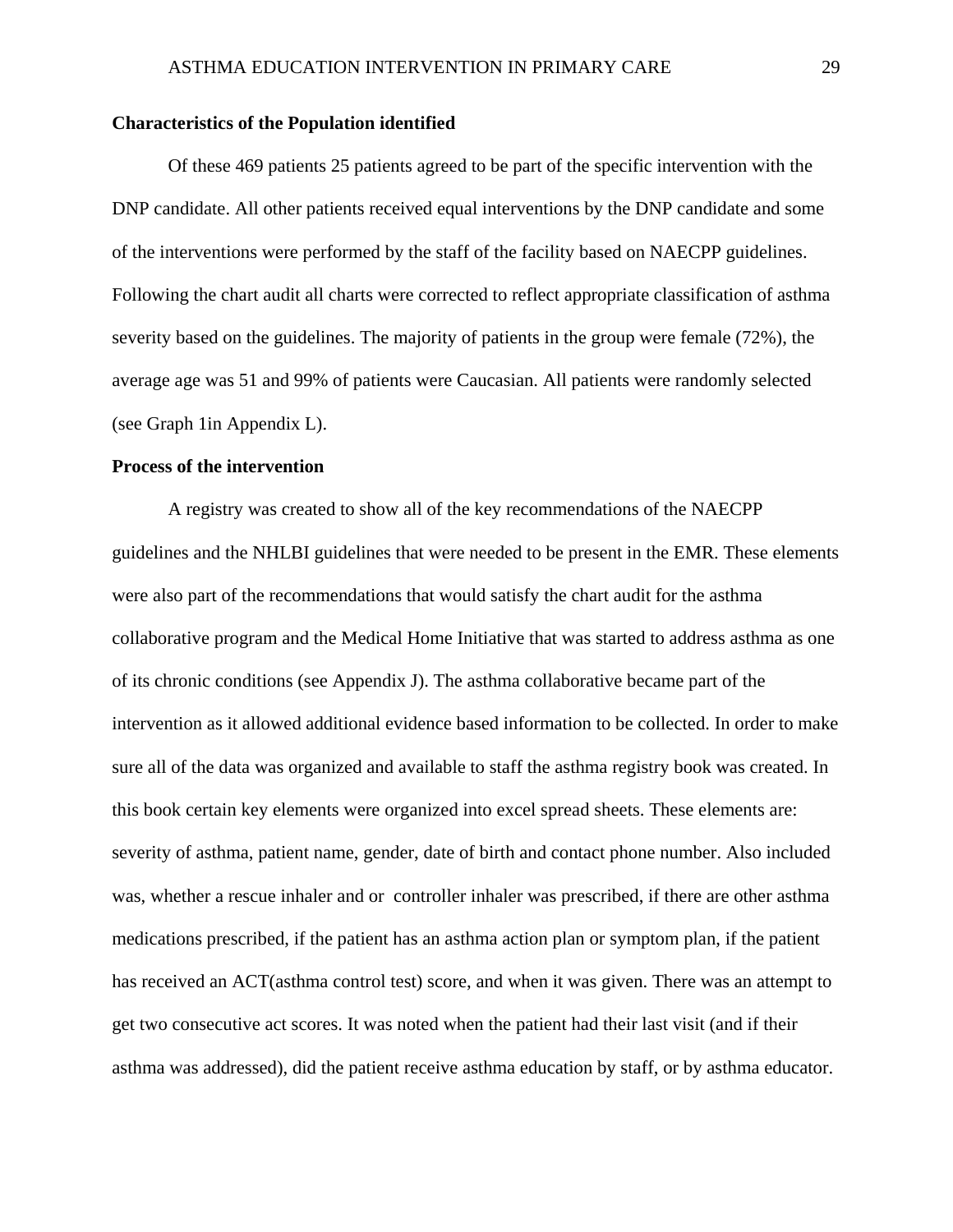It noted was if the patient required referrals for smoking cessation or other interventions that might be helpful in controlling their asthma, if any urgent care visits had occurred, hospitalizations or ER visits, and lastly if the patient received spirometry within the last year.

The registry book was compiled by the DNP candidate and updated by her and has been shown to staff to help continue this method of tracking. This tracking identified patients that were contacted in a pre-visit call to schedule a planned asthma visit. Twenty five patients were identified and scheduled. The patients were selected randomly from the three doctors list of patients and were based on which patients responded to phone calls and were able to participate. Of these patients 72% were female and 28% were male. There were 64% between the ages of 18 to 56 and, there were 36% between the ages of 57 to 88. There were 99% Caucasians and 1% Pacific Islander (See graph 1in Appendix L). Each patient was called and an appointment scheduled with the asthma educator (DNP candidate). In reviewing the chart, if the patient required spirometry it was scheduled at this time. Education was given at this visit and an asthma action plan was done and reviewed with the patient input. Medication administration (inhaler use) was reviewed and repeat demonstration was encouraged. If medication changes were indicated the provider was contacted to discuss changes in medication or devices to assist the patient in better control of their asthma. It was explained to the patient that the plan was for them to self- manage and not feel the need or anxiety to contact their provider if there were changes in the their condition. Patients were encouraged to express what would make them feel in control and what would help them to self- manage. Patients were reminded that they were part of the quality improvement project being directed by the DNP candidate and their participation could help them and future patients obtain care that was evidence based and more self-directed.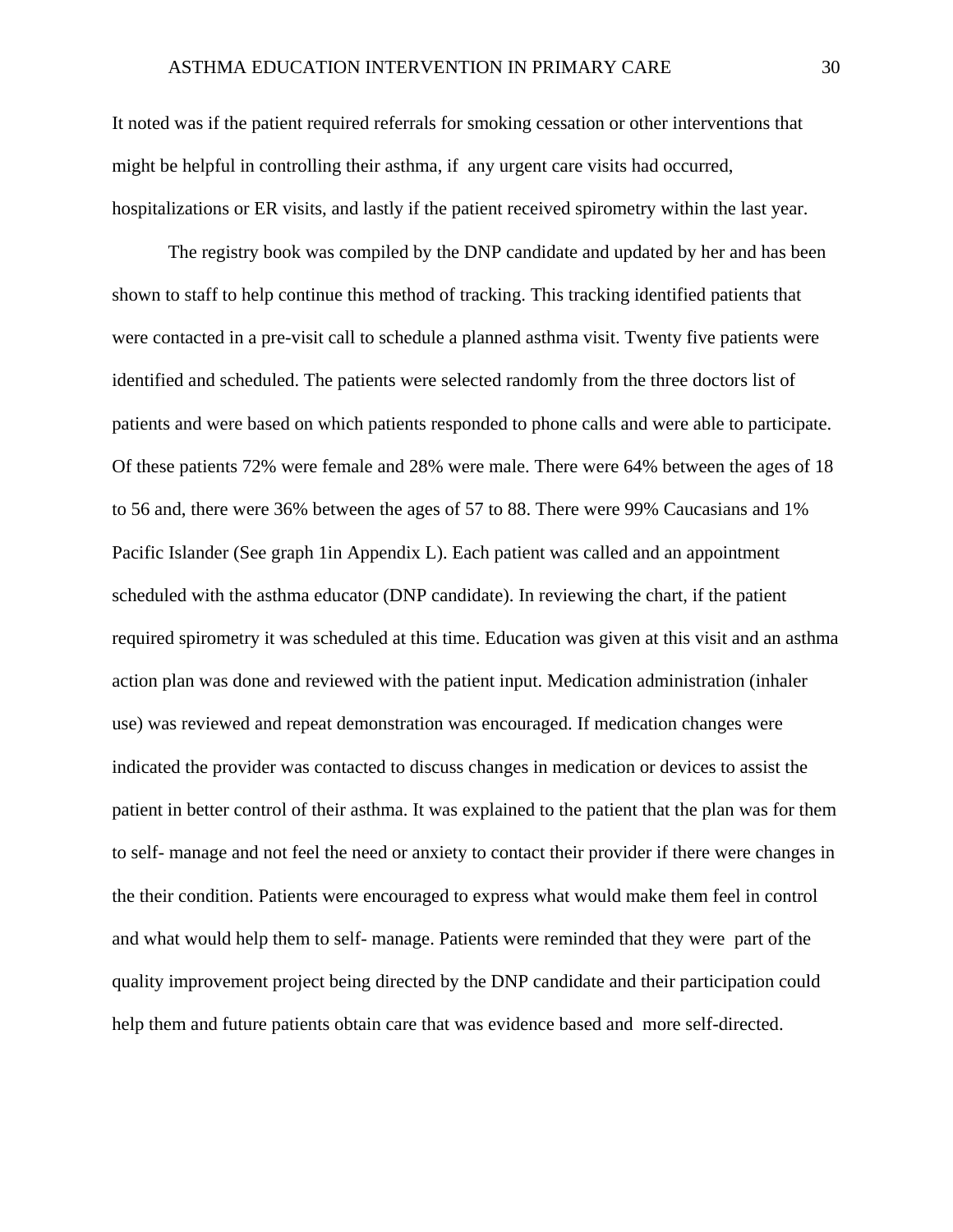A key principle of asthma management is encouragement from all providers of care. This principle of self-efficacy is accomplished through patients' self-confidence in the ability to control their asthma. This improves along with the ability to learn the skills that will control it (O'Laughlen, Hollen, & Ting, 2009). Before entering the exam room each patient was given the ACT by clerical staff. All patients commented on having never seen it before, and some had questions regarding the form. The DNP candidate explained what the form meant and how it could help patients understand their asthma and be more in control. While reviewing the answers with patients, they were encouraged to ask questions and explain their answers if they wished. Their refill history, their medication knowledge, and their medication administration technique was also reviewed. The patient's diagnostic category of severity was reviewed, and explained, as needed, to the patient. If it had been over a year, spirometry testing was suggested at the visit or scheduled as soon as convenient for the patient. If spirometry was done the patient was given an explanation of the procedure and what the measures meant. If done previously, then a review of the results was given. The ACT score was documented as an assessment of control and reviewed with the patient. All data was entered into the EMR and written into the asthma action plan, including the patients input and education. Patient's immunizations were checked and patients were encouraged to get those that did not meet the recommendation for patients with asthma (these are the yearly flu shot and the pneumovax). Patients were encouraged to have a follow up to review information, for further education or, for further questions. If there were medication changes a follow-up visit was scheduled.

These patients were reviewed with their primary care provider as soon as possible after the visit or during the visit as needed. The patient's case manager was also informed of visits. A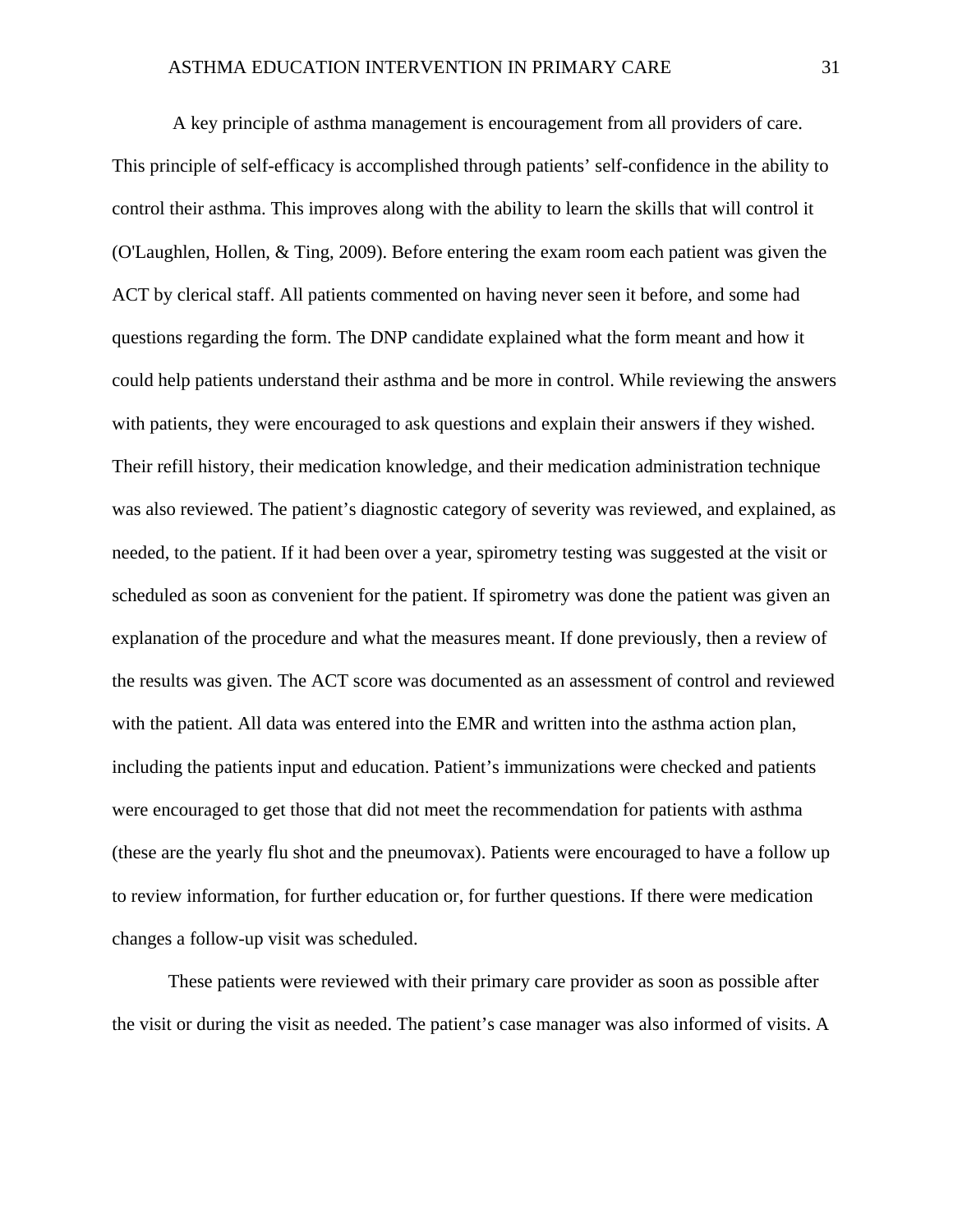repeat ACT was done at the next visit to assess response to treatment. The asthma plan was reviewed at this visit, and evaluation of any necessary changes.

#### **Self-Management**

To improve self-management patients in the intervention group were given an asthma action plan. Each plan was filled out with the patient and reviewed. Patients were encouraged to talk about their particular triggers, medications, symptoms. They verbalized understanding and repeated how to administer their medications. Through this process it was identified that some patients would benefit from visual instruction, applications were downloaded to an IPAD. For 8% of patients this was beneficial in allowing them to learn their current medications and how to appropriately administer those (The Most Innovative Medical Apps of 2012).

 Seventy-six percent of patients seen required medication changes. Using this method of teaching for some patients allowed for self-education, and the applications could be self-directed by the patient with assistance from the DNP candidate. The patient was instructed how they could also download these applications or other applications that help with peak flows and symptom management to use independently.

Through this process the DNP candidate learned that some patients benefit from written instruction. Patients were offered written directions of medication administration. This method of instruction led the DNP candidate to identify a need in the practice. This need was an instructional pamphlet that was useful to the patient and provided the necessary information in an interesting format. Therefore, DNP candidate decided to create a pamphlet that would benefit patients using examples from other sources. The finished pamphlet approved for use in this primary care setting has been shown to patients for their input. Patients have stated that they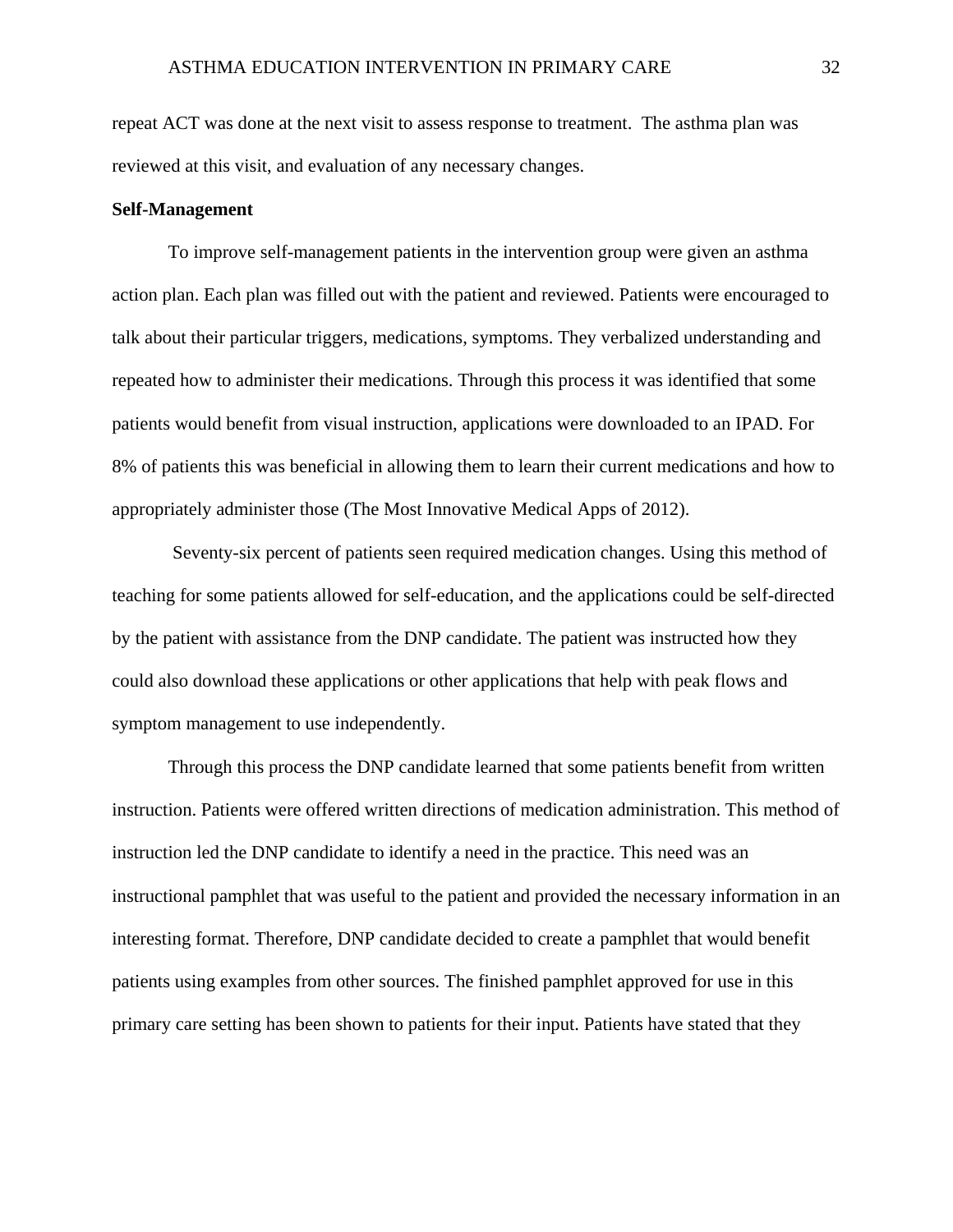found it to be colorful, informative, easy to understand and useful. Those that were shown the pamphlet would like a copy of it.

#### **Results**

 The outcome of the study was to show increased self-management by asthma patients. Seventy percent of patients identified, were to decrease their use of emergency rooms and acute care visits to access care. All patients with asthma were identified and severity and control status documented by all staff. The plan for this program will continue on as part of the management of these medical home patients.

Every asthma patient in the practice has a clear diagnosis and severity rating of asthma listed in EMR, based on NAEPP guidelines. 90% of patients received an ACT at the moment of first contact. Patients are now specifically scheduled for asthma visits and education. 75% of staff have been instructed on the asthma guidelines and the practice protocol regarding asthma patients. The primary care setting has a clear template of a planned asthma visit. There is a pamphlet to give patients to help them better understand their asthma and the medications they may use. Assessment revealed 76% of the patients were not taking the proper medication for their severity level. Self-management techniques were the foundation of asthma education. The DNP candidate was able to establish an organizational change in the practice.

An examination of the data that was part of the project revealed that there was a significant improvement in the group of 25 patients. The second graph (see chart 1 in Appendix) shows one of the measures that was assessed in 24 of the 25 patients (one patient was eliminated as he/she went into the hospital for an unrelated condition). This chart shows that the DNP candidate analysis of ACT scores using the paired t-test. A statistically significant improvement in asthma control was observed before (Mean=19.04, SD=4.768) after (mean=21, SD=4.443) the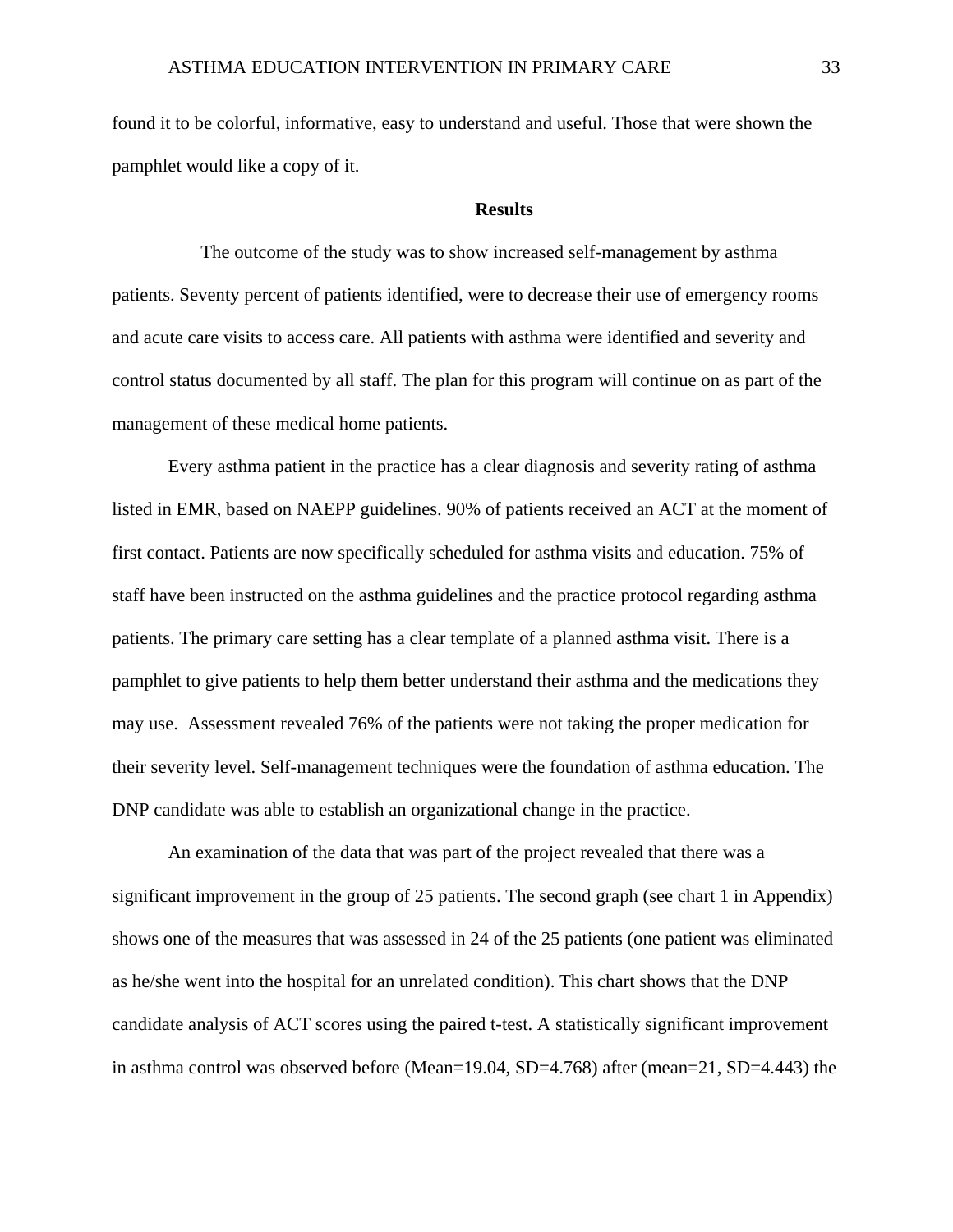intervention was given. The change in mean ACT scores are likely due to the intervention, not random chance.

#### **An Examination of the Data (see Chart 1 in appendix N)**

The other measures which included:

- patients refilling their rescue medication at the proper frequency(refill History)
- verbally confirming how to use their inhaler
- their ability to explain all their meds
- documentation that spirometry was done within the last year
- correct medications are prescribed for control, if patients asthma is considered in control
- documentation of acute care visits
- visit with the asthma educator
- providers were given an updated med list
- patients were provided an updated med list at end of visit
- documentation that correct medications were prescribed
- patient received an asthma plan
- there was a plan for a revisit call or appointment

 Chart 1 indicates that in the before group there were only 5-6 patients reflecting standard of care outcomes for evidence base practice. After the intervention the results show that 96% of the patients were doing what was needed based on the guidelines. The proportions (or percent's) jumped from 20% of the group to 100%. Graph 2 in Appendix M represents the statistical test that was performed as a 2-proportion test. In looking at the statistical significance the p-values are at less than 0.05. Cases of controlled asthma following the intervention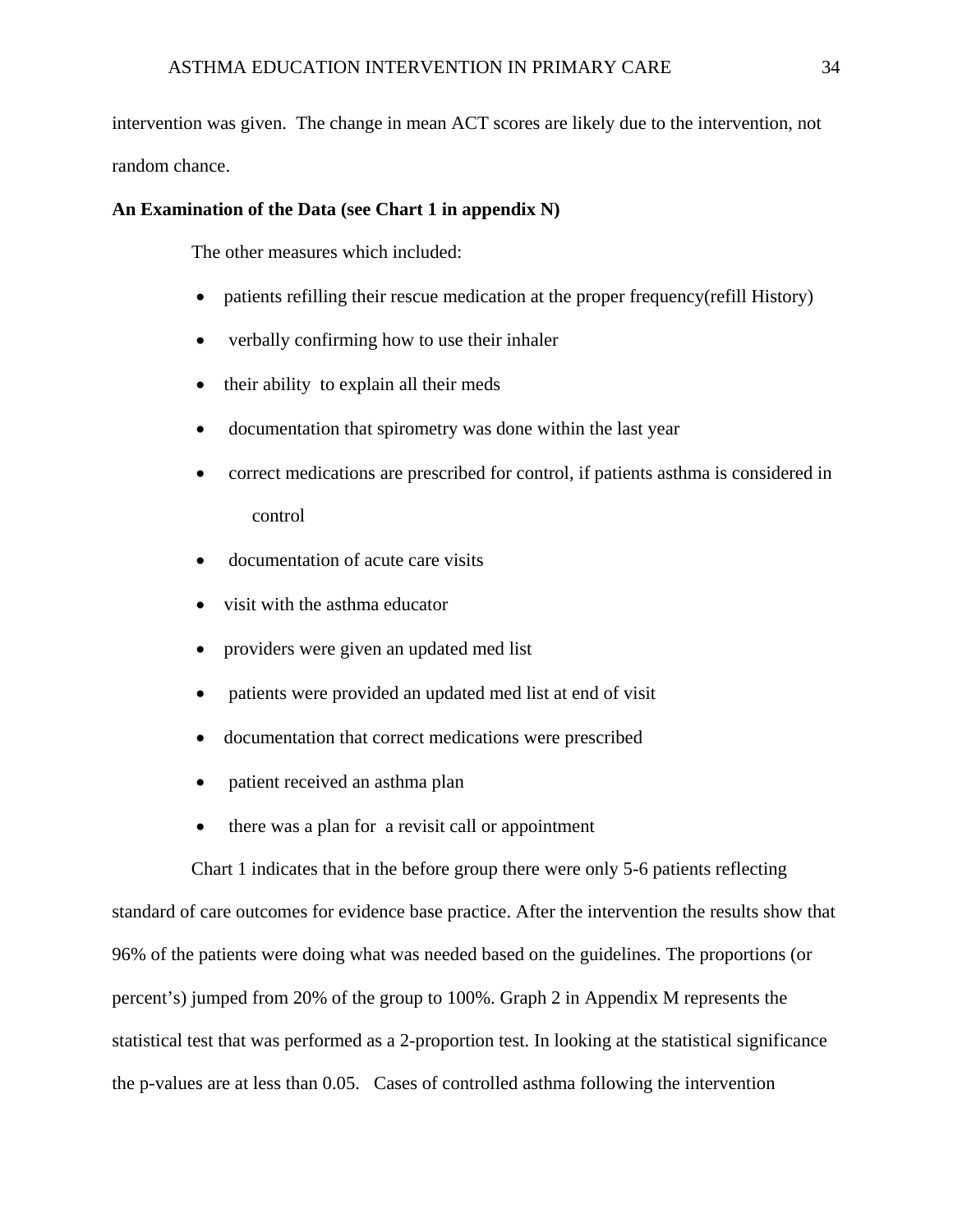increased. Acute visits went from 7 (28%) to 0 (0%) during the three months of the intervention. This is a statistically significant difference. The values for uncontrolled asthma went from 12 (48%) to 8 (32%) which is an improvement, but not one statistically significant change. Percent of patients understanding their rescue medication pre intervention went from 24% to 96% in the post intervention.

#### **Discussion**

#### **Outcomes and evaluation**

 Evidence based asthma education intervention was effective to improve patient's asthma controls. The results of the paired t-test looked at the change for each patient. The evidence showed that each patient improved in their ACT scores post intervention. The improvement in ACT scores signifies more control of their asthma.

In examining the ACT measures the DNP candidate was aware of the sample size, and that it consisted of a small sample and localized to just one clinic. To that end, one can be 90% confident that the true difference (improvement in ACT scores) will be between -2.8120 and - 1.1046.

 Throughout the intervention there was staff and provider support in varying degrees. Being a part of a project that was showing an effect on improved patient outcomes made it easier to get staff buy in. The hospital and center as a whole was supportive and wanted to see the improvement project be successful. The difficulty arose in the time commitment as the hospital couldn't commit the financial support. Since it was a quality improvement project done as part of the DNP candidate project, the cost was not an issue. The outside preceptor was very supportive and gave insight and resources that were valuable to the success of the project. The support of the staff, providers, the medical home nurse case manager and, practice facilitator was also of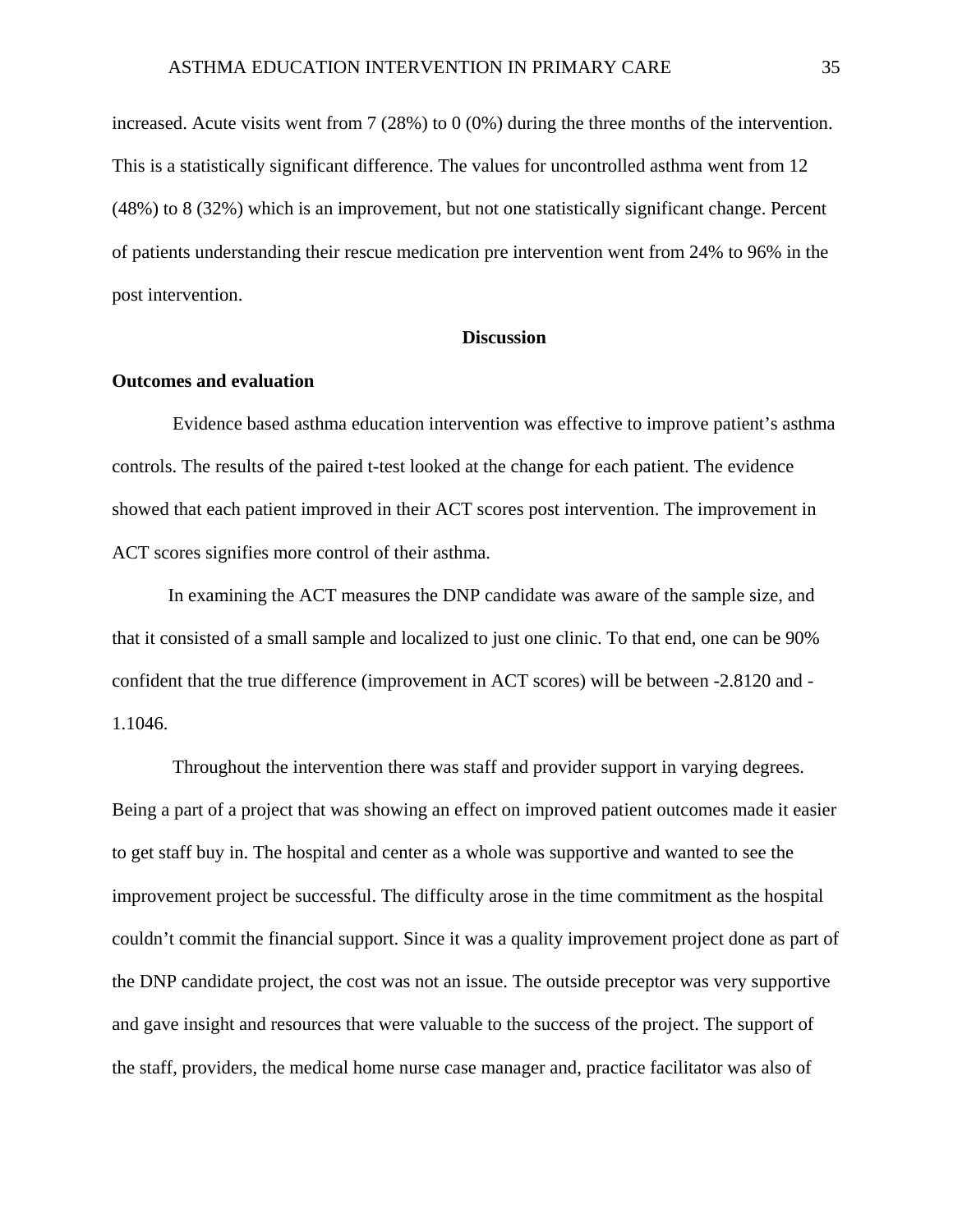great value. The assistance of the school advisor to the DNP candidate was also of great assistance.

### **Staff Education Resources**

To improve overall outcomes for patients a staff education flip book was created. Included in the book were the following pages: goals and measures for asthma, components of care, asthma management guidelines, what to look for in spirometry (charts of what is normal and what is abnormal), copies of asthma control test, and copy of the asthma action plan, asthma control chart, and asthma severity chart. Pages from the pamphlet that was created for patients were also included: the pages explained what asthma is, what are different triggers, photos of frequently used meds for asthma, and lastly a chart of important points to remind patients when we review meds. The components of the flip book came from evidence based sources. One source was from a resource flip book given to the DNP candidate by the Cheshire Medical Centers Pediatric Asthma Program. Permission was given to copy or use all or some of the items in their flip book which was created from NIH guidelines (Children's Hospital Dartmouth-Hitchcock, 2012).

#### **Electronic Medical Records (EMR) Enhancements**

 In documenting in the EMR there are key questions that are necessary to ask patients. All staff needed to use documenting techniques and a quick text was created to be used in the EMR (see Appendix H). When patients came in for appointments the staff found it difficult to ask providers for orders regarding spirometry deliverance. With provider approval the DNP candidate created a spirometry protocol that defined which patients needed spirometry and, what would determine the need for post bronchodilator and medication to be used (see Appendix I).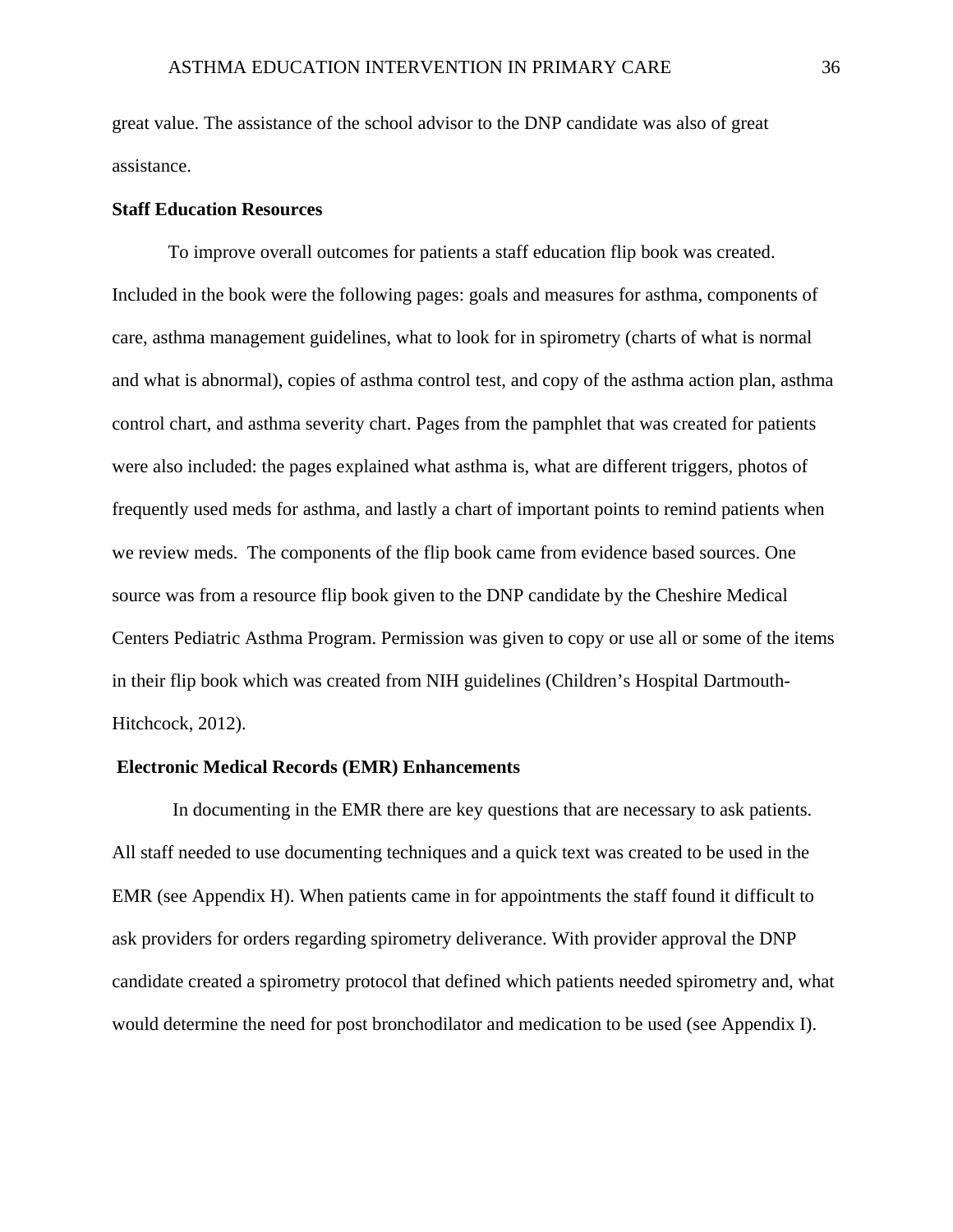This created specific protocol to follow thereby all clinical staff would do the assessment in the same way.

The EMR has the capability to also create a popup reminder that addresses all of the key parts of the evidence based guidelines that need to be obtained at each visit (ACT, spirometry, asthma plan, and if needed an appointment with asthma educator).

### **Organizational and Outside Support**

As an organization, the hospital was supportive of the project. Having the Chief Nursing Officer of the hospital as the DNP candidates outside preceptor was also beneficial. To continue this project her input was helpful. Meeting with the outside preceptor, the school advisor in the start of the project helped to focus what was going to be accomplished and how this would be put into the practice. Meeting with the outside preceptor at the middle of the project allowed reflection on what was working and what was not working. She gave useful contacts at the hospital to improve the pamphlet that was created and a contact to verify the statistical analysis of what had been accomplished.

#### **Collaboration with the Medical Home Model**

The usefulness of the collaboration between medical home and the project was evident in numerous interventions. This was evident by the interaction between the practice and the asthma collaborative initiative. The practice agreed to participate in the asthma collaborative project (which is a project as a collaboration between the Vermont Blueprint for Health and the Vermont Department of Health). This collaborative supports participating practices in implementing the NHLBI and NAEPP guidelines in primary practices. The DNP candidate and one of the providers were part of the team and attended all trainings and phone conferences. This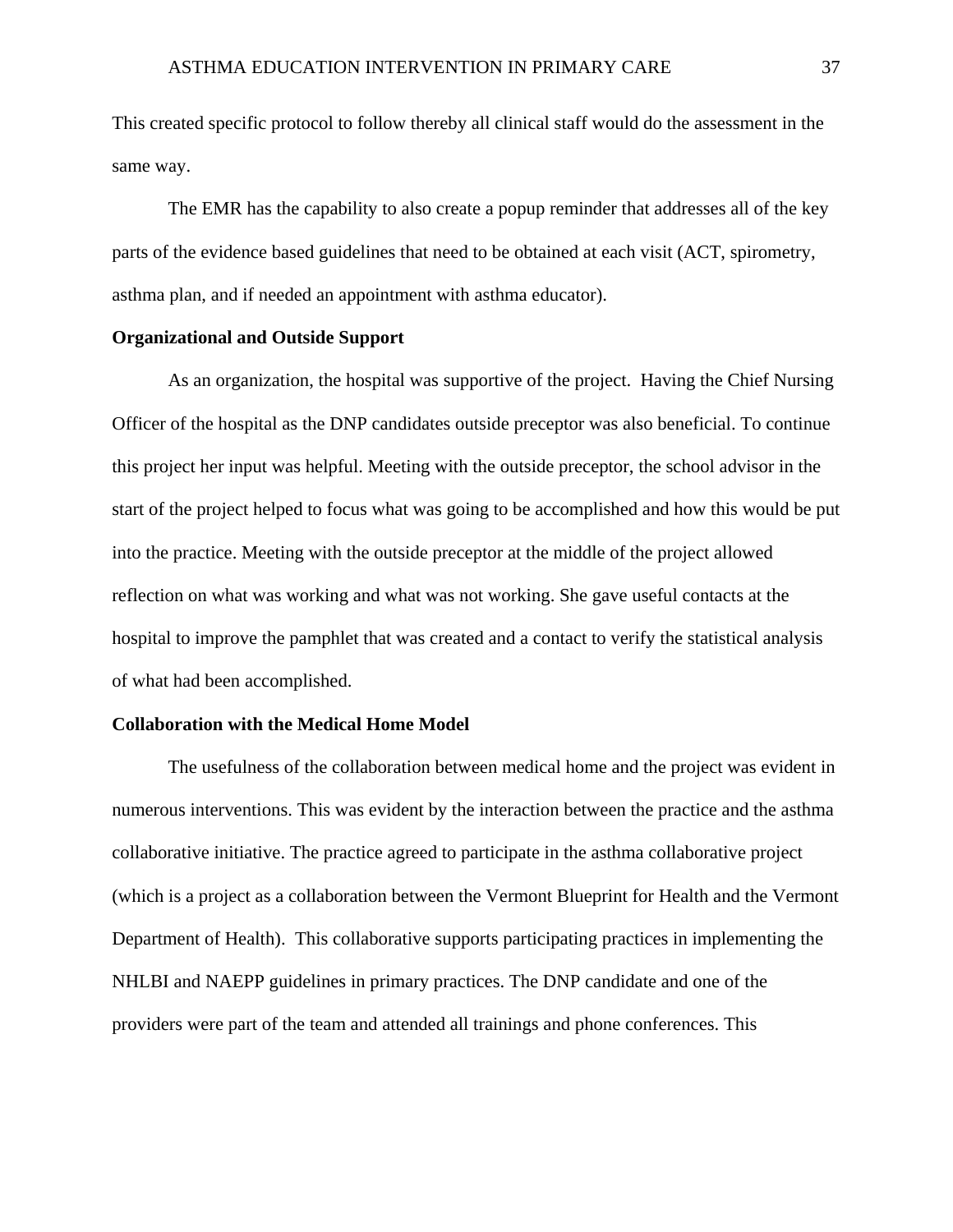collaboration also encouraged staff to help in reminder calls to patients or update the DNP candidate when patients needed to reschedule.

Throughout the process, all staff was very supportive and sought out information and suggestions from DNP candidate. Providers also allowed input, but at times needed to be redirected into evidence based protocol. Since the practice is a medical home and this disease is being used as one of the intervention programs of a chronic disease, it encouraged compliance. The results of the overall practice intervention and collaborative data of 50 random patients was included at baseline in February and at completion of collaboration in March (see Appendix O Graphs 3-7).

### **Pre and Post Test of Medical Home Staff**

At the start of the project staff was trained and instructed on the key elements that would be collected on all patients with asthma. Staff was instructed that everyone was an important part of the education of each patient. In Appendix A the plan of flow for each patient with asthma that comes into the practice is outlined. Starting from this training forward all patients with asthma would have certain key elements documented in the chart, verifying that they had received care that was evidence based following NAECPP and NIH guidelines. Staff were taught about the registry book and what it contained. They were informed that patients had been contacted to come in for visits. Some patients were chosen for the quality improvement project were seen by the asthma educator (DNP candidate). All other patients with asthma would be given spirometry, an ACT and, asthma plan. All patient's medication lists were updated and certain criteria was obtained and documented in the patient visit. To assist with this a quick text was developed so everyone would remember to ask patients important questions that were evidence based and followed NAECPP and NHLBI guidelines. These guidelines were explained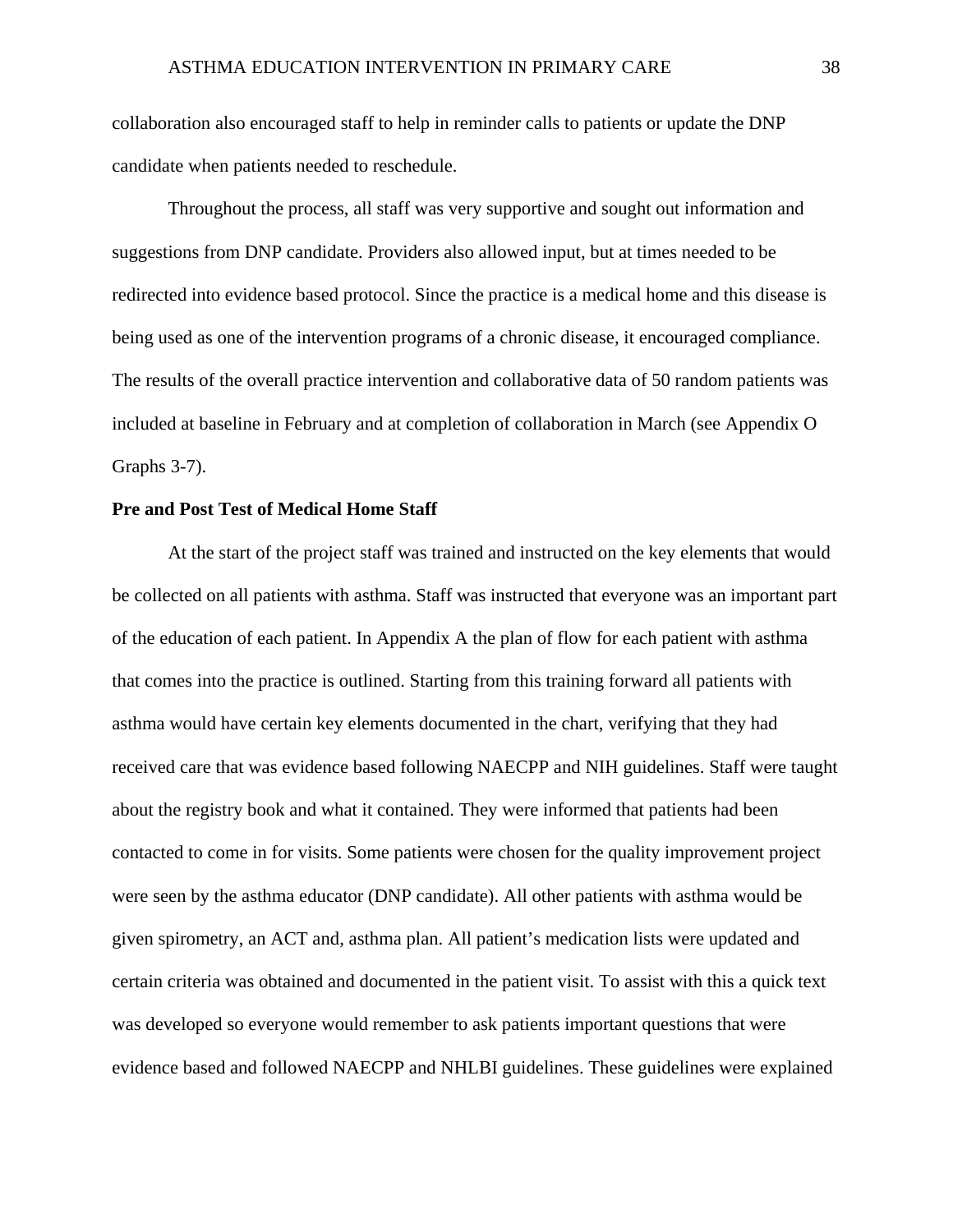and staff was informed that we were also part of an asthma collaborative that would help to improve the asthma care our patients were receiving.

 At the onset, a pretest was administered to evaluate staff knowledge and need for training. The providers were met with to also review what elements were needed that was evidence based. The results of the survey given at this time showed all medical staff did not know that spirometry needed to be performed yearly at the minimum. They understood what asthma control was but not why the patient needed to be more in control of their asthma. The Asthma Control Test (ACT) was new and needed to be explained. The importance of this test and the frequency was explained. Asthma severity ratings were familiar to providers but there was not a clear definition of what they were in patient records, this was changed so all charts reflected only 4 categories based on NIH guidelines. How each patient was classified for severity was reviewed with providers, and changed in chart by DNP candidate. Each staff member needed information to understand the frequency of visits and ACT administration. Most knew the names of the rescue and controller medications but not specifically how they worked or how they should be used. Some did not know that all patient needed an asthma action plan and it should be documented in patient record. All staff was not aware of Immunizations recommendations for asthma patients. The pretest led to intermittent 1:1 teaching for some staff to reinforce certain elements of good asthma care, as well as instructing staff to encourage the patients to self-manage.

In the post survey 100% of the staff members understood how to do spirometry, when, and what it meant. 98% knew spirometry protocol. They all understood what our goal in asthma care was. All of them understood the reason why we did the ACT, what results showed a need for further intervention and, how often to give it. They all knew that there were 4 asthma severity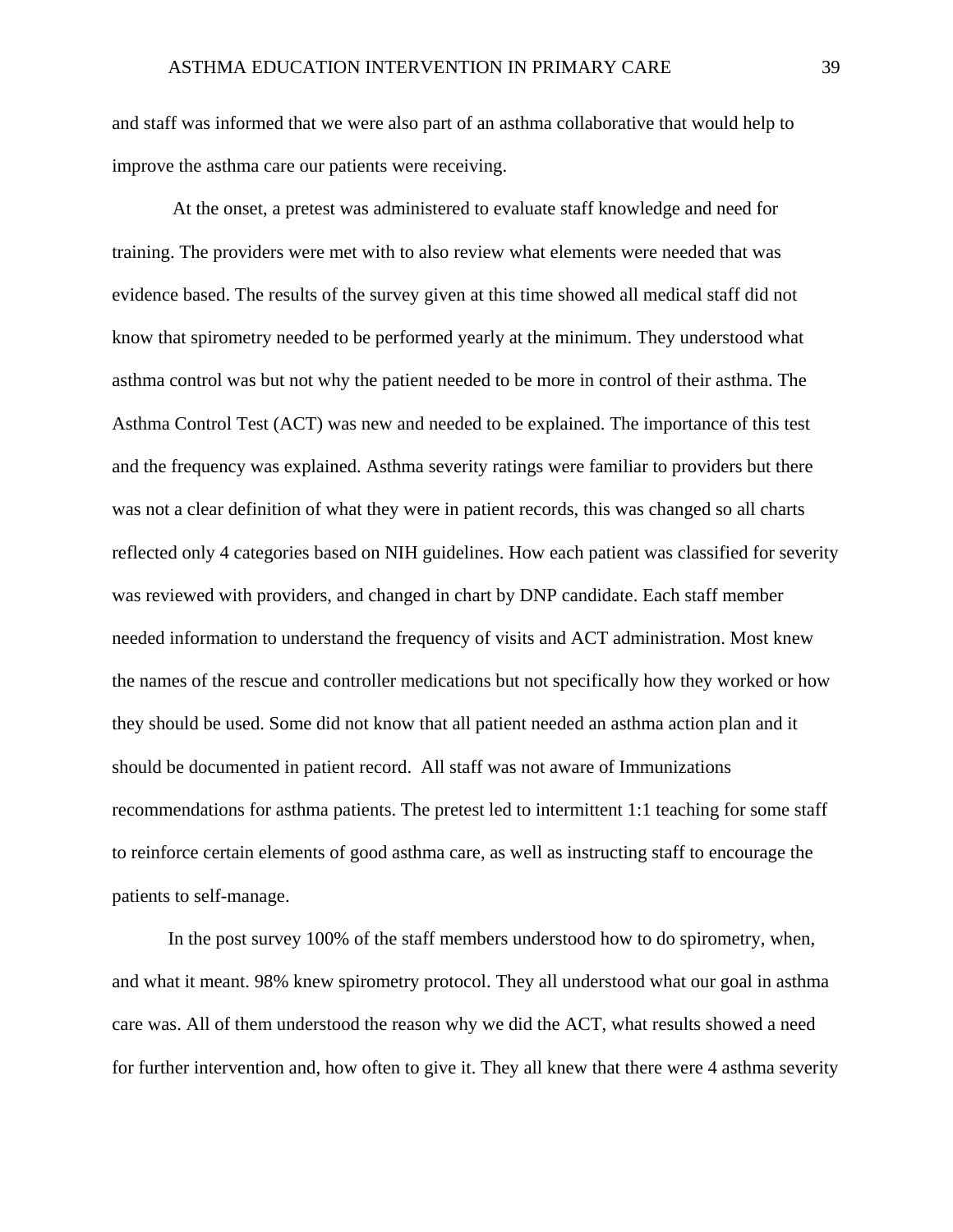classifications. They understood the terms controller and rescue medication and were able to explain it. There was still some work needed on the asthma action plan as many patients were not receiving one. The plan was being left up to the provider. What was determined as being helpful would be if the staff filled in some of the information with the patients before they saw the provider or at the time of the spirometry testing. Some staff did not know that there should be no limitations to patients with asthma if they are in control. Side effects and long term affects were questions some of the staff had regarding long term use of controller medications. The staff also wanted to know how we were doing since the project started. They were informed of baseline data that was collected in January with chart reviews done in February. At the start of the review they were informed we did very poorly on the elements showing that our patients were receiving evidence based care. Through the asthma collaborative intervention and the quality improvement project and their hard work, 53% of the patients seen in the practice received all of the elements that proved evidenced based care. They were informed we had come a long way but still had a way to go.

### **Impact of Project**

The impact of the project has been noticeable. All staff use the proper terms of good evidence based care. Staff seeing the diagnosis of asthma know what key components are needed. Patients with asthma are not falling through the cracks. Patients that are seen understand what self-management is and are encouraged to set goals and be more in control. As quoted previously "Organizations need to have a system where education is integrated into everything that goes on in the clinical setting. The minute a patient walks into the clinic the education must start and the message must continue to be reinforced through the treatment" (Utah Department Of Health, 2009 p. 1). This is no longer just a statement but a reality in this primary care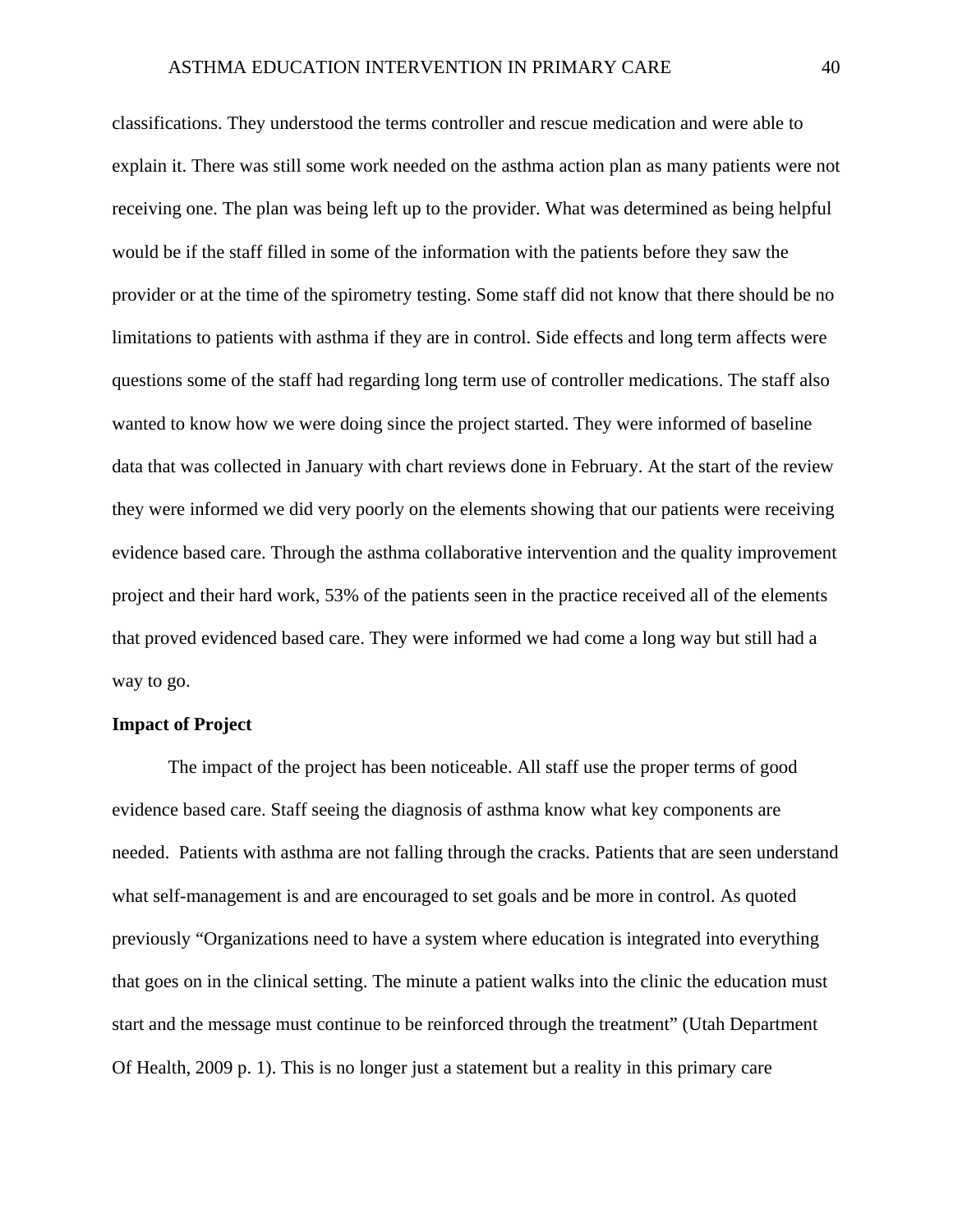practice. All medication was already reviewed at each patient encounter, but now asthma meds will trigger a response from staff. More patients are called to come in for asthma visits that include spirometry and a review of their plan. There is a sense of accomplishment by all staff due to changes we have initiated in the asthma patient population. Tools have been created for use to help to simplify documentation (Quick texts), assist with educating asthma patients (flip Book) and, a created tracking (registry) for asthma patients. The final presentation to the asthma collaborative showed a significant improvement in asthma patient's care.

### **Limitations**

One limitation experienced by the DNP candidate in this project was, limited time to do the project. Overall, the time that was needed was more than could be done in an 8 hr. day. There was a short three months of time for the project. Patients who came in regularly were easier to catch but did not always want to be part of the quality improvement project. Another limitation was a varied age range of patients, but there was not diversity of ethnicities. This could also be due to the location and the rural area of the practice.

### **Post Project Implementation**

The project will continue since certain key elements show improvement in patient selfmanagement and the practice/hospital are committed to sustaining this project. The quick text and the pop ups (see Appendix K) that appear when a patient comes into the practice will help make sure all of the measures are obtained. The practice is also part of the National Committee for Quality Assurance (NCQA) certified medical home. This creates a responsibility, and encouragement to maintain the top level of care. Since the practice is getting ready for Medical Home reevaluation in September everyone is vested in wanting it to continue.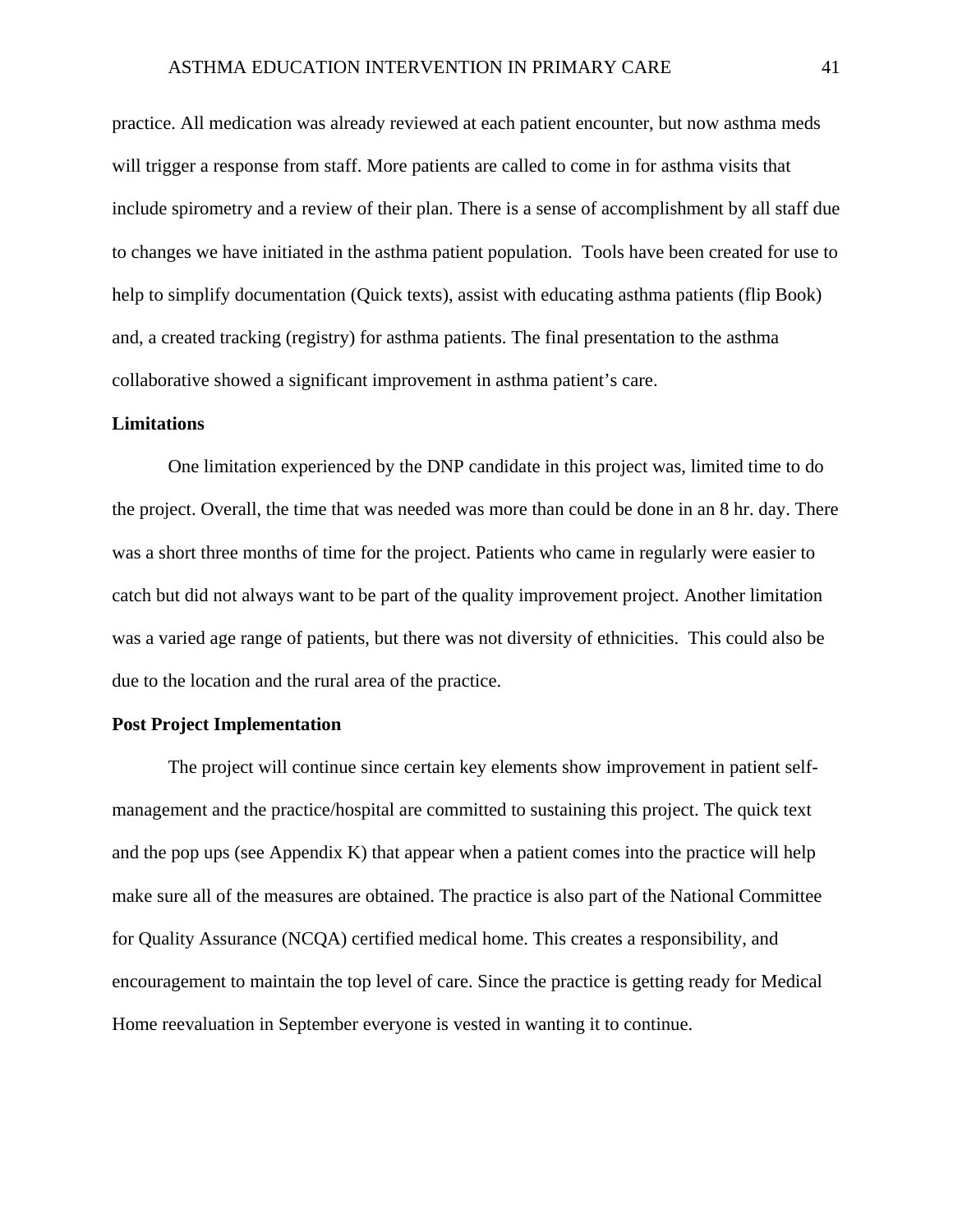### **Conclusions**

 The conclusions are that this pilot project was successful for the small group that was specifically addressed by the DNP candidate. For a complete analysis of the intervention on the effect on controlling asthma, there may need to be a larger sample of patients or a longer period of intervention. For the overall practice, the project was successful in showing that evidence based care does have an effect on patient satisfaction and self-esteem. Patients remarked that they understood their asthma more and felt in control and showed evidence of control. The project was successful due to the hard work of all staff including medical, clinical, providers, medical home team (including case manager). Of equal importance was the guidance of the asthma collaborative and the practice team, the medical home facilitator, the outside preceptor and, the doctoral advisor. All participants were necessary in order to make this quality improvement project successful.

Using the standards of treatment for asthma developed by the expert panel reports from the National Heart, Lung, and Blood Institute allows a clear roadmap to patient centered control (National Heart Lung And Blood Institute, 2007). A patient-centered practice identifies patients, and knows that the patient is the driver of their care, and need to be more involved in decisions about their care, and in the management of their health (Safety Net Medical Home Initiative, 2010). Patients need to actively engage in their healthcare, and good providers of care will use Evidence Based Asthma Education Interventions that use Self- Management Guidelines to provide this care.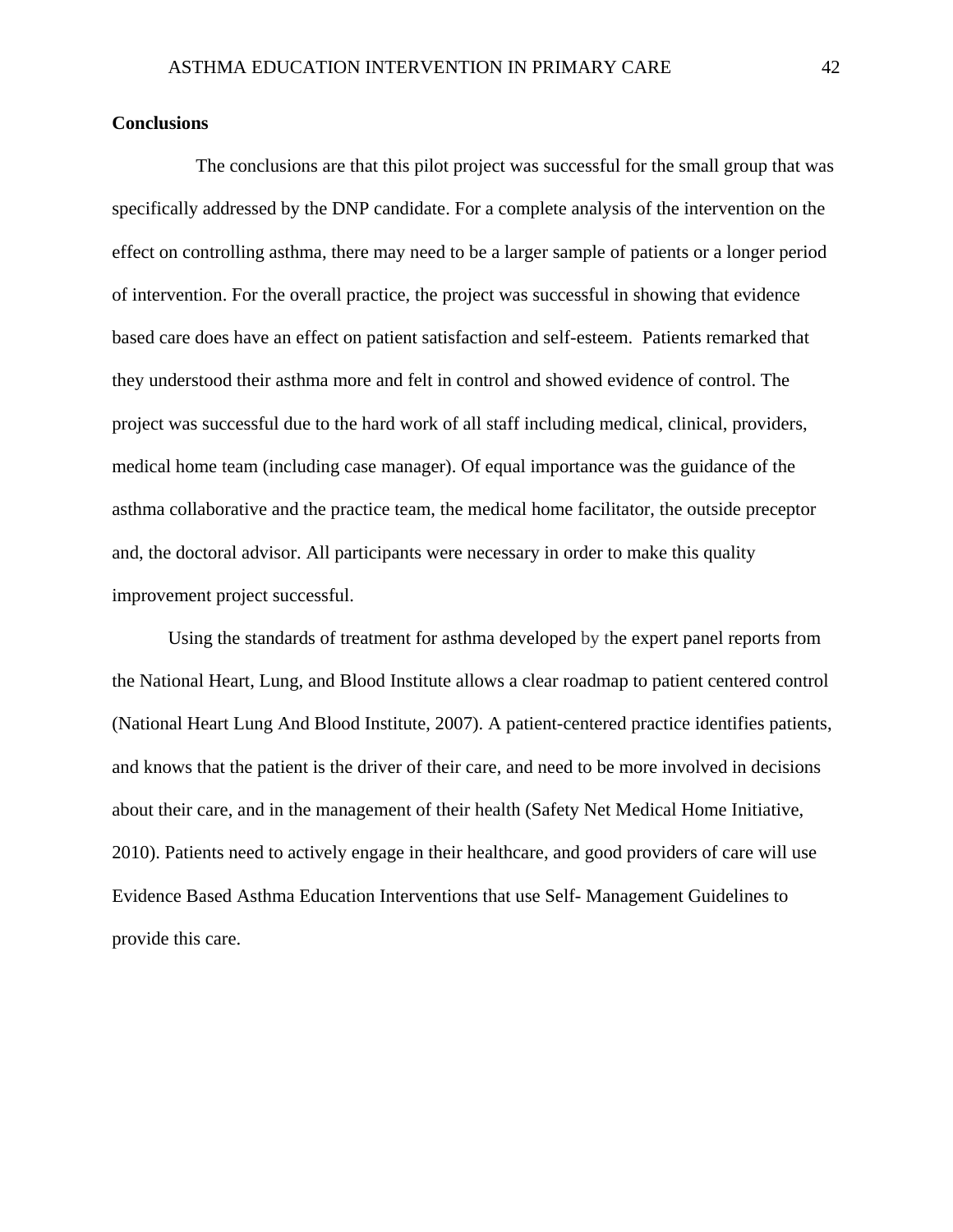### References

- Al-Sheyab, N., Gallagher, R., Crisp, J., & Shah, S. (2011). Peer-led education for adolescents with asthma in Jordan: a cluster-randomized controlled trial. *Journal of the American Academy of Pediatrics*, e106–e112 .
- Bandura, A. *(1977).* Self-Efficacy: Toward a unified theory of behavioral change*. Psychological review, 84*(2), 191-215.
- Baptist, A. P., Deol, B. B., Reddy, R. C., Nelson, B., & Clark, N. (2012). Age-specific factors influencing asthma management by older adults. *Qualitative health research, 20*(1), 117- 124. Doi: 10.1177/1049732309355288
- Butz, A. M., Walker, J. M., Pulsifer, M., & Winkelstein, M. (2007). Shared decision making in school age children with asthma. *Pediatric Nursing, 33*(2), 111–116.
- Chen, S. Y., Sheu, S., Chang, C. S., Wang, T. H., & Huang, M. S. (2010). The effects of the selfmethod on adult asthmatic patient self-care behavior. *Journal of Nursing Research, 18*(4), 266–273.
- Children's Hospital Dartmouth-Hitchcock (2007). *Evidence Based Asthma Guidelines.* . Retrieved from http://www.nhlbi.nih.gov/guidlines/asthma/astgdln.htm
- Corbridge, S., & Corbridge, T. (2010). Asthma in adolescents and adults. *American Journal of Nursing, 110*(5), 28–38.
- Department Of Vermont Health Access (2012, January). Vermont Blueprint for Health Annual Report 2011 Annual Report. Retrieved from http://hcr.vermont.gov/sites/hcr/files/blueprint/annual/report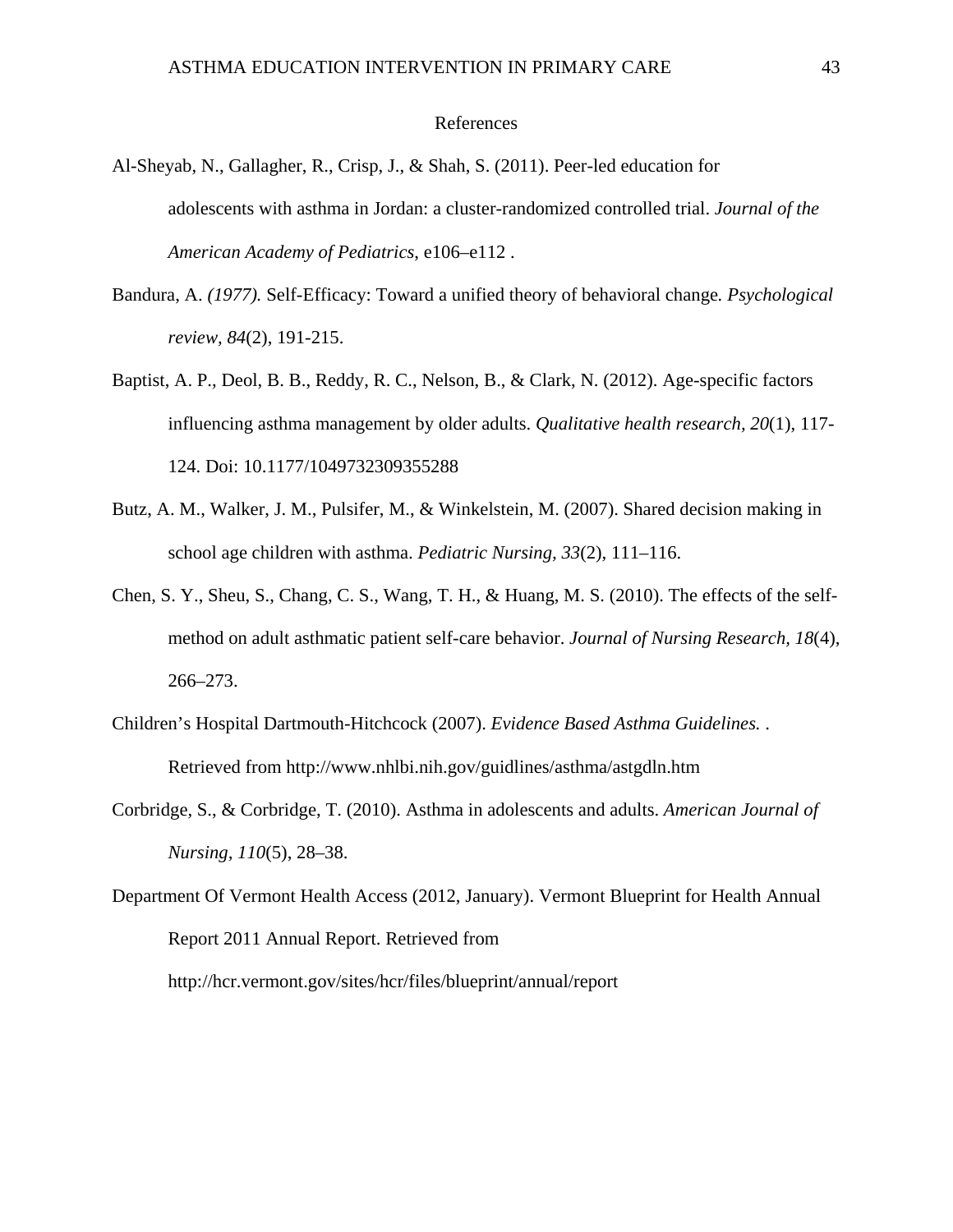- Fishwick, D., D'Souza, W., & Beasley, R. (1997). The asthma self-management plan system of care: what does it mean, how is it done, does it work, what models are available, what do patients want and who needs it? *Patient educational counseling,* 21-33.
- Healthy People Initiative. (2011). HHS Releases assessment of healthy people 2010 initiatives. Retrieved from http://www.healthypeople.gov/2020
- Huang, T. T., Li, Y. T., & Wang, C. H. (2008). Individualized programme to promote self-care among older adults with asthma: a randomized controlled trial. *Journal of advanced nursing,* 348-358.
- James, T., & Fine, M. (2008). Monitoring asthma control using claims data and patient-reported outcomes measures. *Pharmacy and Therapeutics, 33*(8), 454–466.
- Jansen, S. L., McGrath, K. W., Covington, J. K., Cheng, S. C., & Boushey, H. A. (2009). Individualized asthma self-management improves medication adherence and markers of asthma control. *Journal of clinical immunology, 123*(4), 840-846.doi:10.1016/jaci.01.053
- Jones, M. A. (2008). Asthma Self-Management Patient Education. *Respiratory Care, 53*(6), 778- 786.
- Ko, F. W.s, Hui, D. S.c., Leung, T. F., Chu, H. Y., Wong, G., Tung, A., & Ngai, J. (2012). Evaluation of the asthma control test: a reliable determinant of disease stability and a predictor of future exacerbations. *Respirology,* 17, 370-378. doi:10.1111/j.1440- 1843.2011.02105. x 201301020043051208519340
- Klein, J. J., Van der Palen, J., Uil, S. M., Zielhuis, G. A., Seydel, E. R., & Van Herwaarden, C. L. (2001). Benefit from the inclusion of self-treatment guidelines to a self-management programme for adults with asthma. *European Respiratory Journal, 17*, 386-394.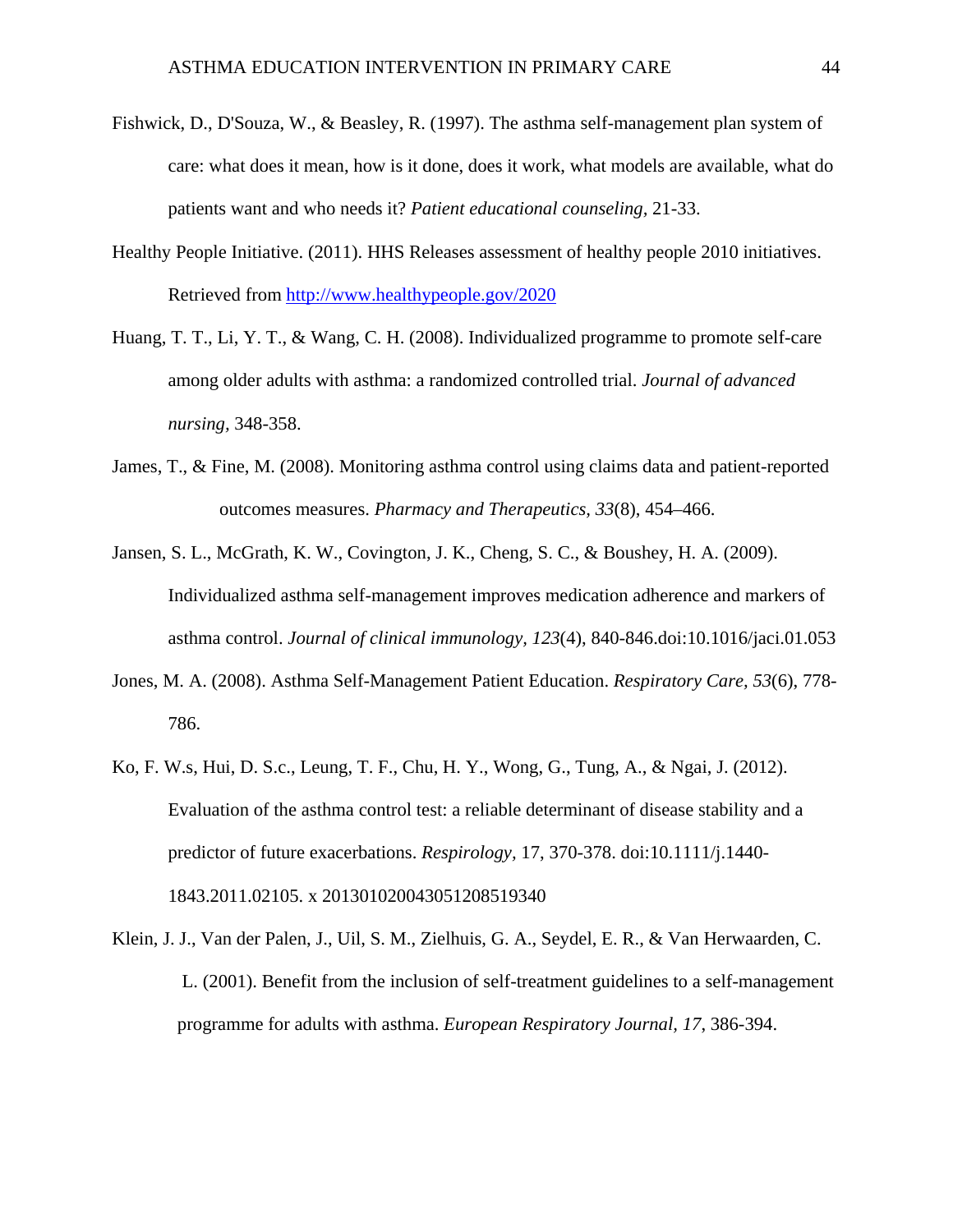- Lindberg, M., Ahlner, J., Moller, M., & Ekstrom, T. (1999). Asthma nurse practice-a resource effective approach in asthma management. *Respiratory medicine, 93*, 584-588.
- Martin, M. A., Catrambone, C. D., Kee, R. A., Evans, A. T., Sharp, L. K., Lyttle, C., & Shannon, J. J. (2009). Improving asthma self-efficacy: Developing and testing a pilot community based asthma intervention for African American adults. *Journal of Allergy Clinical Immunology, 123*(1), 153–159. doi:10.1016/j.jaci.2008.10.057
- Mlracia, V., & Winston, M. (2001). Take the wind out of asthma. *Nursing Management,* 22-30.
- Moller, M., & Ekstrom, T. (1999). Asthma nurse practice-a resource effective approach in asthma management. *Respiratory medicine, 93*, 584-588.
- Musto, P. K. (2003). General principles on management education. *The Nursing Clinics of North America*, 621–633.
- National Heart, Lung, and Blood Institute (NHLBI). (1995). (NIH Publication.No.95-3308). Retrieved from http://www.nhlbi.nih.gov/health/prof/lung/asthma/nurs\_gde.pdf National Heart, Lung, and Blood Institute (NHLBI), (2007) Guidelines for the diagnosis and management of asthma. (NIH Publication Number 08-5846) retrieved from http://www.nhlbi.nih.gov/guidelines/asthma/asthsumm.pdf
- National Institutes of Health (NIH). (2010).Putting the guidelines in motion. Implementation Panel report. (NIH Publication. No.7543). Retrieved from http://naci.nhlbi.nih.gov
- Olajos-Clow, J., Costello, E., & Lougheed, M. D. (2005). Perceived control and quality of life in asthma: Impact of asthma education. *Journal of Asthma*, 751–756. Doi: 10.1177/1054773809354290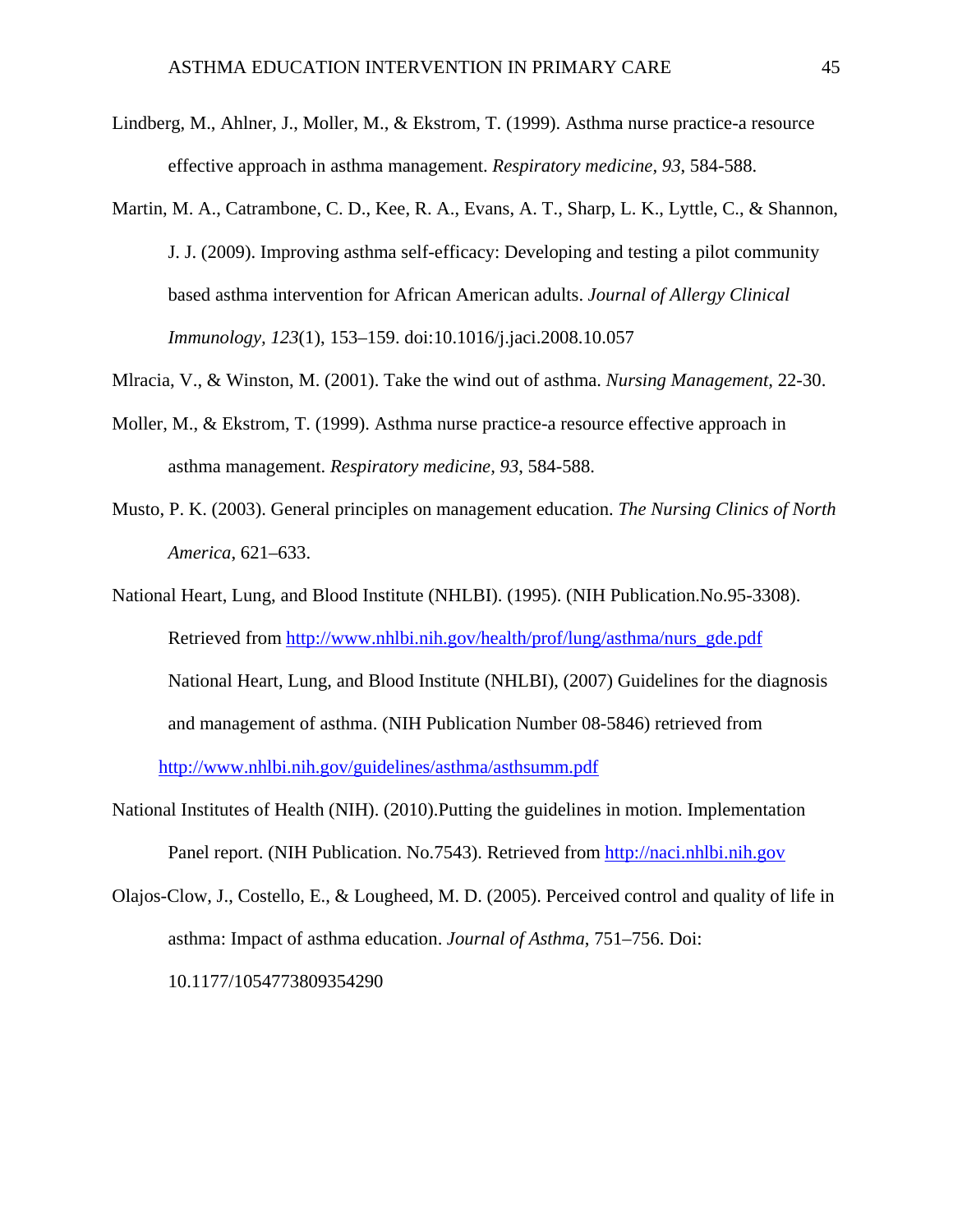- O'Laughlen, M. C., Hollen, P., & Ting, S. (2009). An intervention to change clinician behavior: Conceptual framework for the multicolored simplified asthma guideline reminder. *Journal of the American Academy of Nurse Practioners, 21*, 417–422.
- Partridge, M. R. (2004). Written action plans. *Primary care respiratory journal, 59*(2), 87-88. doi:10.4104/pcrj.2011.00056
- Pinnock, H., Bawden, R., Proctor, S., Wolfe, S., Scullion, J., Price, D., & Sheikh, A. (2003). Accessibility, acceptability, and effectiveness in primary care of routine telephone review of asthma: Pragmatic randomized controlled trial. *British Medical Journal, 326*(7787), 477.
- Pruitt, B. (2011). Asthma self-management education programs: The key to good control. Rosenthal, T. C. (2008). The medical home: growing evidence to support a new approach. *, British medical Journal, 21*(5), 427-440
- Raju, J. D., Soni, A., Aziz, N., Tiemstra, J. D., & Hasnain, M. (2012). A patient-centered telephone intervention using the asthma action plan. *Family medicine, 44*(5), 348-350.
- Safety Net Medical Home Initiative (2010, December). Safety Net Medical Home Initiative. Retrieved from http://www,safetynetmedical home.org/about-initiative
- Safety Net Medical Home Initiative (2008). Safety Net Medical Home Initiative. Retrieved from http://www,safetynetmedical home.org/about-initiative
- Safety Net Medical Home 2010 Medical home digest implementation guide Safety Net Medical Home (2010). *Medical home digest implementation* guide. 201212312207461483531714
- Scholle, S. H., Torda, P., Peikes, D., Han, E., & Genevro, J. (2010, June). *Engaging patients and families in the medical home* (AHRQ Publication No. 10-0083-EF).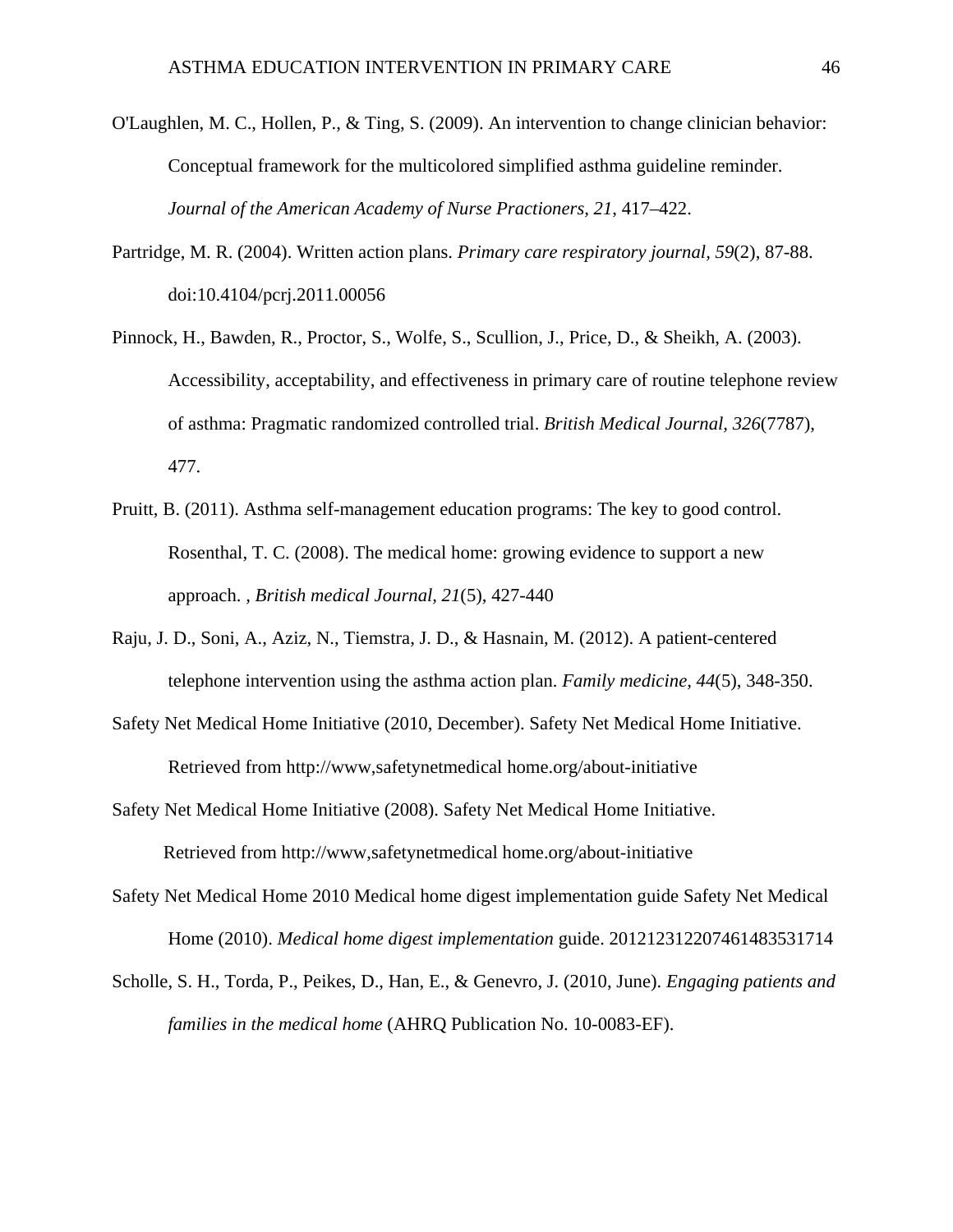- Schatz, M., Rachelefsky, G., & Krishnan, J. A. (2009). Follow-up after acute asthma episodes. *American thoracic society, 6*, 386-393.
- The Improving Chronic Illness Care Program (2012.). The chronic care model: Improving chronic illness care. Retrieved from http://www.improvingchroniccare.org/>
- The Most Innovative Medical Apps of 2012 (n.d.). The Most Innovative Medical Apps of 2012. Retrieved from http://www.imedicalapps.com/2012/12/innovative-medical-apps-2012
- Tousman, S., Zeitz, H., Taylor, L. D., & Bristol, C. *(2007).* Development, implementation and evaluation of a new adult asthma self-management program*. Journal of community health nursing, 24*(4), 237-251.
- Tousman, S., Zeitz, H., & Taylor, L. D. (2010). A pilot study assessing the impact of a learner centered adult asthma self-management program on psychological outcomes. *Clinical Nursing Research, 19*(1), 71–88. Doi: 10.1177/1054773809354290
- Underwood, M. F., Revitt, S. G., Field, S. K., & Cowie, R. L. (1991). Patient education in asthma. *Practical disease management,* 303-309.
- Utah Department of Health (2009). Asthma Education Toolkit. Retrieved from http://www.health.utah.gov/asthma
- Williams, S. G., Schmidt, D. K., Redd, S. C., & Storms, W. (2003, March 28). *Key clinical activities for quality asthma care*, 52, 1-8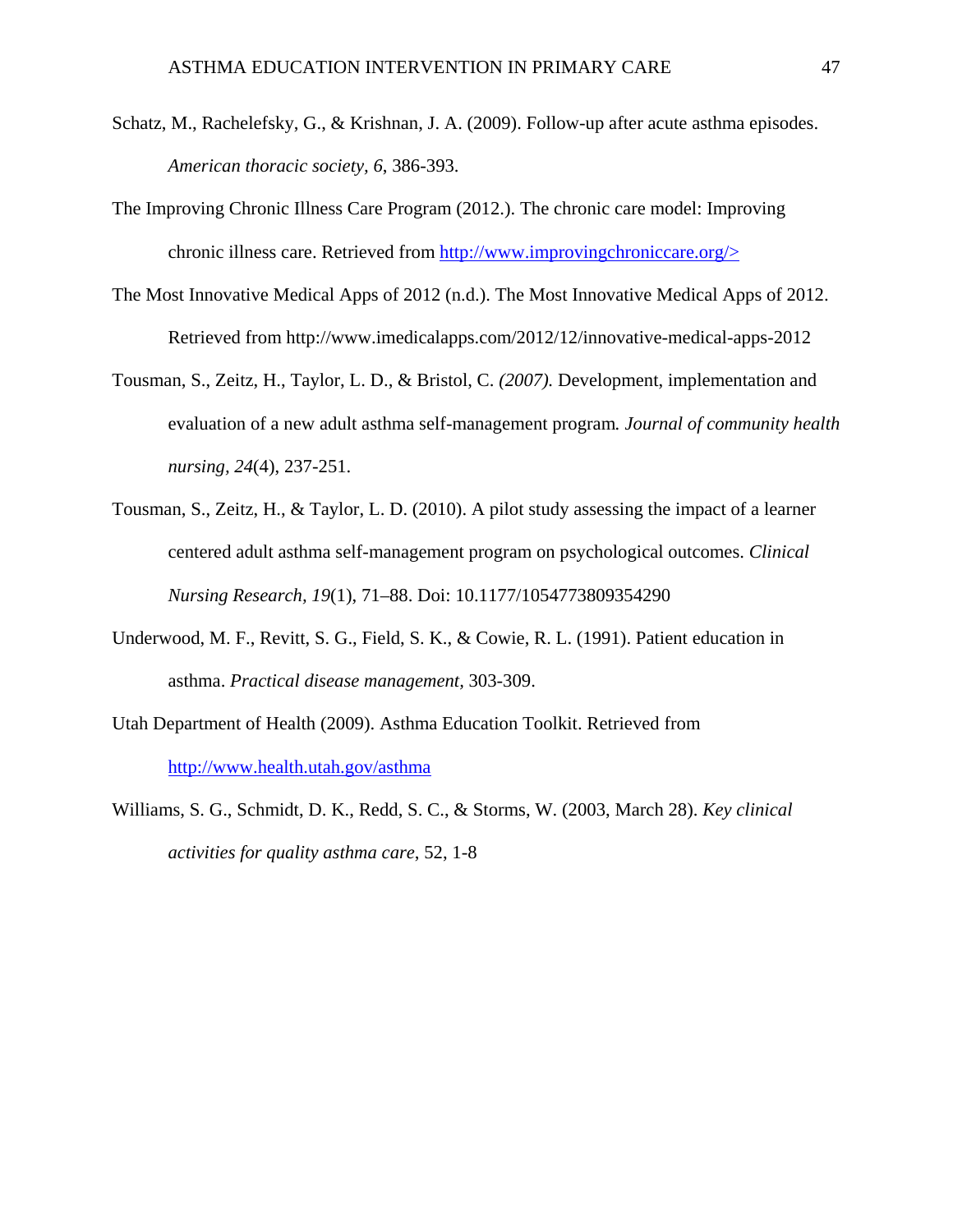

### Appendix A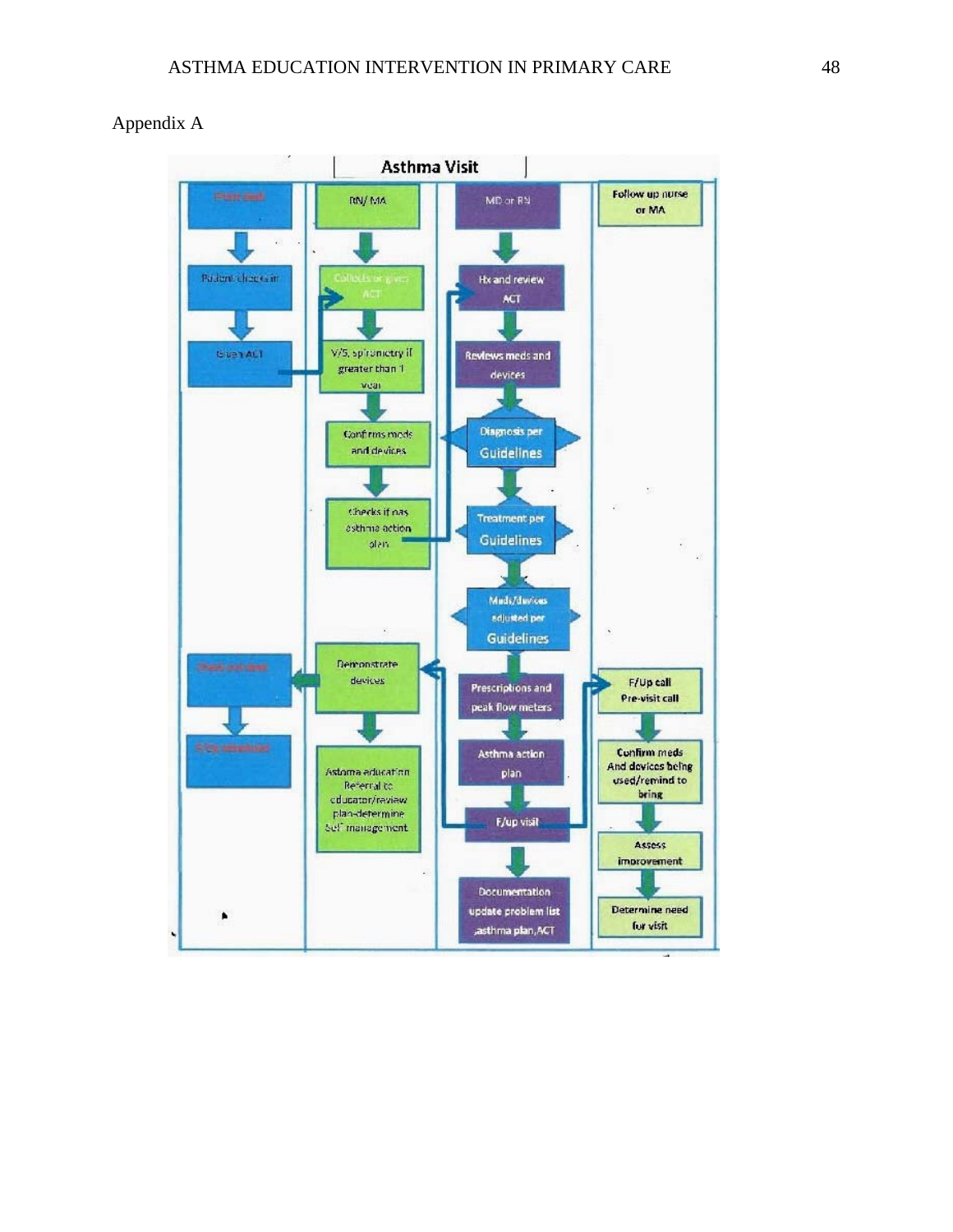### **Appendix B**

### **Consent Form for Participation in a Quality Improvement Project**

### **University of Massachusetts Amherst**

**Researcher(s):** Jeanette Toro-Linnehan, DNP Candidate, Professor Raeann G LeBlanc,

Chair, Professor Jeungok Choi,Co-chair

### **Study Title: Evidence Based Asthma Education Intervention for Adults in a**

### **Primary Care**

### **Setting Using Self- Management Guidelines**

#### **1. WHAT IS THIS FORM?**

This is called a Consent Form. It will give information about the improvement project so you can make an informed decision about participating in this project.

### 2. **WHO IS ELIGIBLE TO PARTICIPATE?**

 Male and Female adults 18 to 90 who are patients through Southwestern Vermont Health Center, Deerfield Valley Campus/Medical Home and have been seen in the last two years with a diagnosis of asthma.

### 3. **WHAT IS THE PURPOSE OF THIS STUDY**

#### **(Quality Improvement Project)?**

 The purpose of this quality improvement project is to conduct assessment of patients with asthma incorporating the NAEPP guidelines within the medical home model, collect confidential information and data on proper asthma diagnosis, documentation on level of control, data on medication use and proper administration. It will address asthma education that will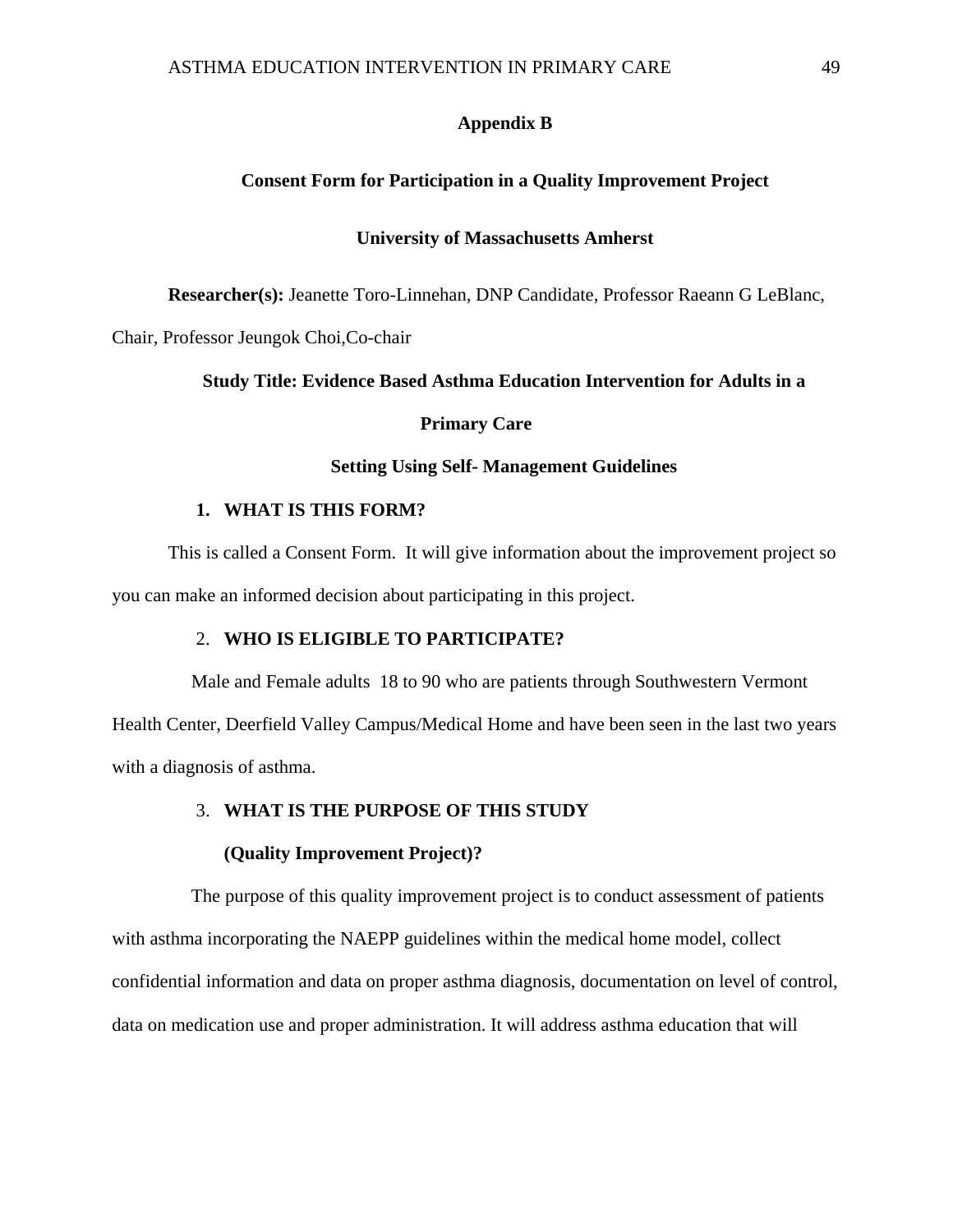provide self-management and report problems and interventions needed to your provider and the medical home team.

# 4. **WHERE WILL THE STUDY TAKE PLACE AND HOW LONG WILL IT LAST?**

 This project will take place between January, 2013-April, 2013 and will take place in the Deerfield Valley Campus Medical home. There will be an initial visit taking a maximum of sixty minutes and a minimum of one follow up visit taking approximately 30 minutes.

### 5. **WHAT WILL I BE ASKED TO DO?**

 If you agree to take part in this project, you will be asked to share information about your asthma and your management of it. You will be asked how you currently manage your asthma, what medications you take and what you understand about your disease. You will be asked to provide information which will be kept confidential. Your permission will be requested. If you agree this information will be shared with your medical provider and medical home team and Blueprint team. You may skip any questions you feel uncomfortable answering.

### 6. **WHAT ARE MY BENEFITS OF BEING IN THIS STUDY?**

 The benefit of being part of this project is that you may develop a better understanding of your asthma and how to self-manage it. You may develop a better relationship with the medical home team. You may see an improvement in your health. In addition, through participating in this project, you may identify further support services through the medical home and become an active participant in teaching them your needs.

### 7. **WHAT ARE THE RISKS OF BEING IN THIS STUDY?**

We believe there are no know risks associated with this project; however, a possible inconvenience may be the time it takes to complete your participation. Interviews and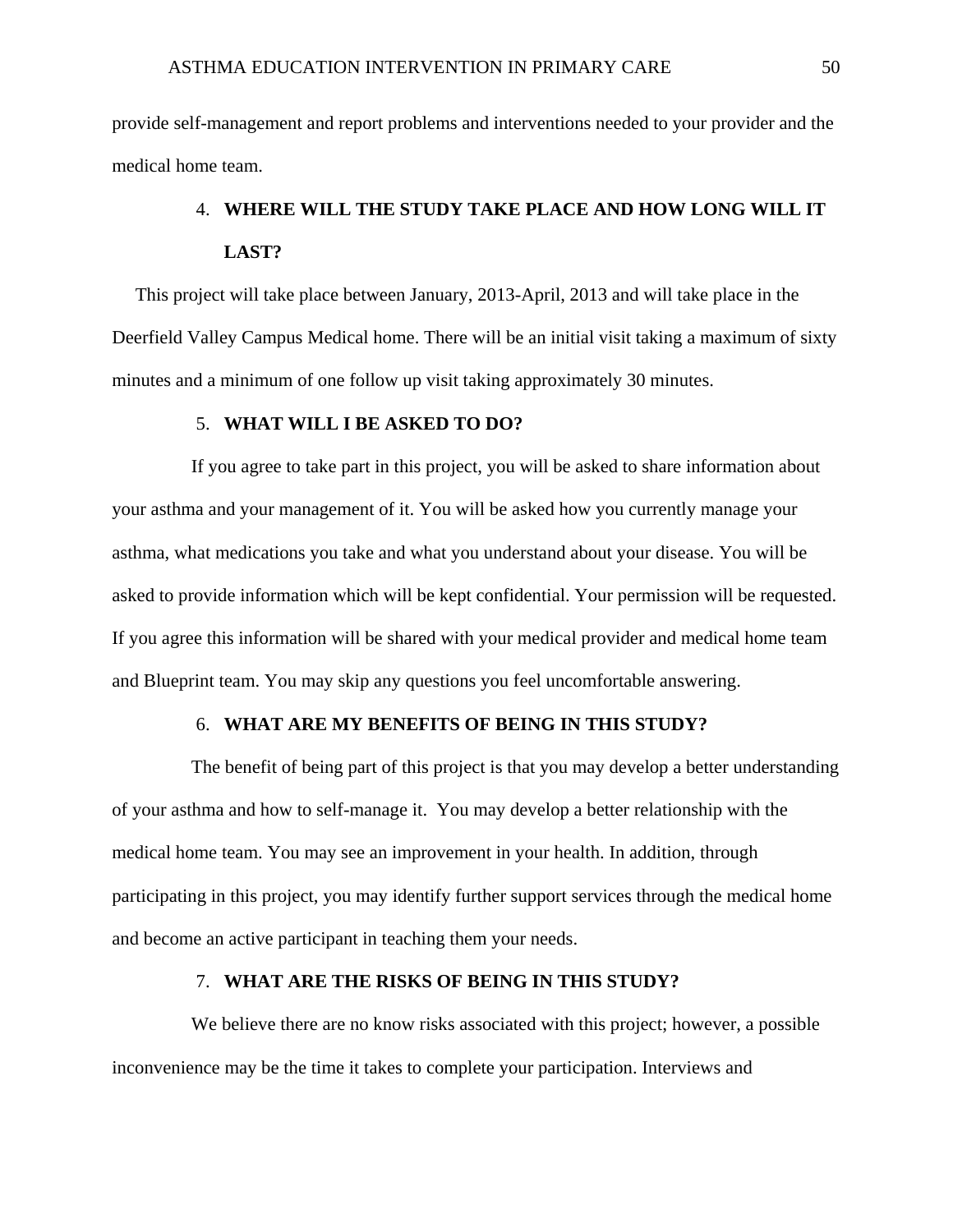assessments of your disease, medications and your health do take time and that may pose an inconvenience of up to one and one half hours.

### 8. **HOW WILL MY PERSONAL INFORMATION BE PROTECTED?**

 The following procedures will be used to protect the confidentiality of your study records. Data will be input into a computer software system. This data will be associated with a study number and not with any personal information. Any healthcare information shared with your provider will only be shared with your permission and following the HIPAA Privacy Rules. All healthcare providers are required to follow these in the exchange of any patient related health information. The researcher will keep all study records, including any codes to your data, in a secure location at the facility. Research records will be labeled with a code. A master key that links names and codes will be maintained in a separate and secure location. The master key will be destroyed after the close of the study in 2015. All electronic files, including the database records and spreadsheets containing identifiable information, will be password protected. Any computer hosting such files will have password protection to prevent access by unauthorized users. At the conclusion of the study, the researchers may publish their findings. Information will be presented in summary format. You will not be identified in any publications or presentations.

### 9. **WHAT IF I HAVE QUESTIONS?**

 Take as long as you like before you make a decision, I will be happy to answer any question you have about the study. If you have further question about this project, or if you have a research related question, you may reach Jeanette Toro-Linnehan at 802-464-5311

### 10. **CAN I STOP BEING A PART OF THIS PROJECT?**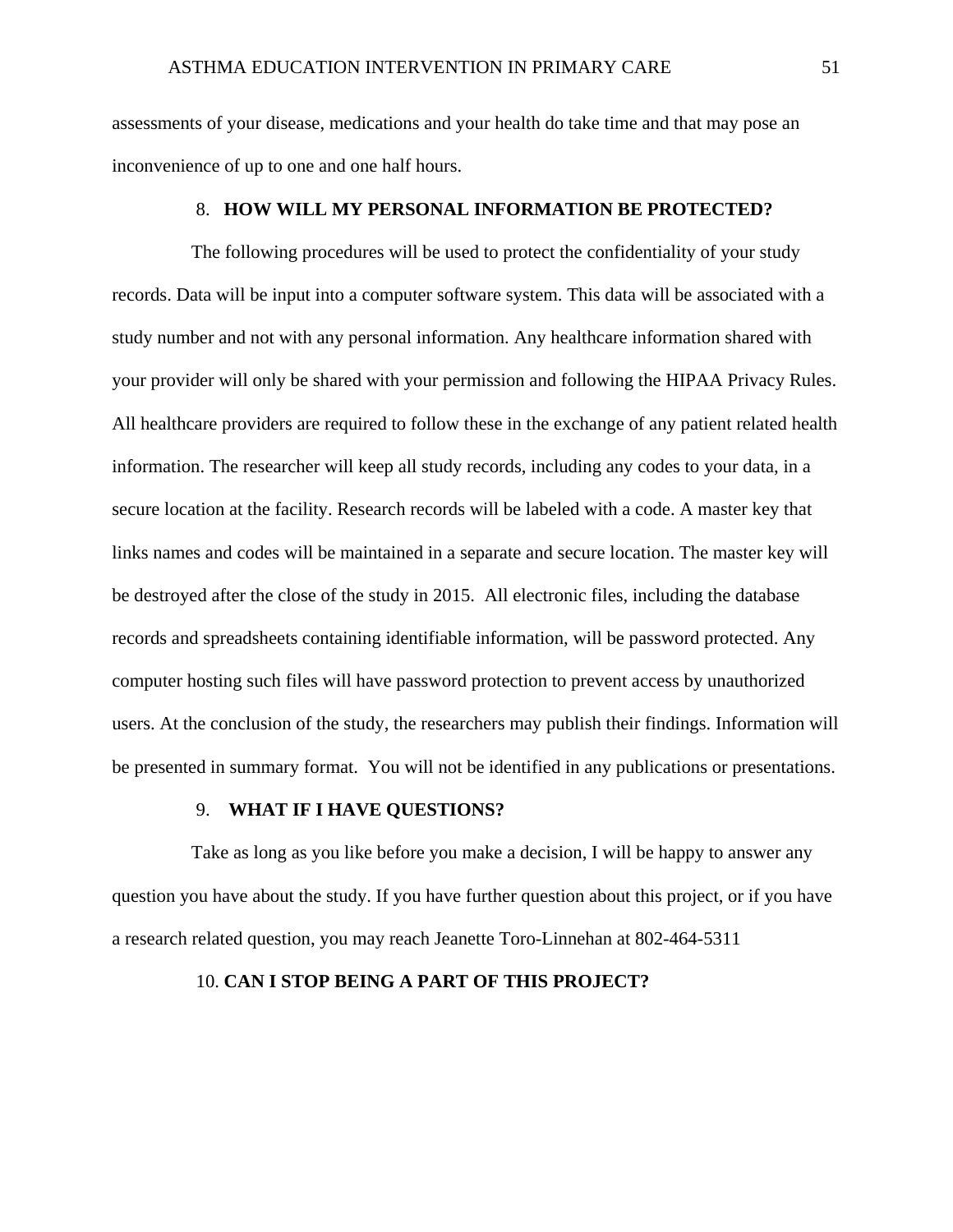You do not have to be in this improvement project if you do not want to. If you agree to be in this project, but later change your mind, you may drop out at any time. .There are no penalties or consequences of any kind if you decide that you do not want to participate.

### 11. **WHAT IF I AM INJURED?**

SVMC/DVHC does not have a program for compensating subjects for injury or complications related to quality improvement projects, but the study personnel will assist you in getting treatment.

### 12. **SUBJECT STATEMENT OF VOLUNTARY CONSENT**

When signing this form, I am agreeing to voluntarily enter this project. I have had a chance to read this consent form, and it was explained to me in a language that I use and understand. I have had the opportunity to ask question and have received satisfactory answers. I understand that I can withdraw at any time. A copy of this signed Consent Form had been given to me.



### **Date:**

By signing below, I indicate that the participant has read and, to the best of my knowledge, understand the details contained in this document and had been given a copy.



Name of Person Obtainig Consent(print)

Signature of Person Obtaining Consent

**Date:**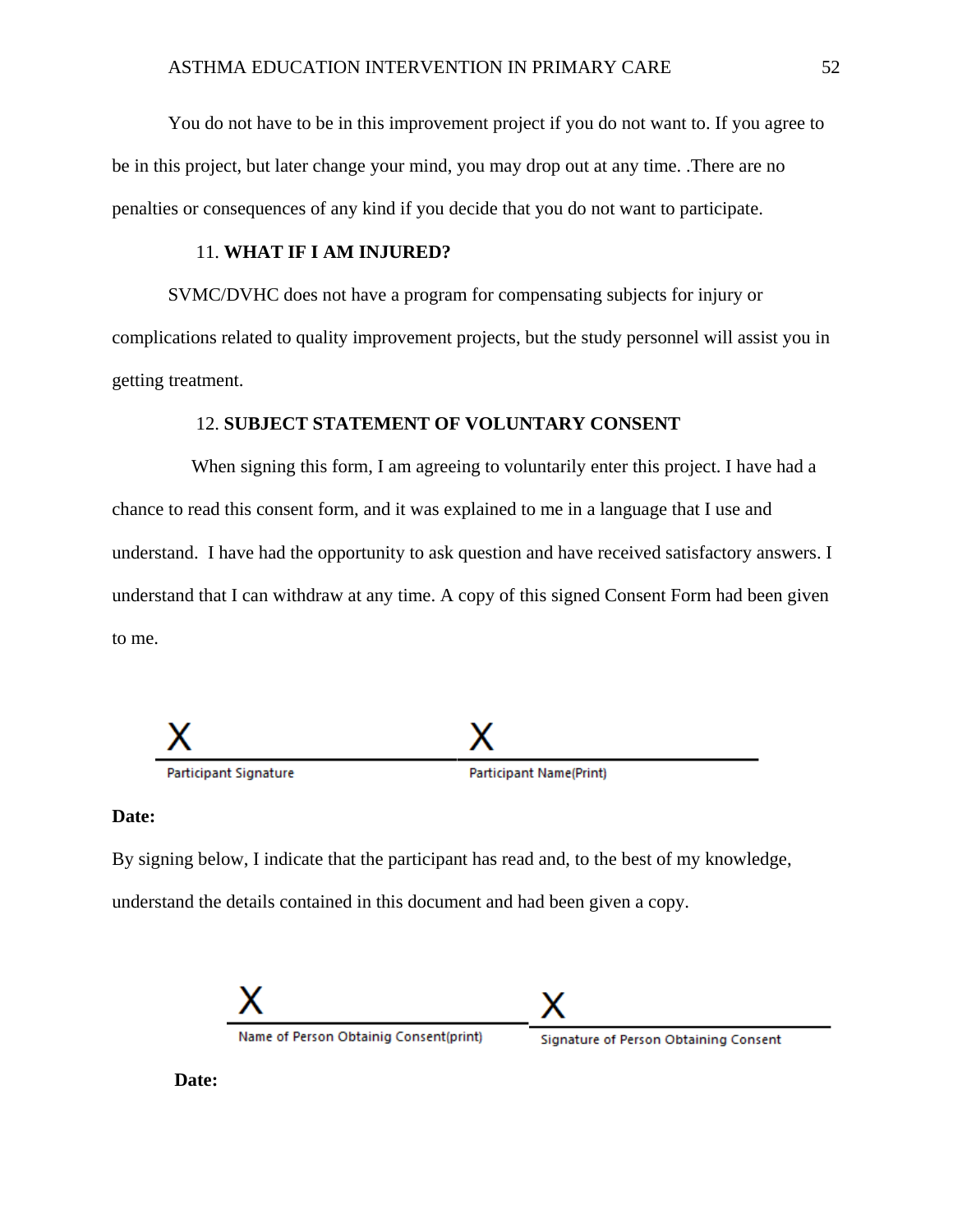# **Appendix C**

## **Project Protocol**

### **STEP 1**

| Review charts for all patients that may be included in study and create registry |
|----------------------------------------------------------------------------------|
| -Telephone call to patients-to explain project and agreement                     |
| - Schedule Pre-visit protocol (review history of last visit)                     |
| Schedule visit                                                                   |
| <b>STEP 2</b>                                                                    |
| Planned asthma visit with Asthma Educator (DNP candidate)                        |
| Obtain informed consent and agreement to share information with team             |
| (Medical Home and Blueprint)                                                     |
| If yes to all above continue to next steps                                       |
| <b>STEP 3</b>                                                                    |
| Administer ACT (asthma control test)                                             |
| Review current medication (adherence, refill history, techniques with            |
| medications)                                                                     |
| Review proper diagnostic category: Intermittent, Mild persistent, Moderate       |
| Persistent, and Severe Persistent                                                |
| Documentation of level of control                                                |
| Asthma action plan                                                               |
| Have spirometry done if more than 1 year                                         |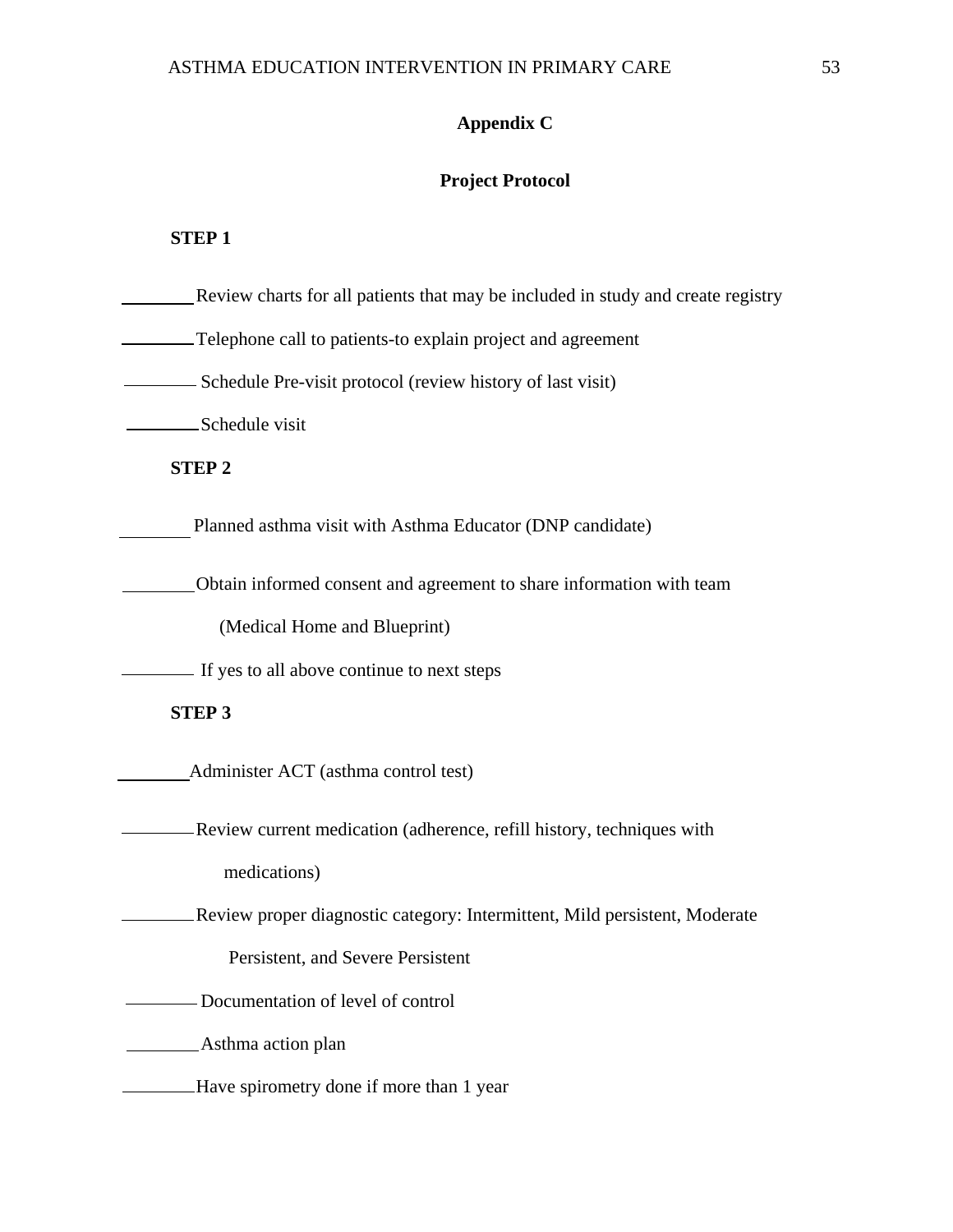- **Have a self-management plan that is a partnership with the patient as part of the** medical record
- Confirm receipt of flu shot, and pneumovax
- If time permits. referral to smoking cessation counselor or review with patient

Confirm follow-up apt

### **Step 4**

**EXECUTE:** Prior to next visit discussion with primary care provider, case manager and

medical home team for concerns or education needed.

Meet with Case Manager assess her concerns, and history of ER and

hospitalizations

### **Step 5 Follow-up visit**

**Example 2** Repeat ACT

**Exercise** Review asthma action plan

**EXECUTE:** Review need for changes

Identify need for further education

Speak with case manager and identify any transfers to hospital or ER

Update medication list if needed

Update asthma registry

Thank patient for their participation

**Provide referrals as needed** 

Name:

Signature\_\_\_\_\_\_\_\_\_\_\_\_\_\_\_\_\_\_\_\_\_\_\_\_\_\_\_\_\_\_\_\_ Date of Completion: \_\_\_\_\_\_\_\_\_\_\_\_\_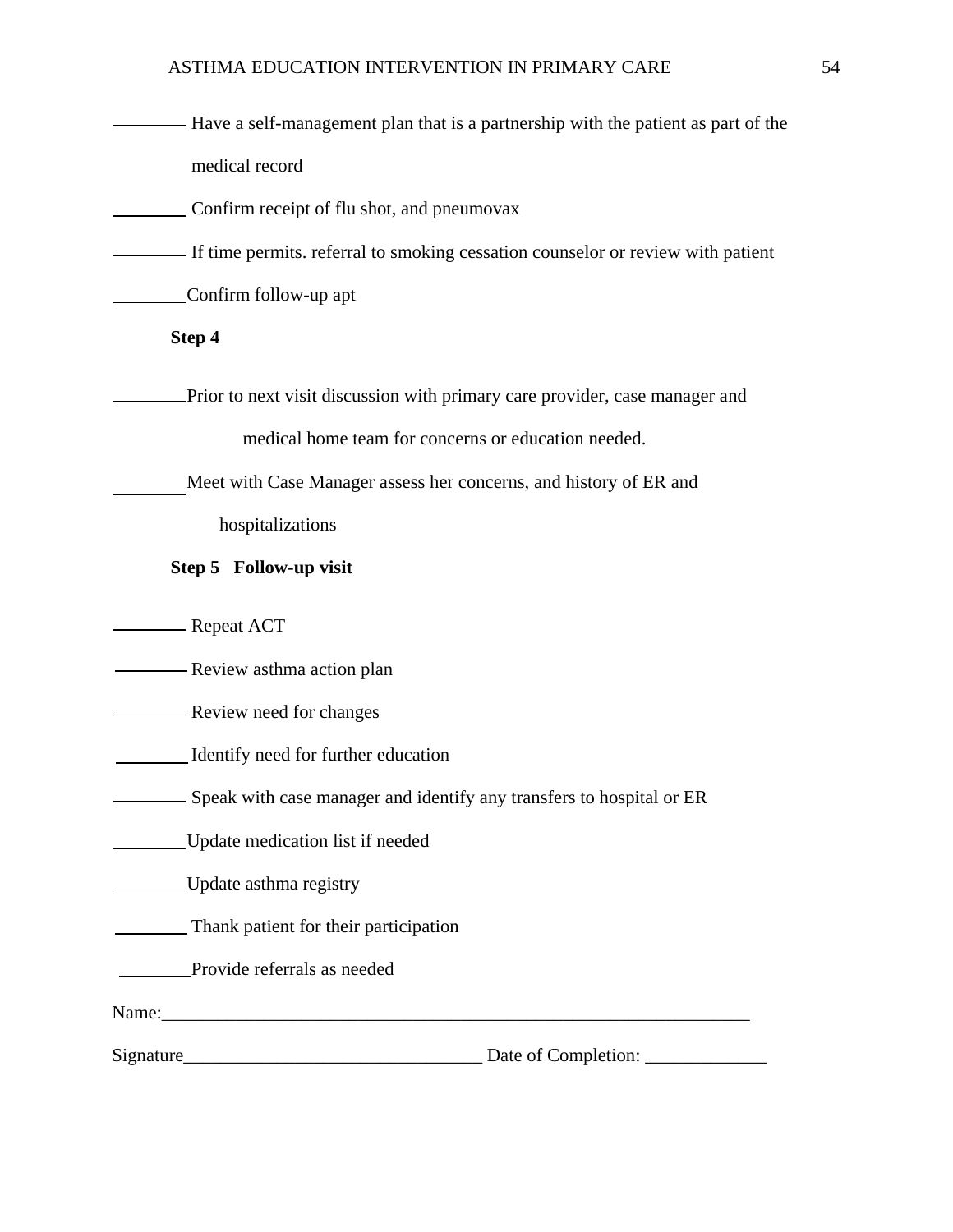### **Appendix D**

### **Goals, Objectives, and Outcome Indicators**

Goal 1: Decrease use of rescue measures to maintain control of asthma through a planned educational visit and an increase in patients self-reported scoring measures

| Objectives                        | <b>Outcome Measures</b>           |
|-----------------------------------|-----------------------------------|
| Patients will meet with asthma    | 90% of enrolled participants will |
| educator. Or trained asthma staff | have a current asthma plan in     |
| to review their current asthma    | their medical record and also     |
| plan and understanding of how to  | have a copy to take home by       |
| control their asthma              | March 2013                        |
| Patients will have at least 2     | 70% of those enrolled will have   |
| ACT's documented in their chart   | compiled this assessment and      |
| within successive visits          | show a decrease in their scores   |
|                                   | showing and improvement in        |
|                                   | their asthma control by April     |
|                                   | 2013.                             |
| Patients will have a current      | 90% of patients will show a       |
| asthma medication list that is    | decrease in rescue medications    |
| appropriate to their control and  | and proper step protocol based on |
| diagnosis category                | NAEPP guidelines by March         |
|                                   | 2013                              |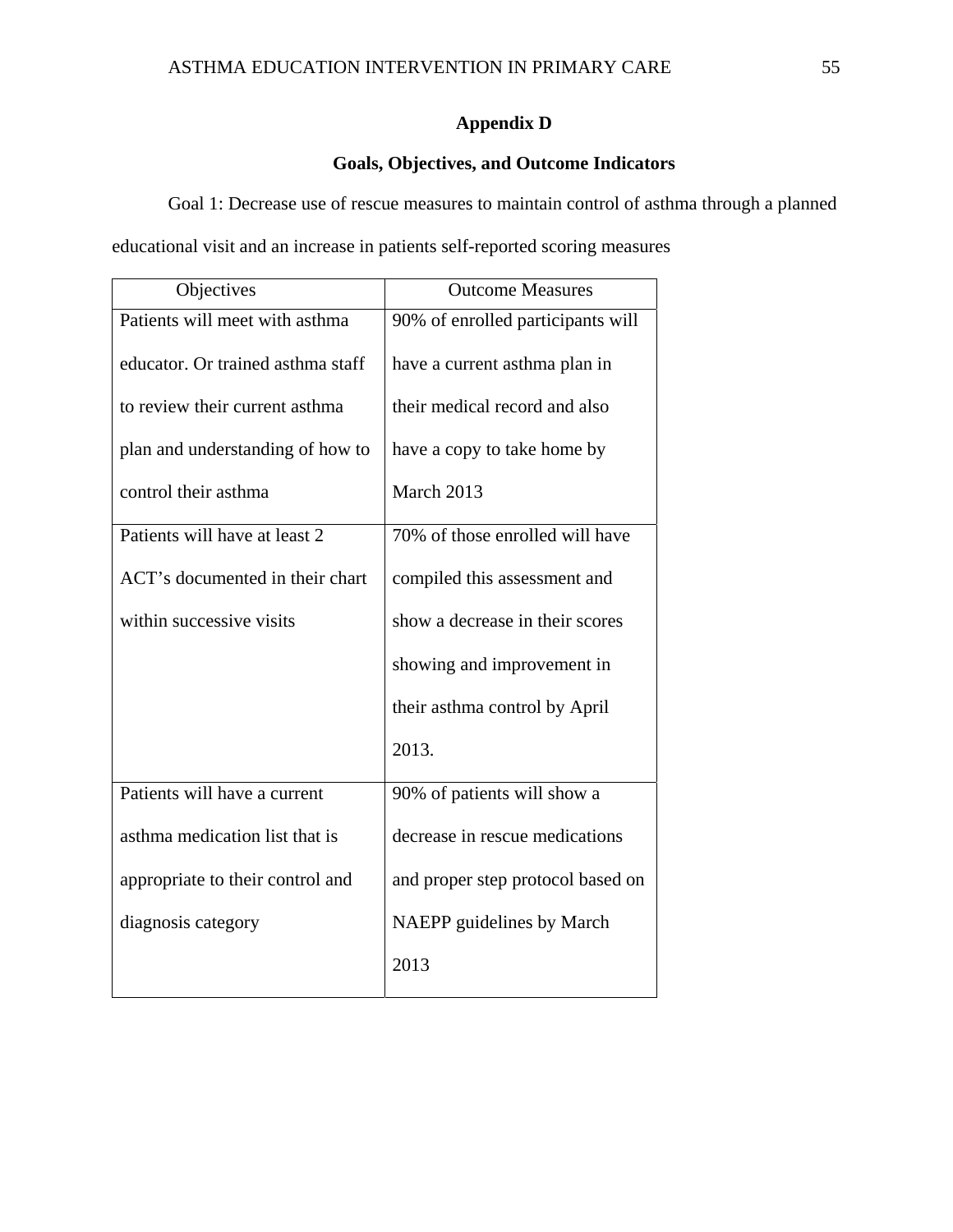| Patients will have a decrease       | 70% of patients will have        |
|-------------------------------------|----------------------------------|
| acute care visit, ER visits or      | documented decrease in all forms |
| hospitalizations                    | of uncontrolled asthma visits by |
|                                     | April 2013                       |
|                                     |                                  |
| Patients will be able to express    | 90 % of patients will be able to |
| proper use of inhalers and identify | verbally repeat directions on    |
| rescue and control medications      | different inhalers by April 2013 |
|                                     |                                  |

Goal 2: Decrease misuse of inhalers and other medications prescribed to patient through knowledge of medications.

| Objectives                         | <b>Outcome Measures</b>            |
|------------------------------------|------------------------------------|
| Enrolled patients will complete an | 80% of patients will be able to    |
| educational program with return    | show proper inhaler technique      |
| demonstration of proper            | and be able to explain the need    |
| administration of medication       | for a spacer for proper delivery.  |
| techniques                         | By March 2013                      |
| Enrolled patients will be able to  | 80% of patients will be able to    |
| identify their medications, the    | verbally explain their medications |
| purpose of each inhaler and how    | and have an understanding of       |
| they function. The difference      | their proper use by March 2013     |
| between a rescue medication and    |                                    |
| a controller medication            |                                    |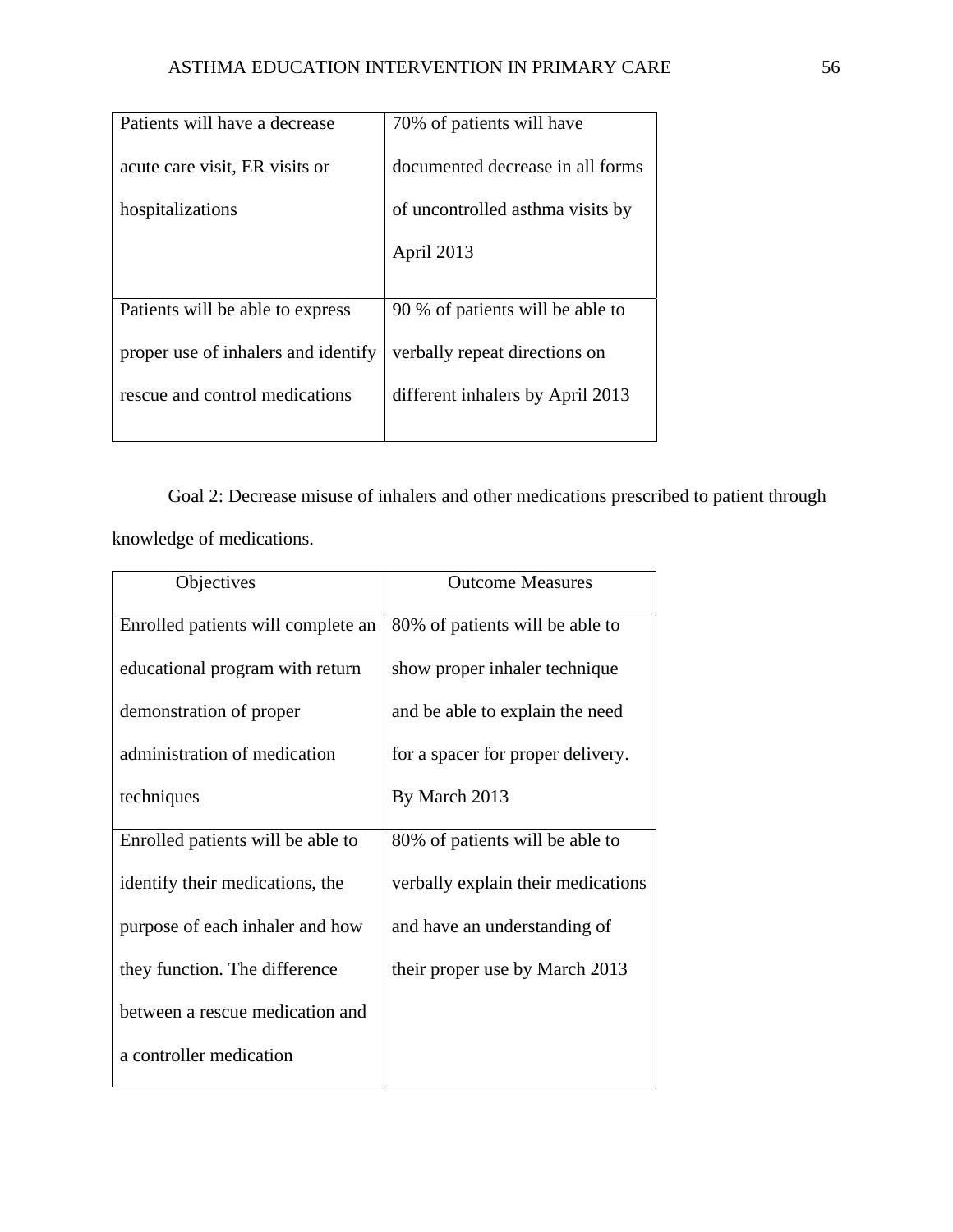| There will be a decrease in rescue  | 80% of patients will have not       |
|-------------------------------------|-------------------------------------|
| medication and proper use of        | requested their rescue medication   |
| controller medication as            | on a monthly basis unless in an     |
| evidenced by proper refill          | exacerbation by March 2013          |
| requests                            |                                     |
| Primary care providers will         | By March 2013 90% of patients       |
| receive a recommended               | will be appropriately identified by |
| medication list based on the        | diagnosis level and control in      |
| patients level of diagnosis and     | their medical record.               |
| control                             |                                     |
| Patients will receive an updated    | By March 2013 70% of patients       |
| Asthma action plan that identifies  | will have received their plan,      |
| either symptoms or peak flow        | reviewed it with their provider     |
| measures to assess their current    | and show a level of understanding   |
| control                             |                                     |
| Patients will have a current        | By March 2013 90% of patients       |
| medication list and inhaler list    | will be able to provide their       |
| that they can take with them to all | medication list when requested at   |
| medical appointments, including     | any medical appointments.           |
| acute care visits and specialty     |                                     |
| visits                              |                                     |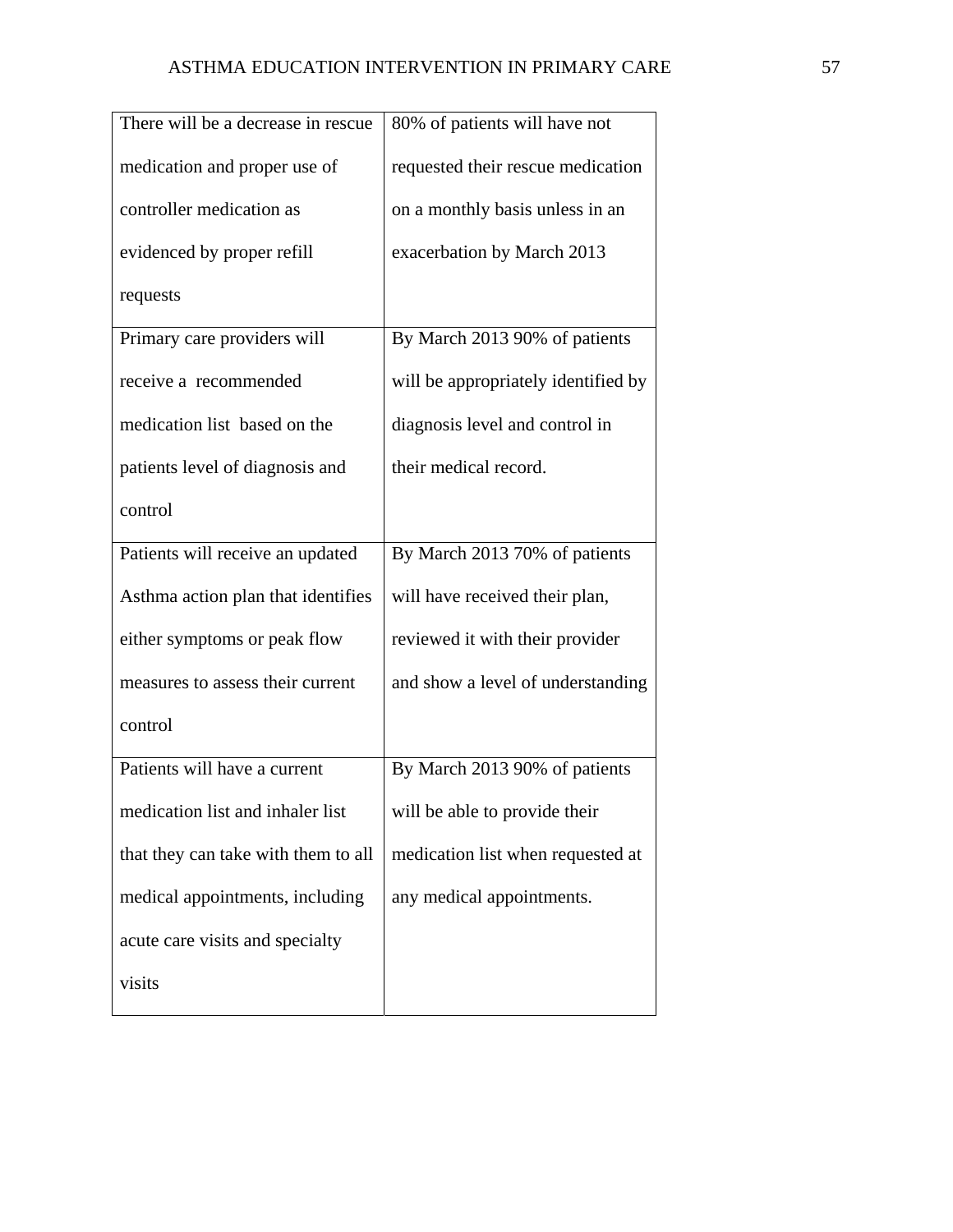### ASTHMA EDUCATION INTERVENTION IN PRIMARY CARE 58

Goal 3: Decrease risk of adverse events that could cause a decrease in lung function or

place the patient at risk for developing long term consequences

| Objectives                        | <b>Outcome Measures</b>          |
|-----------------------------------|----------------------------------|
| Enrolled patients will understand | 70% of patients will understand  |
| how long term lack of control of  | how asthma affects the lungs and |
| symptoms can lead to adverse      | how control of asthma will       |
| effects in lung function and      | decrease the negative affect on  |
| health. Patients will understand  | their lungs by April 2013        |
| how asthma affects the lungs.     |                                  |
| Have at the minimum yearly        | 90% of patients will have at a   |
| spirometry to assess lung health  | minimum a yearly spirometry test |
| and have patients understand      | done and show 70% improvement    |
| measures                          | in knowledge regarding the       |
|                                   | results by April 2013            |
| Patients will show proper use of  | 70% of patients will show they   |
| their asthma action plan          | understand their plan and have   |
|                                   | used it by April 2013            |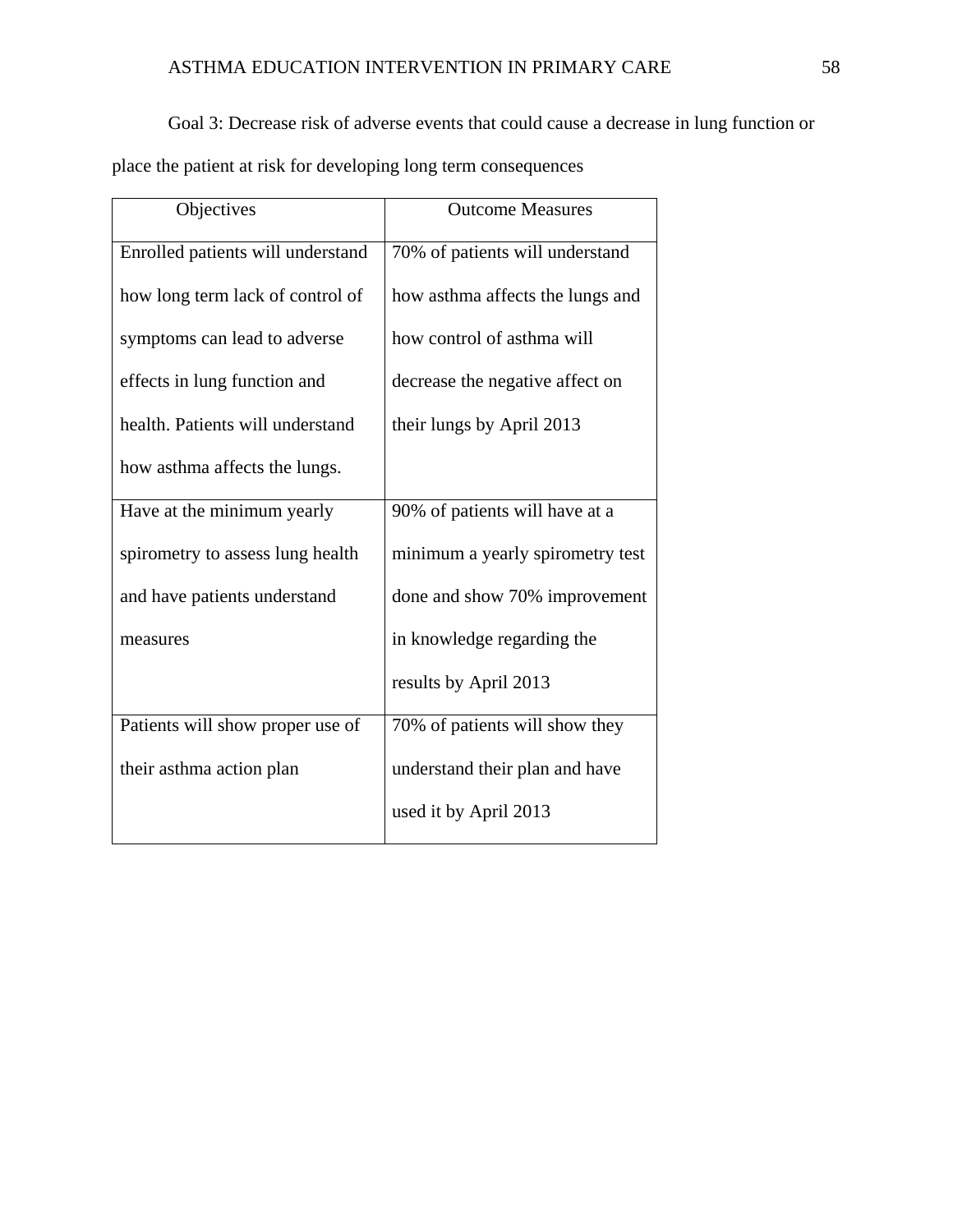## ASTHMA EDUCATION INTERVENTION IN PRIMARY CARE 59

Goal 4: Increase in practice management of asthma care that is based on the National

Asthma Education and Prevention Program (NAEPP) guidelines.

| Objectives                          | <b>Outcome Measure</b>            |
|-------------------------------------|-----------------------------------|
| Patients identified in the asthma   | 90% of patients will be offered   |
| registry will have appropriate care | proper care based on guidelines   |
| needs identified based on           | from staff by May 2013            |
| guidelines                          |                                   |
| Increased documentation of          | 90% of patients will have         |
| asthma care plans, ACT scores,      | required documentation in         |
| planned asthma visits (minimum      | <b>Electronic Medical Record</b>  |
| every 6 months), spirometry,        | $(EMR)$ by May 2013               |
| immunization                        |                                   |
| Increase in knowledge by staff on   | Staff will receive a pre and post |
| how to instruct, teach, monitor     | test based on asthma guidelines   |
| and provide guideline based care    |                                   |
| to asthma patients                  |                                   |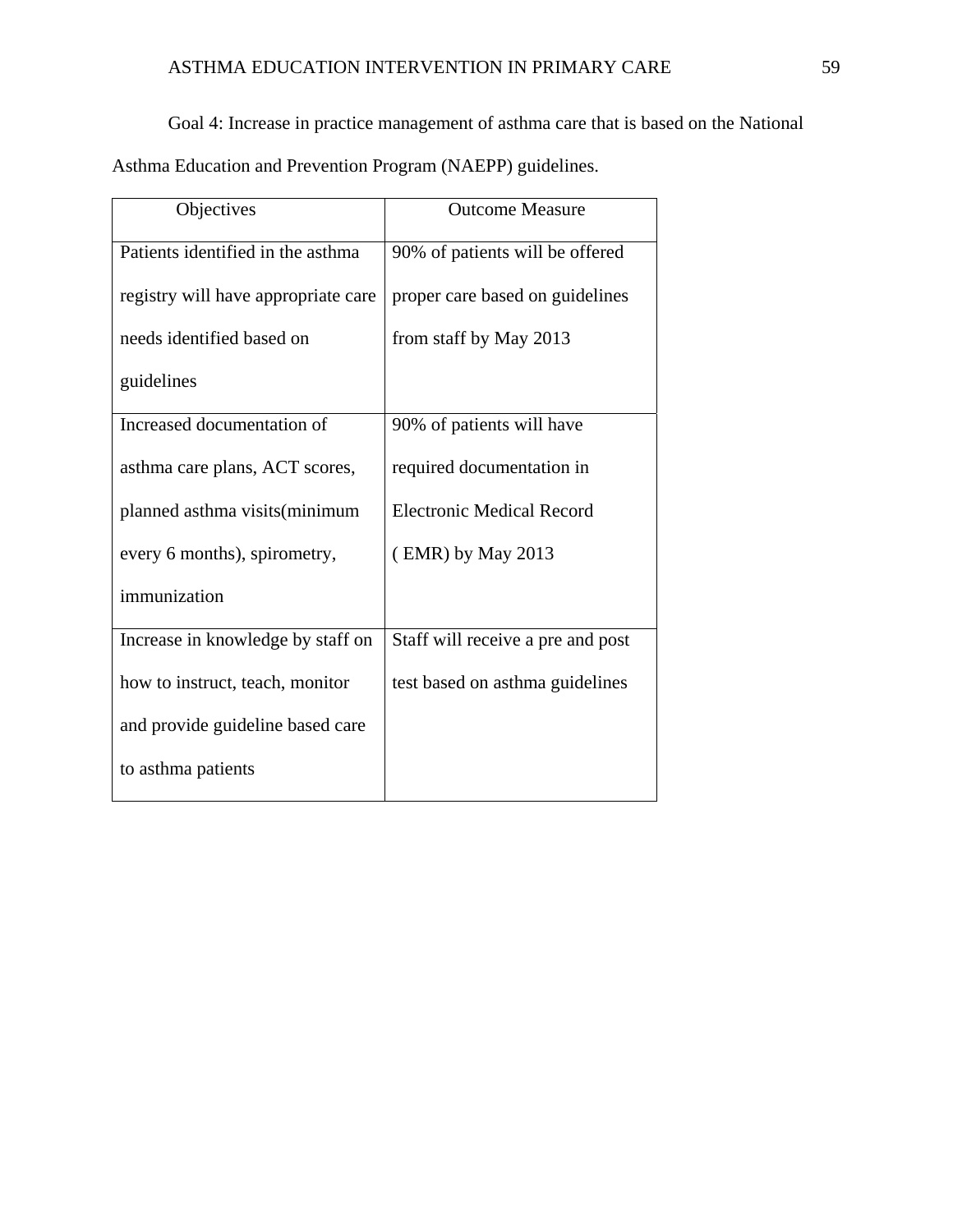#### **Appendix E**

#### **Letter of Institutional Support**



January 8, 2013 100 Hospital Drive Bennington, VT 05201 phone 802.442.6361 fax 802.442.8331

svhealthcare.org

Doctor of Nursing Practice Graduate Committee University of Massachusetts Skinner Hall 651 North Pleasant Street Amherst, MA 01003

To Whom It May Concern:

Southwestern Vermont Medical Center supports the work of your student and DNP candidate in the Public Health Nurse Leadership Program, Jeanette Toro-Linnehan RN MSN/MPH AE-C. Ms. Toro-Linnehan anticipates completion of her degree in 2013 (Doctor of Nursing Practice, Public Health Nurse Leader).

I have been fortunate to work with Ms. Toro-Linnehan in the past and look forward to working with her during the coming spring semester. Our organization will provide support as needed for the program which she is conducting entitled  $A$ Review of Asthma Education for Self-Management to Improve Patient Outcomes.

Asthma has been identified as the most common chronic condition in the US. The issue of asthma management and self efficacy is critical to improving the health of our communities and reducing the cost of health care. We support the study of evidence-based asthma education for adult patients in primary care and the role of the nurse in teaching self management.

Please do not hesitate to contact me if you have questions or need additional information.

Thank you,

Carol Q. Concu

Chief Nursing Officer and Vice President for Operations Southwestern Vermont Health Center

OUR FAMILY OF NOT-FOR-PROFIT ORGANIZATIONS INCLUDES: Southwestern Vermont Medical Center • Centers for Living & Rehabilitation • Southwestern Vermont Health Care Foundation • Southwestern Vermont Regional Cancer Center • SVMC Deerfield Valley Campus • SVMC Northshire Campus • Visiting Nurse Association & Hospice · Southwestern Vermont Health Care Auxiliary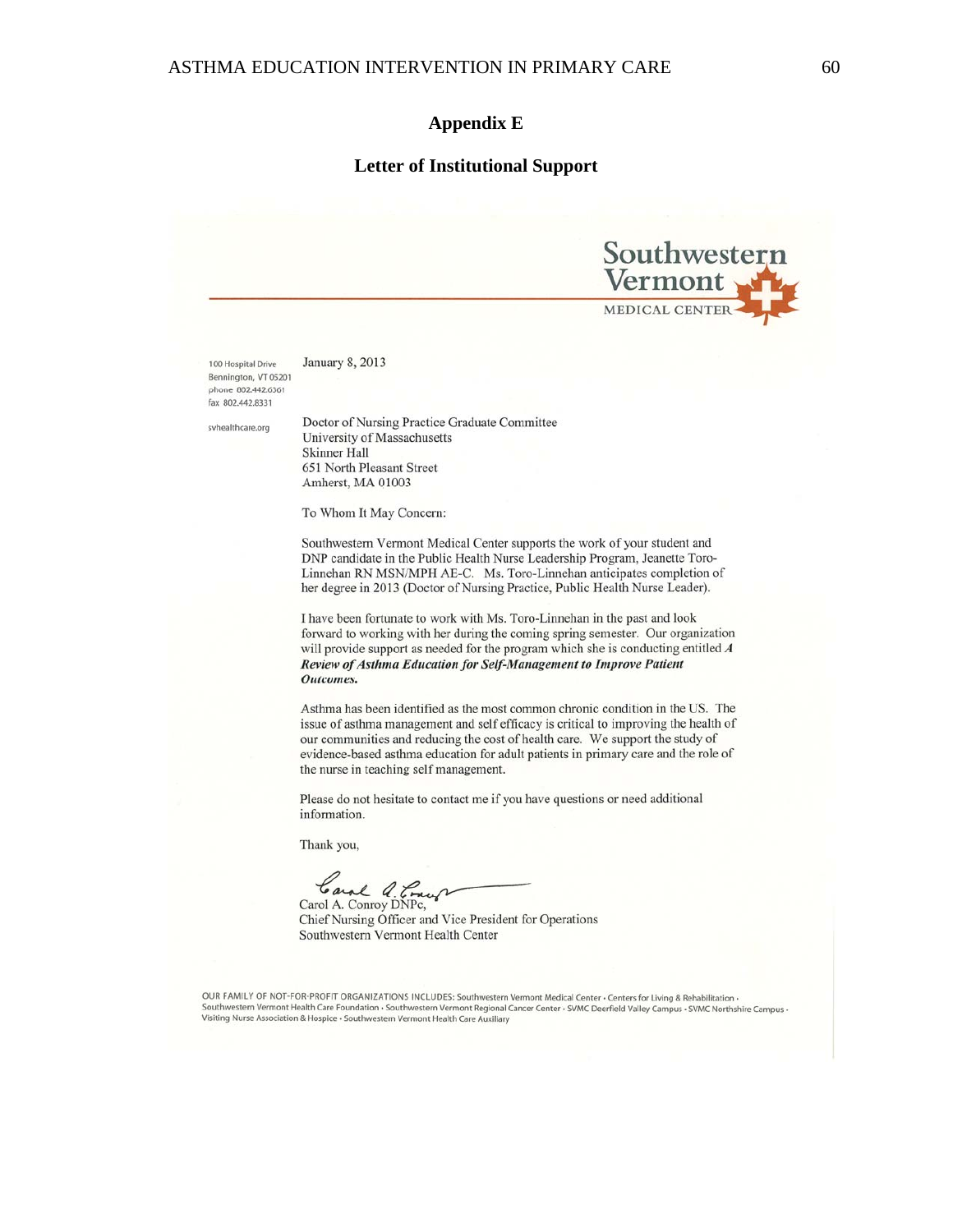# **Appendix F**

### **Time Line**

| <b>TIME</b>     | <b>ACTIVITY</b>         | <b>PERSON</b>      |
|-----------------|-------------------------|--------------------|
|                 |                         | <b>RESPONSIBLE</b> |
| Pre-Program     | In-service to staff at  | DNP candidate      |
| December 2012   | DVHC and contact local  | Doctoral           |
|                 | vendors. Complete       | Committee          |
|                 | compiling of charts and | <b>Members</b>     |
|                 | corrections to identify |                    |
|                 | proper patients         |                    |
| January 2013    | Complete pre-visit      | DNP candidate      |
|                 | assessments and         |                    |
|                 | generate data. Review   |                    |
|                 | with primary care       |                    |
|                 | providers and staff at  |                    |
|                 | DVHC. Update to         |                    |
|                 | asthma collaborative    |                    |
|                 | due                     |                    |
| February -March | Complete contact with   | DNP candidate      |
| 2013            | primary care doctors    |                    |
|                 | and case manager to     |                    |
|                 | address patient needs   |                    |
|                 | and deficits.           |                    |
|                 |                         |                    |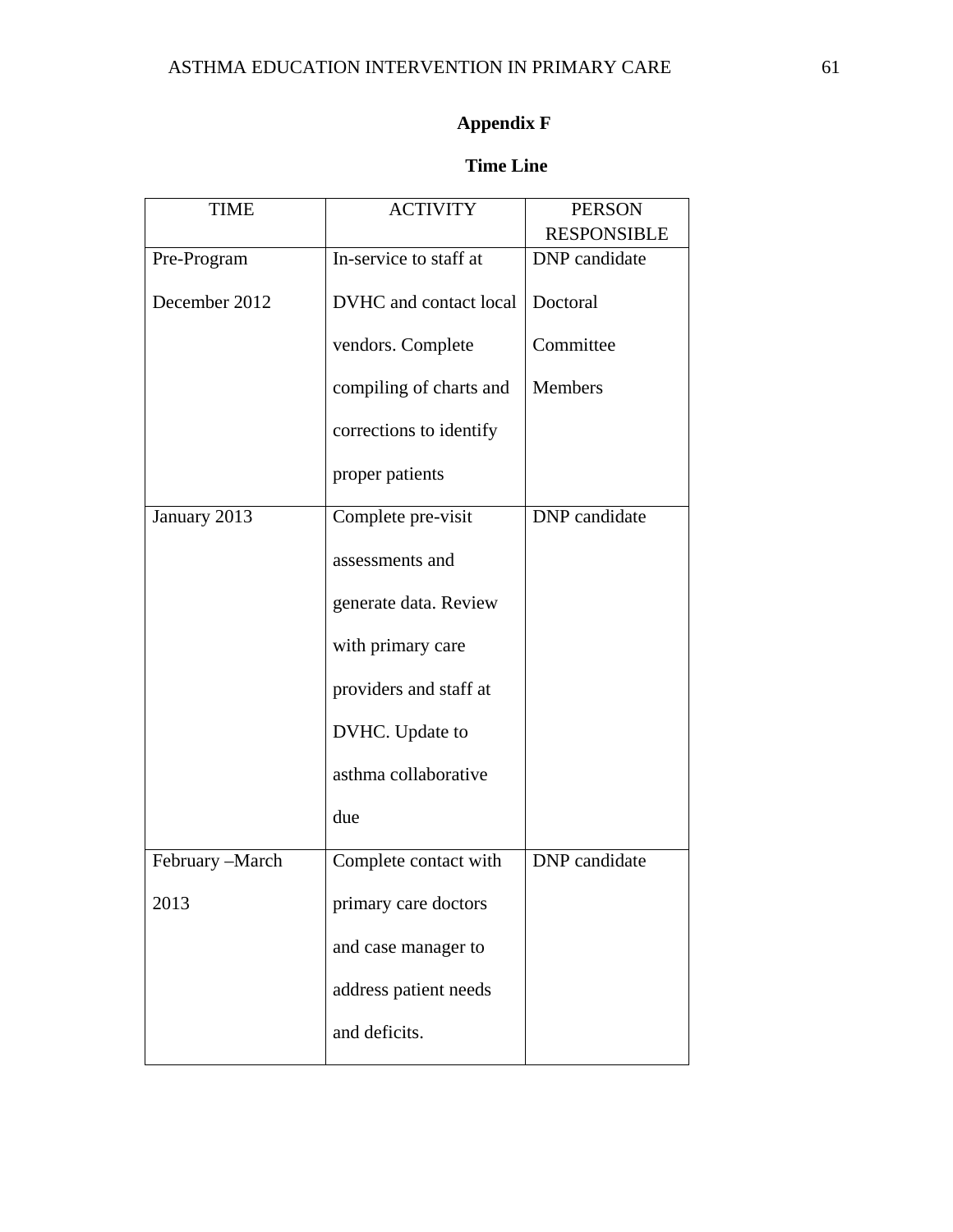|                    | Follow up with patients   |                      |
|--------------------|---------------------------|----------------------|
|                    | as needed. Address        |                      |
|                    | specific issues with plan |                      |
|                    | and flow chart of care    |                      |
| February 2013      | Follow-up visit and       | DNP candidate        |
| March 2013         | assessments.              |                      |
|                    | Evaluate response to      |                      |
|                    | education, if referrals   |                      |
|                    | suggested assess          |                      |
|                    | compliance                |                      |
| March 2013         | Data collection           | DNP candidate        |
|                    | completed. Data           |                      |
|                    | evaluation and analysis.  |                      |
|                    | Complete written          |                      |
|                    | evaluation report         |                      |
| April 2013         | Sharing of findings to    | <b>DNP</b> candidate |
|                    | DVHC/SVMC and             |                      |
|                    | collaborative.            |                      |
|                    | Determine sustainability  |                      |
|                    | of project                |                      |
| April2013-May 2013 | Final Paper for           | DNP candidate        |
|                    | publication               |                      |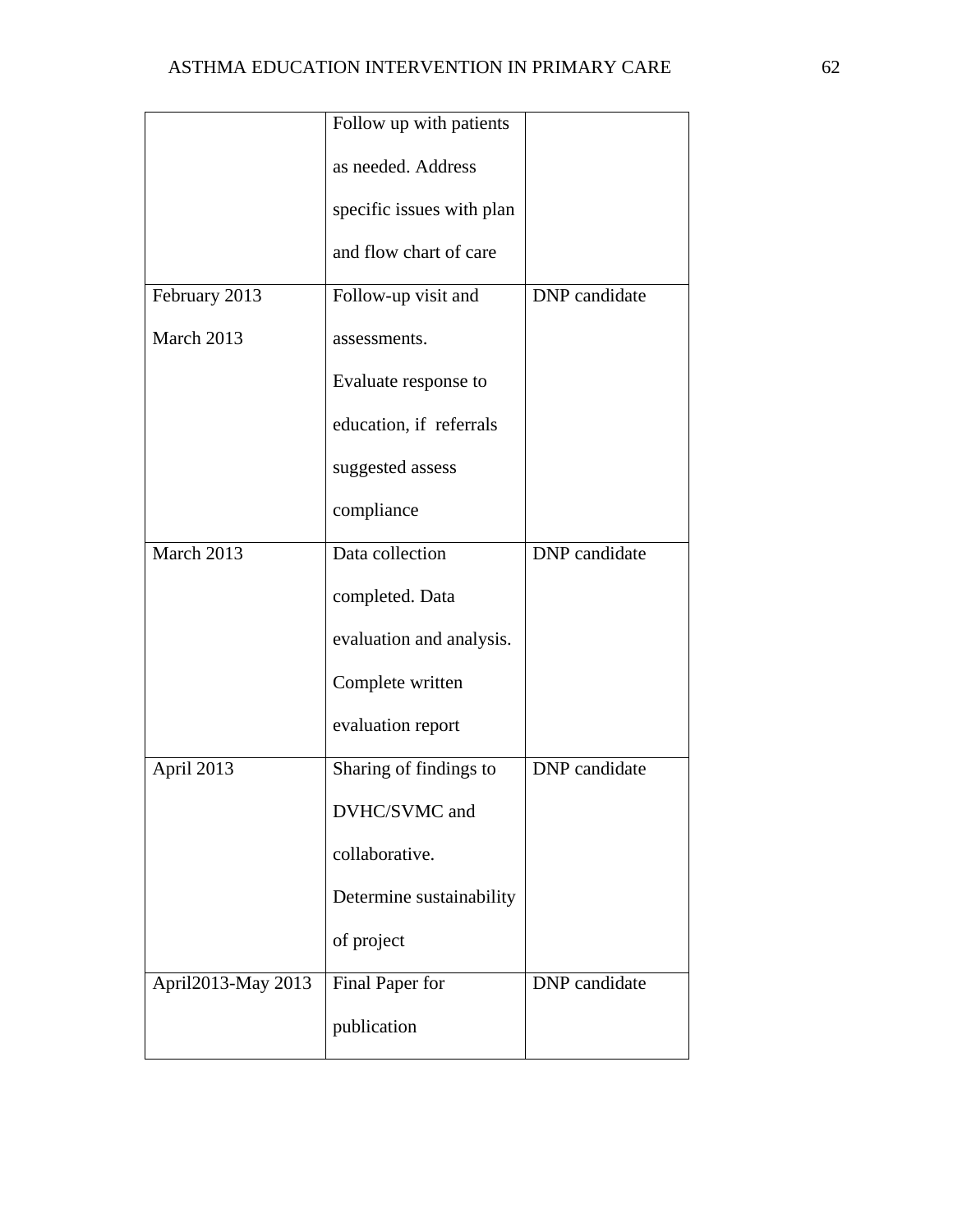# **Appendix G**

## **Budget**

| <b>Item</b>                         | Cost                                 |
|-------------------------------------|--------------------------------------|
| <b>Computer Information systems</b> |                                      |
| Laptop(already purchased)           | \$1500                               |
| Minitab software                    | \$100 use was donated by             |
|                                     | <b>SVMC</b>                          |
| <b>Personnel</b>                    | Are part of DVHC                     |
| Asthma Educator                     | \$30/hour x8 hrs.(24) x 3 months     |
|                                     |                                      |
| (DNP candidate) volunteer time      | \$2880                               |
| <b>Transportation</b>               | $\Omega$                             |
| To collaborative meetings           | \$44                                 |
| $x = 0.55$ mile x 40 miles          |                                      |
| Total estimated cost                | \$4524 but is \$0 dollars as this is |
|                                     |                                      |
|                                     | part of improvement pre and post     |
| This will be volunteer time or      | study                                |
| assisted by blueprint               |                                      |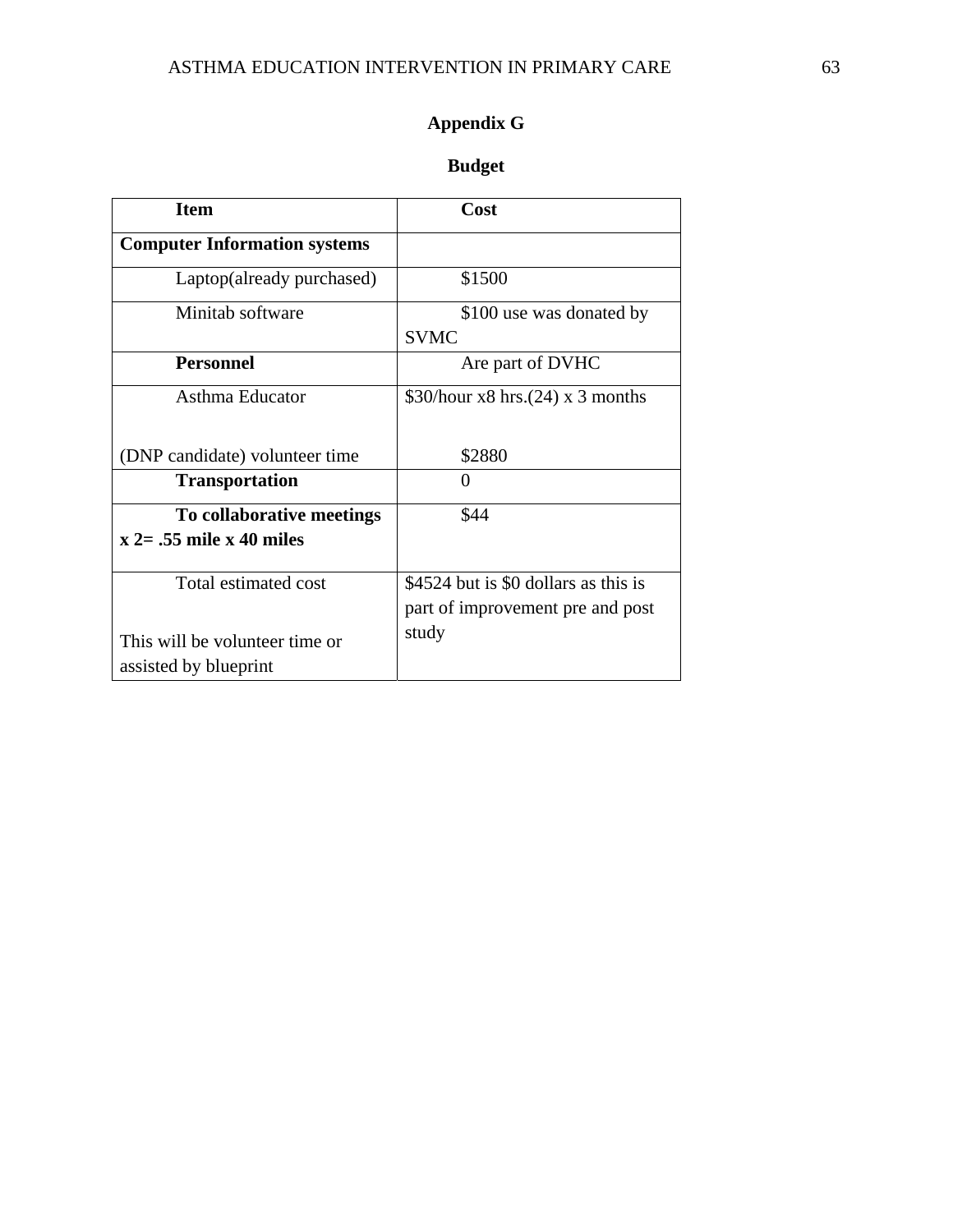# **Appendix H**

## **Quick text screen shot**

|                                         | Centricity EMR - Jeanette Toro-Linnehan, RN,MSNMPH @ Deerfield Valley Health Center (cpoemr) - 4/7/2013 7:08 PM - [Chart]                  |
|-----------------------------------------|--------------------------------------------------------------------------------------------------------------------------------------------|
| Go Actions Options Help                 |                                                                                                                                            |
|                                         | SDesktop Chart . Appts AReg SReports New New   SPrint ? Help<br><b>EXIT</b>                                                                |
|                                         |                                                                                                                                            |
| <b>BLACK TEST</b>                       | Patient ID: M0188758<br>Home: (000)000-0000 Work: 464-3333                                                                                 |
|                                         | 2 Years & 5 Months Old Female (DOB: 10/12/2010)<br>PCP: Kori DeLuca, RT(R), RN, BSN<br>Insurance: SLIDING (-100) Policy#: Group:           |
| 쉏<br><b>City</b>                        | $\otimes$<br>寙<br>¥.<br>没<br>€<br>₩<br>O<br>讍<br>من<br>γ.                                                                                  |
| Find Pt.<br>Protocols                   | Handouts<br>Graph<br>Probs<br>Meds<br>Refills<br>Directives Flowsheet<br>End Update<br><b>Allergies</b><br>Orders                          |
| <b>Summary</b>                          | History<br><b>Problems</b><br><b>Medications</b><br><b>Alerts/Flags</b><br><b>Flowsheet</b><br>Orders<br><b>Documents</b><br><b>Update</b> |
| 1002<br>Doc ID:                         | Properties: Office Visit at DVHC on 04/07/2013 7:06 PM by Jeanette Toro-Linnehan, RN,MSN/MPH Alerts(6)/Flags(0)                            |
| Summary: asthma education               | Properties<br>0 Attach<br>Drug interactions                                                                                                |
| Inserted <b>Communication</b>           | 3 电图 Arial<br>$\blacktriangledown$ 10 $\blacktriangledown$ B $I$<br>扫しく<br>$4:$ $\Box$<br> U <br>目目                                        |
| Uital Signs-2-CCC                       |                                                                                                                                            |
| <b>■ HPI-CCC-2</b>                      | <b>Nurse Comments: Q1</b> 1-5                                                                                                              |
| 国 VITL                                  | $Q2 = 1.5$<br>Q3<br>$1-5$                                                                                                                  |
| 图 Self Management G                     | $\sim 10^{11}$<br>Q4<br>$-1-5$                                                                                                             |
| LESP PMH-PSH-CCC                        | $Q5 = 1.5$                                                                                                                                 |
| 興 FH-SH-CCC                             |                                                                                                                                            |
| LID Risk Factors-GECC                   |                                                                                                                                            |
| <i>L</i> ee Ros-CCC                     |                                                                                                                                            |
| <b>■ PE-CCC</b>                         | Total ACT score 19 or less, asthma is not controlled.                                                                                      |
| 里 Problems-CCC                          | <b>SEVERITY</b>                                                                                                                            |
| 里 CPOE A&P-CCC                          | # of night time awakenings in past month:______<2x a month, _____>2days/week, _____ daily                                                  |
| 里 Patient Instructions-                 | # of rescue inhaler uses in past month: : ______<2x a month, _____>2days/week, ______daily                                                 |
| 图 Prescriptions                         | # of interferences with activities: ______ none, _____ minor, _____ some, ____ extreme                                                     |
| $\blacksquare$<br>$\blacktriangleright$ |                                                                                                                                            |
| Attachments                             |                                                                                                                                            |
|                                         | # of ER visits in past year:                                                                                                               |
| Favorites                               | # of hospitalizations in past year:                                                                                                        |
| ×<br>□ Blank image                      | Controller medication- frequency:                                                                                                          |
| Allergy Injection                       | Refill history:                                                                                                                            |
| 里 Asthma Q&E-A-F                        | Last asthma education                                                                                                                      |
| 画 Fall Flu                              | Other asthma meds                                                                                                                          |
| Immunization Ma                         | Do you use a peak flow meter?                                                                                                              |
| <b>ED</b> Laceration/Wour               | Reviewed inhaler technique:<br>Immunizations: flu pneumovax                                                                                |
| $\blacksquare$<br>п                     |                                                                                                                                            |
|                                         |                                                                                                                                            |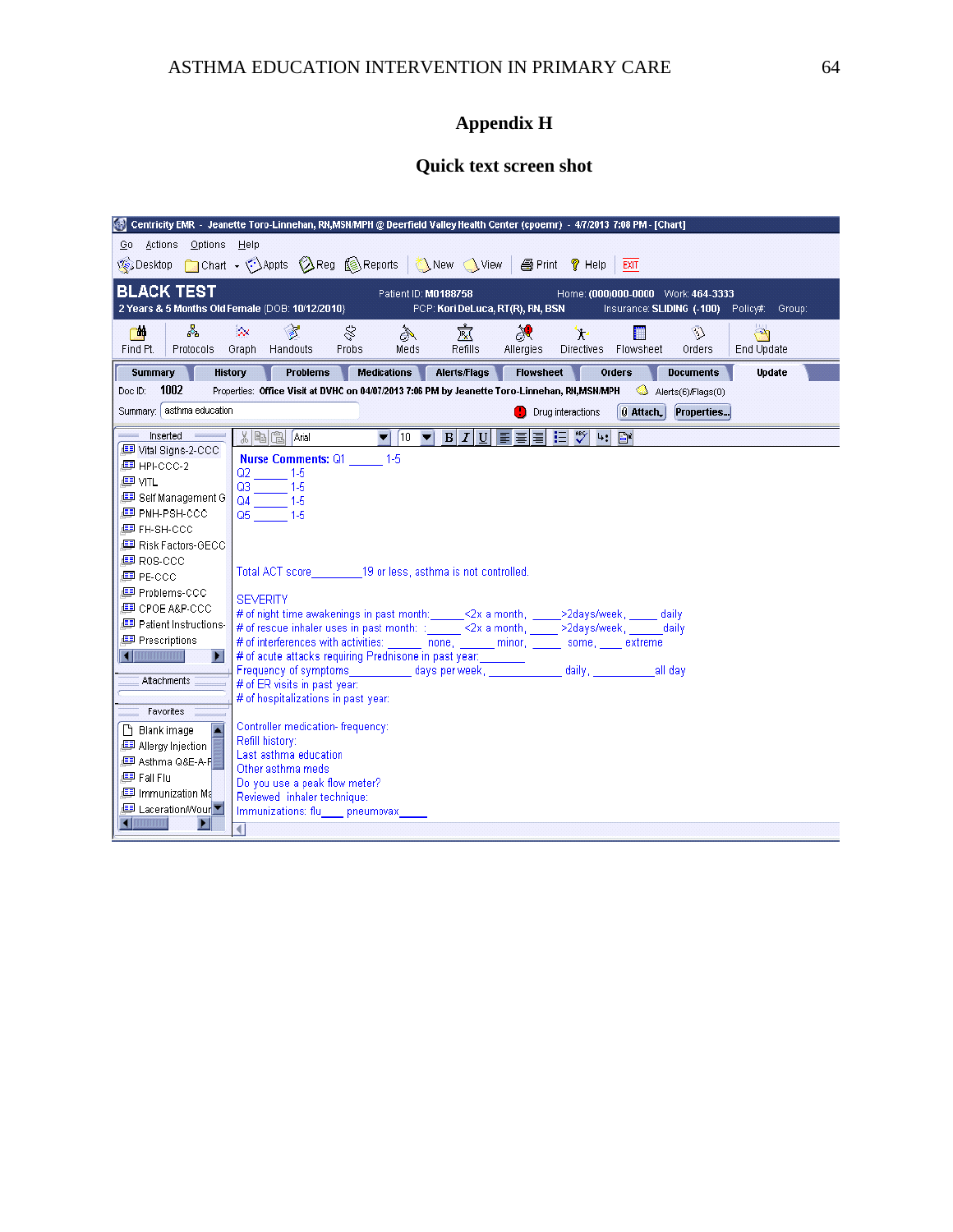### **Appendix I**

### **Spirometry Protocol**

- All patients who have never had spirometry with a diagnosis of asthma will have a pre and post test done.
- If patients have asthma they need spirometry done yearly
- If patients have spirometry and it is normal no further spirometry is required for 1 year.
- If the spirometry results are not normal or inconclusive after administering an albuterol nebulizer treatment a post bronchodilator spirometry will be done. This test should be done **no less than 15 minutes and no more than 30 minutes after administering the albuterol.**
- The time schedule for performing the complete evaluation is approximately 45 minutes.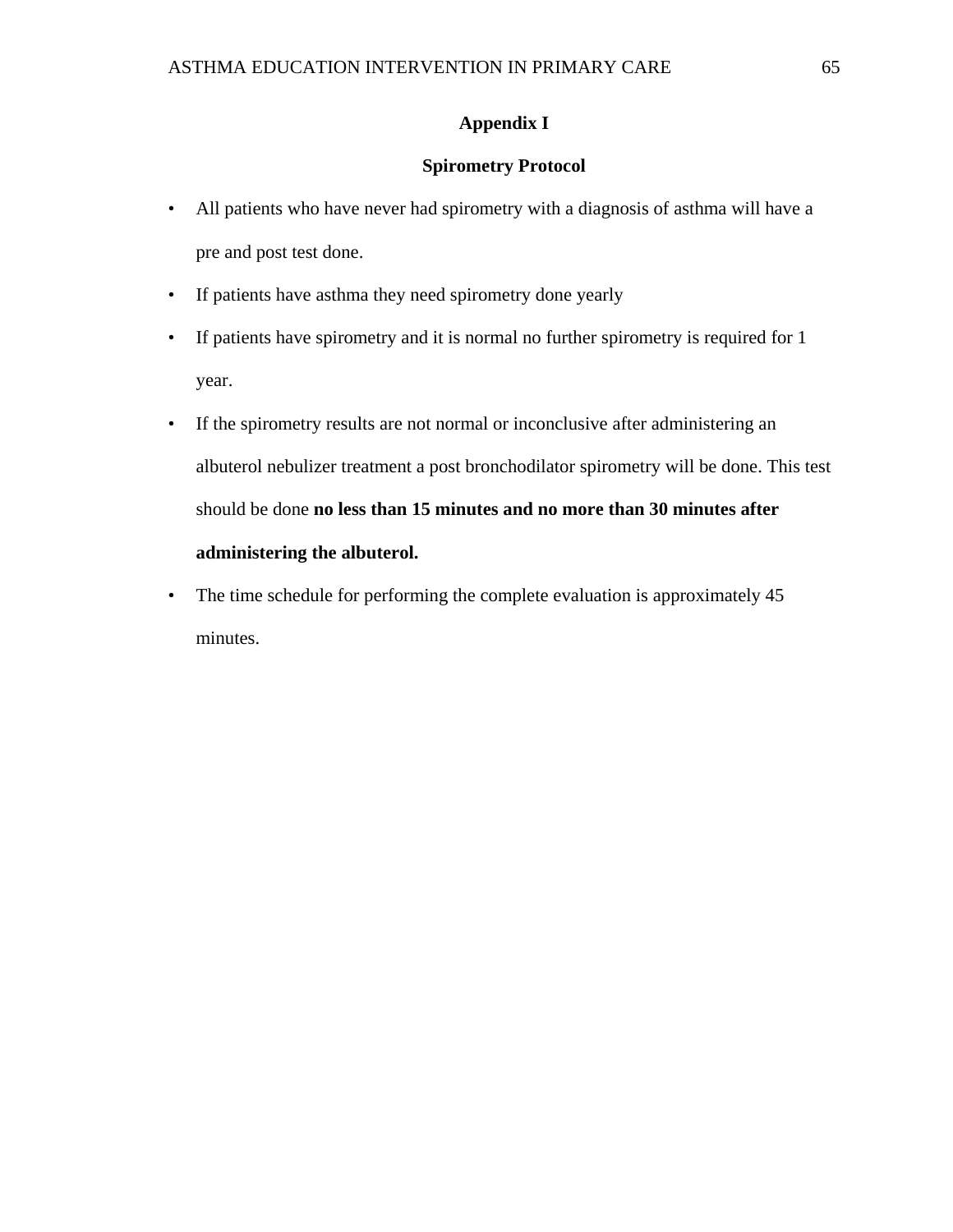# **Appendix J**

## **Asthma Registry**

| 1. PROVIDER                  | 2. ID NUMBER                     |
|------------------------------|----------------------------------|
| <b>3. PATIENT NAME</b>       | 4. PHONE NUMBER                  |
| 5. GENDER                    | 6. BIRTH DATE                    |
| 7. PREVISIT CALL             | 8. SEVERITY RATING               |
| 9. RESCUE INHALER            | <b>10. CONTROLLER MEDICATION</b> |
| 11. OTHER ASTHMA MEDS        | 12. ASTHMA CARE PLAN             |
| <b>13. SYMPTOM CARE PLAN</b> | <b>14. PEAK FLOW METER</b>       |
| 15. SPACER                   | 16. SPIROMETRY                   |
| 17. ACT/DATE                 | <b>18. ACT -1 SCORE</b>          |
| 19. ACT 2/DATE               | 20. ACT -2 SCORE                 |
| 21. ER VISITS                | 22. HOSPITAL DAYS                |
| <b>23. URGENT CARE DAYS</b>  | 24. LAST VISIT                   |
| 25. IMMUNIZATIONS CURRENT    | 26. ASTHMA EDUCATION-STAFF       |
| 27. ASTHMA EDUCATION         | 28. REFERRALS SMOKING OR SW      |
| <b>EDUCATOR</b>              | OR ALLERGIST OR GU               |
|                              |                                  |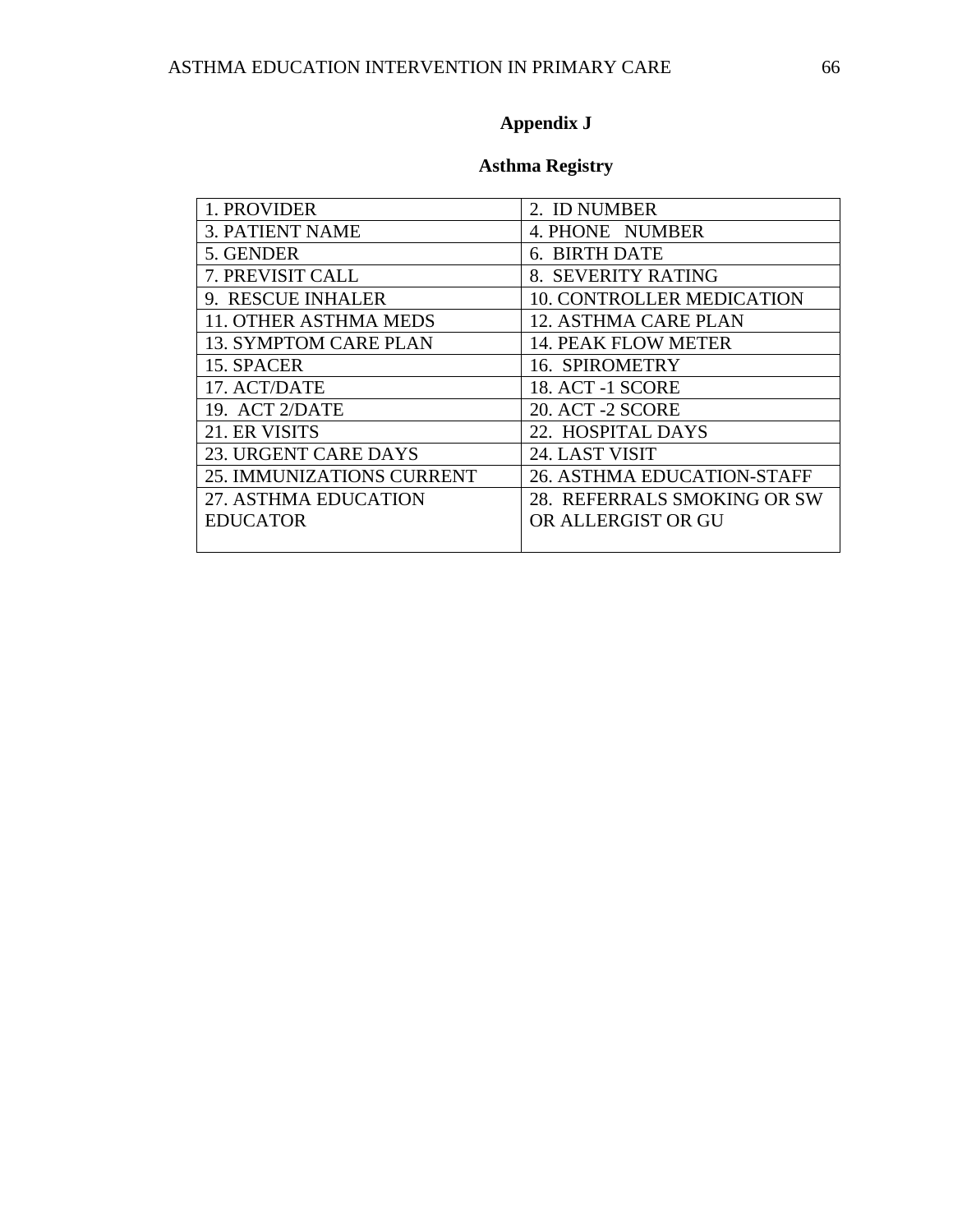### **APPENDIX K**

# **FLAGS & QUICK TEXT**

| C <sub>0</sub><br>Centricity EMR - Jeanette Toro-Linnehan, RN,MSN MPH @ Deerfield Valley Health Center (cpoemr) - 4/7/2013 7:47 PM - [Chart] |                                                                               |            |  |  |  |  |  |  |  |
|----------------------------------------------------------------------------------------------------------------------------------------------|-------------------------------------------------------------------------------|------------|--|--|--|--|--|--|--|
| Actions Options Help<br>60 <sup>°</sup>                                                                                                      |                                                                               |            |  |  |  |  |  |  |  |
| SDesktop Cloan + CAppts & Reg & Reports New Yvew Brint ? Help BIT                                                                            |                                                                               |            |  |  |  |  |  |  |  |
| <b>BLACK TEST</b><br>Patient ID: M0188758                                                                                                    | Home: (000)000-0000 Work: 464-3333                                            |            |  |  |  |  |  |  |  |
| 2 Years & 5 Months Old Female (DOB: 10/12/2010)                                                                                              | PCP: Kori DeLuca, RT(R), RN, BSN<br>Insurance: SLIDING (-100) Policy#: Group: |            |  |  |  |  |  |  |  |
| å<br>ł<br>$\lambda$<br>₿<br>E<br>à                                                                                                           | Ø<br><b>New Alert Flag</b>                                                    |            |  |  |  |  |  |  |  |
| Find Pt.<br>Protocols Graph<br>Handouts<br>Probs<br>Meds                                                                                     |                                                                               |            |  |  |  |  |  |  |  |
| <b>Summary</b><br><b>Problems</b><br><b>Medications</b><br>Aler<br>History                                                                   | To Location<br><b>Properties</b>                                              |            |  |  |  |  |  |  |  |
| 1002<br>Properties: Office Visit at DVHC on 04/07/2013 7:06 PM by<br>Doc D:                                                                  | <b>DVHC</b><br>Normal<br>Priority:<br>v                                       |            |  |  |  |  |  |  |  |
| Summary, asthma education                                                                                                                    | To User<br>Care Alert O Popup<br>Flag<br>Type:                                |            |  |  |  |  |  |  |  |
|                                                                                                                                              | H<br>$\blacksquare$                                                           |            |  |  |  |  |  |  |  |
| 人 中国 Aid<br>Inserted<br>$\mathbf{v}$ 10 $\mathbf{v}$ B<br>Wial Signs-2-CCC                                                                   | B<br>Start:<br>04/07/2013                                                     |            |  |  |  |  |  |  |  |
| <b>Nurse Comments: 01</b><br>15<br>圖HPI-CCC-2                                                                                                | $\overline{\mathsf{x}}$<br>B<br>Expire                                        |            |  |  |  |  |  |  |  |
| 15<br>02<br><b>国</b> 加<br>15<br>Q <sub>3</sub>                                                                                               | I<br>Attach to: Patient's Chart                                               |            |  |  |  |  |  |  |  |
| Self Management G<br>Q <sub>4</sub><br>15                                                                                                    |                                                                               |            |  |  |  |  |  |  |  |
| 图 PMH-PSH-CCC<br>05<br>15                                                                                                                    | TEST, BLACK<br><br>Patient:                                                   |            |  |  |  |  |  |  |  |
| <b>ID</b> FH-SH-CCC<br>Risk Factors-GECC                                                                                                     | TEST, BLACK<br><b>Subject</b>                                                 |            |  |  |  |  |  |  |  |
| H ROS-CCC                                                                                                                                    |                                                                               |            |  |  |  |  |  |  |  |
| <b>Total ACT score</b><br>19 or less, asthma i<br><b>ID</b> PE-CCC                                                                           | Message:                                                                      |            |  |  |  |  |  |  |  |
| 里 Problems-CCC<br><b>SEVERITY</b>                                                                                                            | patient needs ACT, spirometry, asthma plan and visit                          |            |  |  |  |  |  |  |  |
| UP OP OE A&P-CCC<br># of night time awakenings in past month:                                                                                |                                                                               |            |  |  |  |  |  |  |  |
| Patient Instructions-<br># of rescue inhaler uses in past month: :                                                                           |                                                                               |            |  |  |  |  |  |  |  |
| Prescriptions<br># of interferences with activities:<br>none.<br># of acute attacks requiring Prednisone in past<br>$\blacksquare$           |                                                                               |            |  |  |  |  |  |  |  |
| Frequency of symptoms<br>days per                                                                                                            |                                                                               |            |  |  |  |  |  |  |  |
| Attachments<br># of ER visits in past year.                                                                                                  |                                                                               |            |  |  |  |  |  |  |  |
| # of hospitalizations in past year:<br>Favorites                                                                                             | Save as Draft<br>Send<br>Cancel                                               |            |  |  |  |  |  |  |  |
| Blankimage<br>Controller medication-frequency:                                                                                               |                                                                               |            |  |  |  |  |  |  |  |
| Refill history:<br>Allergy Injection                                                                                                         |                                                                               |            |  |  |  |  |  |  |  |
| Last asthma education<br>图 Asthma Q&E-A-F<br>Other asthma meds<br><b>ID Fall Flu</b>                                                         |                                                                               |            |  |  |  |  |  |  |  |
| Do you use a peak flow meter?<br>El Immunization No                                                                                          |                                                                               |            |  |  |  |  |  |  |  |
| D<br><b>dinimi</b><br>1                                                                                                                      |                                                                               | И          |  |  |  |  |  |  |  |
| For Help, press F1                                                                                                                           | 0.95                                                                          | <b>NUM</b> |  |  |  |  |  |  |  |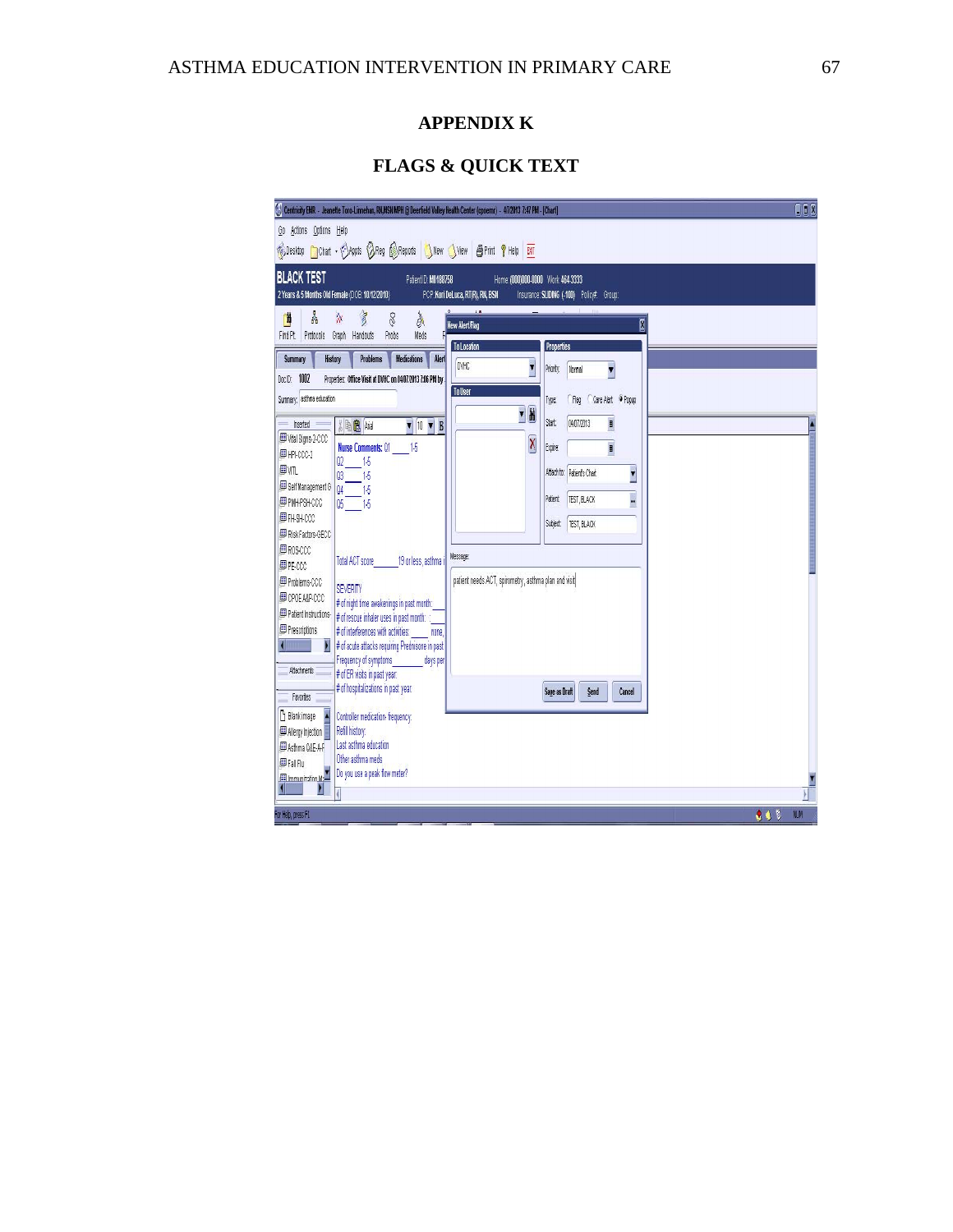### **Appendix L**

**Graph 1** 

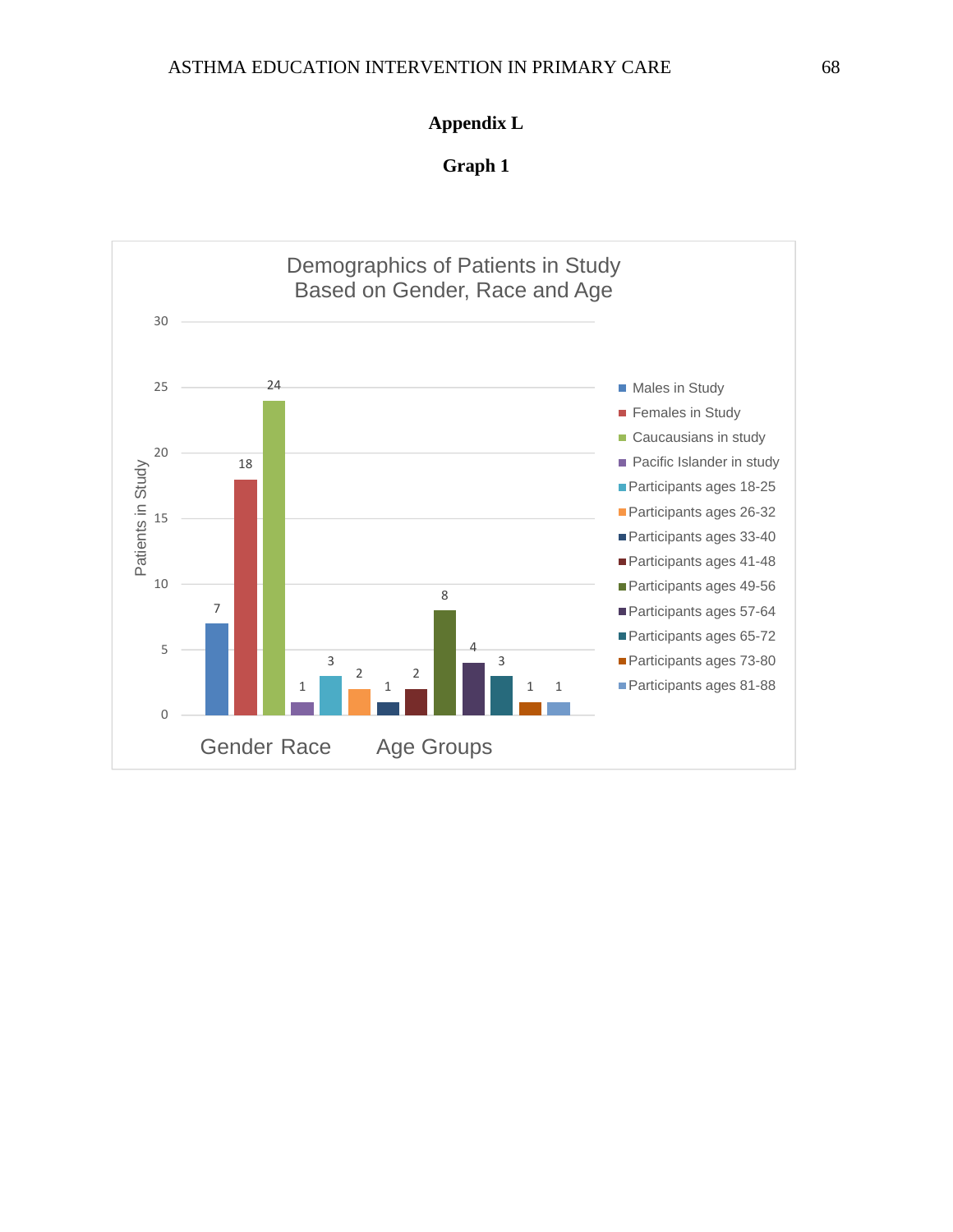### **Appendix M**

### **GRAPH 2**

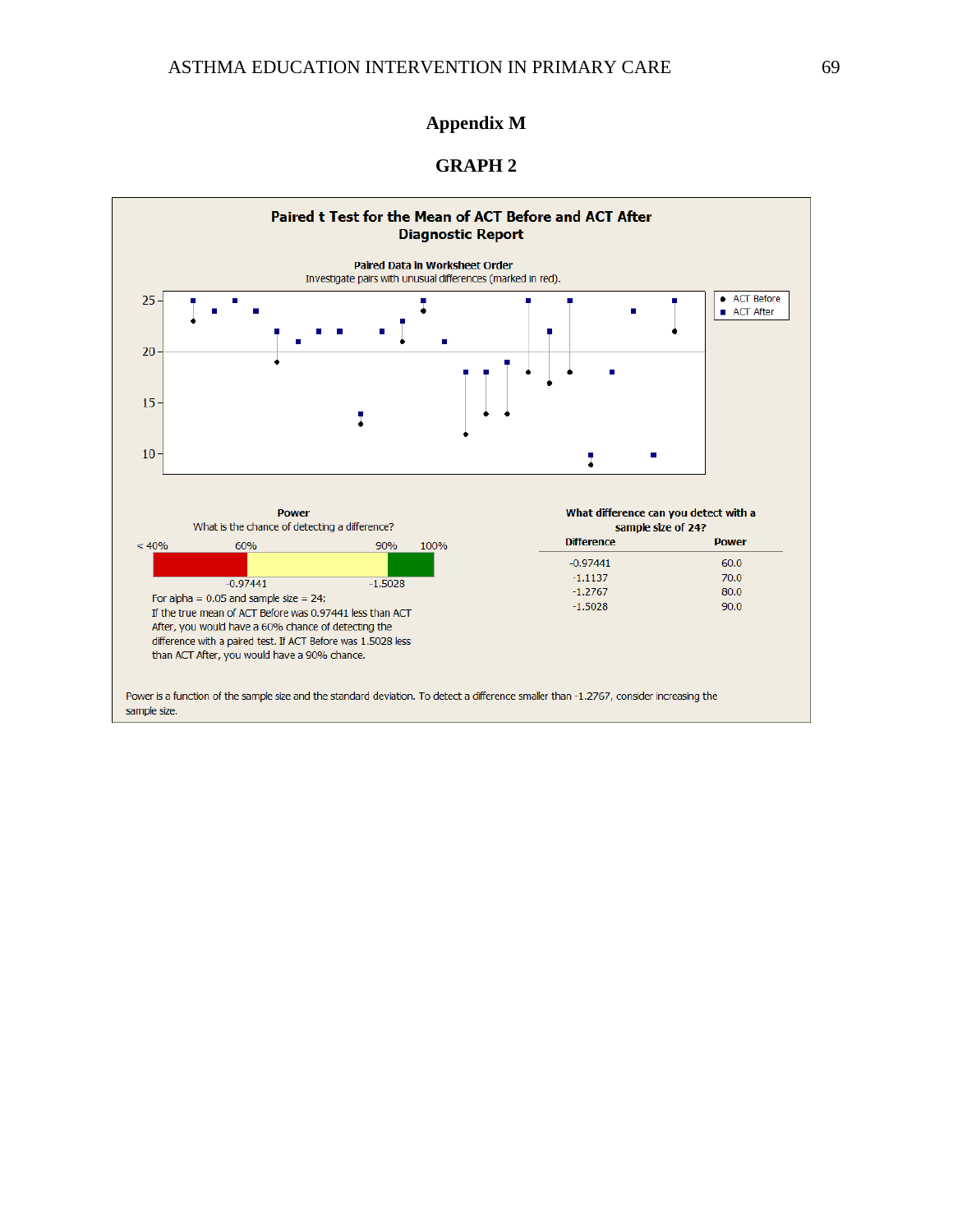### **Appendix N**

### **CHART 1**

|                                                       | sample      | <b>Mean</b>      | <b>SD</b>      | <b>Mean</b>      | <b>SD</b>      | $p-$  |                                                |  |  |
|-------------------------------------------------------|-------------|------------------|----------------|------------------|----------------|-------|------------------------------------------------|--|--|
|                                                       | $\mathbf n$ | <b>Before</b>    | <b>Before</b>  | <b>After</b>     | <b>After</b>   | value | test                                           |  |  |
| Asthma                                                |             |                  |                |                  |                |       | paired                                         |  |  |
| <b>Control Score</b>                                  | 24          | 19.04            | 4.768          | 21               | 4.443          | 0.001 | t-test                                         |  |  |
|                                                       | sample      | <b>Count</b>     | <b>Percent</b> | <b>Count</b>     | <b>Percent</b> | $p-$  |                                                |  |  |
|                                                       | $\mathbf n$ | <b>Before</b>    | <b>Before</b>  | <b>After</b>     | <b>After</b>   | value | test                                           |  |  |
| Rescue                                                |             |                  |                |                  |                |       |                                                |  |  |
| Meds(refill                                           |             |                  |                |                  |                |       |                                                |  |  |
| History                                               |             |                  |                |                  |                |       | test of two proportions                        |  |  |
| count)                                                | 25          | 6                | 0.24           | 24               | 0.96           | 0.000 | (percent defective)                            |  |  |
| Verbally<br>Confirm                                   |             |                  |                |                  |                |       | test of two proportions                        |  |  |
| Inhaler                                               | 25          | $\overline{4}$   | 0.16           | 24               | 0.96           | 0.000 | (percent defective)                            |  |  |
| Correct                                               |             |                  |                |                  |                |       |                                                |  |  |
| Inhaler                                               |             |                  |                |                  |                |       | test of two proportions                        |  |  |
| Technique                                             | 25          | 6                | 0.24           | 24               | 0.96           | 0.000 | (percent defective)                            |  |  |
| Patient can                                           |             |                  |                |                  |                |       | test of two proportions                        |  |  |
| <b>Explain Meds</b>                                   | 25          | 5                | 0.20           | 25               | 1.00           | 0.000 | (percent defective)                            |  |  |
|                                                       |             |                  |                |                  |                |       | test of two proportions                        |  |  |
| Spirometry                                            | 25          | 5                | 0.20           | 25               | 1.00           | 0.000 | (percent defective)                            |  |  |
| Correct                                               |             |                  |                |                  |                |       |                                                |  |  |
| medications                                           |             |                  |                |                  |                |       |                                                |  |  |
| prescribed for<br>control                             | 25          | 6                | 0.24           | 25               | 1.00           | 0.000 | test of two proportions<br>(percent defective) |  |  |
| Uncontrolled                                          |             |                  |                |                  |                |       | test of two proportions                        |  |  |
| Asthma                                                | 25          | 12               | 0.48           | 8                | 0.32           | 0.193 | (percent defective)                            |  |  |
| acute care                                            |             |                  |                |                  |                |       | test of two proportions                        |  |  |
| visits                                                | 25          | $\boldsymbol{7}$ | 0.28           | $\boldsymbol{0}$ | 0.00           | 0.005 | (percent defective)                            |  |  |
| met with                                              |             |                  |                |                  |                |       |                                                |  |  |
| asthma                                                |             |                  |                |                  |                |       |                                                |  |  |
| educator                                              | 25          | 25               |                | 25               |                |       |                                                |  |  |
| updated med                                           |             |                  |                |                  |                |       |                                                |  |  |
| list given to                                         |             |                  |                |                  |                |       |                                                |  |  |
| provider                                              | 25          | 25               |                | 25               |                |       |                                                |  |  |
| patients<br>provided with                             |             |                  |                |                  |                |       |                                                |  |  |
| med list                                              | 25          | 25               |                | 25               |                |       |                                                |  |  |
| <b>Chart 1 Notes: Test and CI for Two Proportions</b> |             |                  |                |                  |                |       |                                                |  |  |

Sample X  $N$ <br>1 6 25

Sample p<br>0. 240000

2 24 25 0.960000 Difference = p (1) - p (2) Estimate for difference: -0.72 95% CI for difference:  $(-0.904195, -0.535805)$  Test for difference = 0 (vs not= 0):  $Z = -7.66$  P-Value = 0.000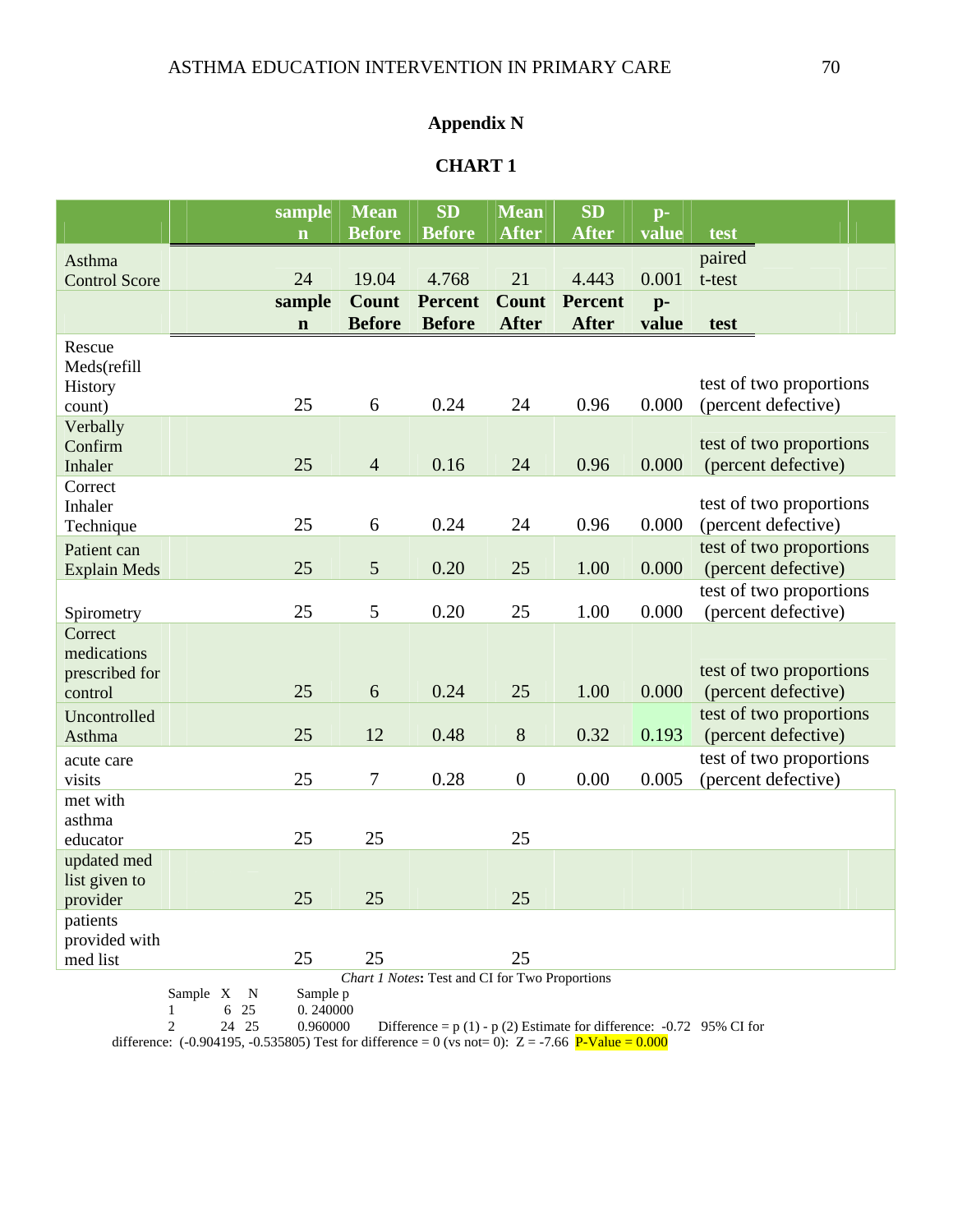### ASTHMA EDUCATION INTERVENTION IN PRIMARY CARE 71

## **Appendix O**

**GRAPH 3** 

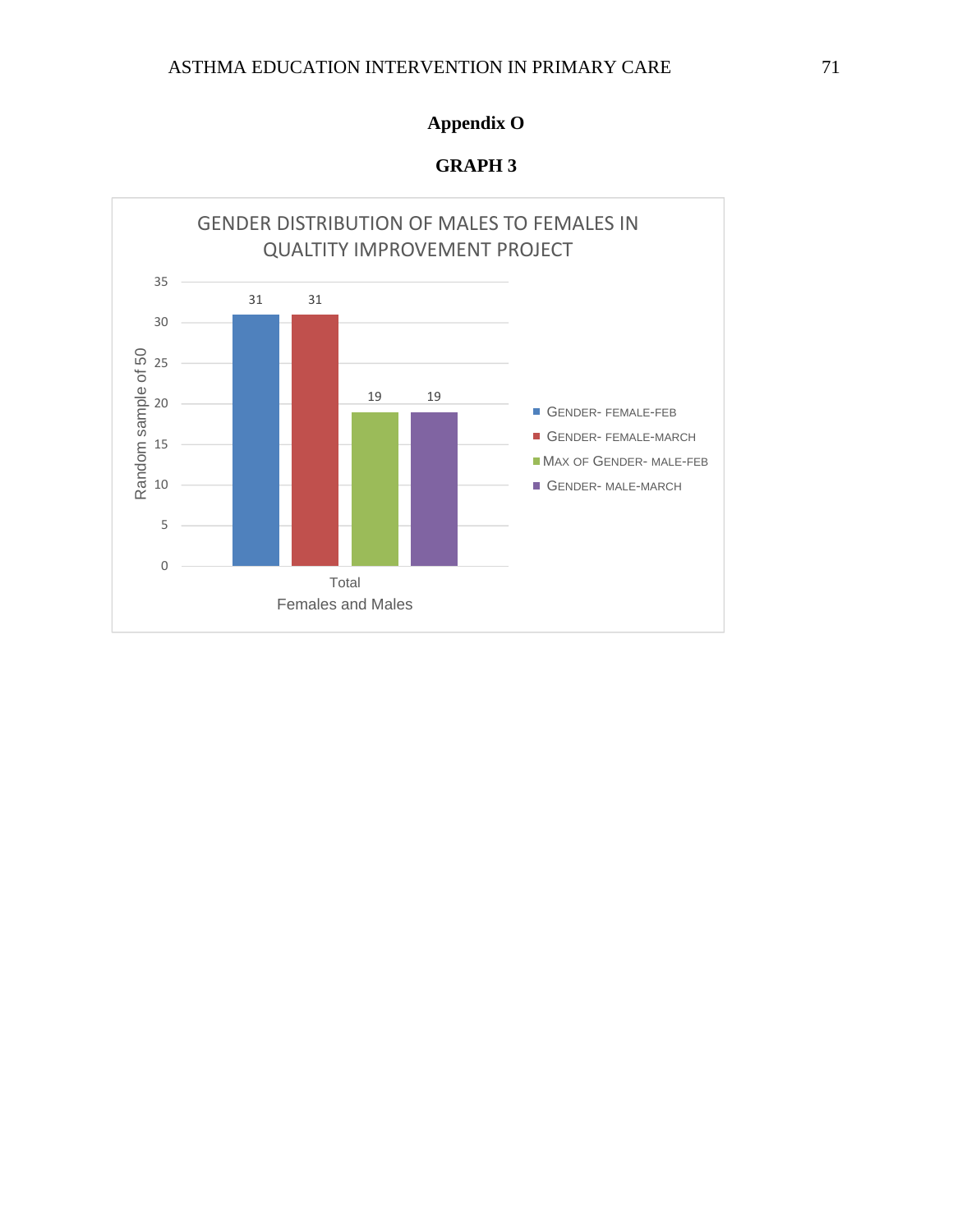

**GRAPH 4**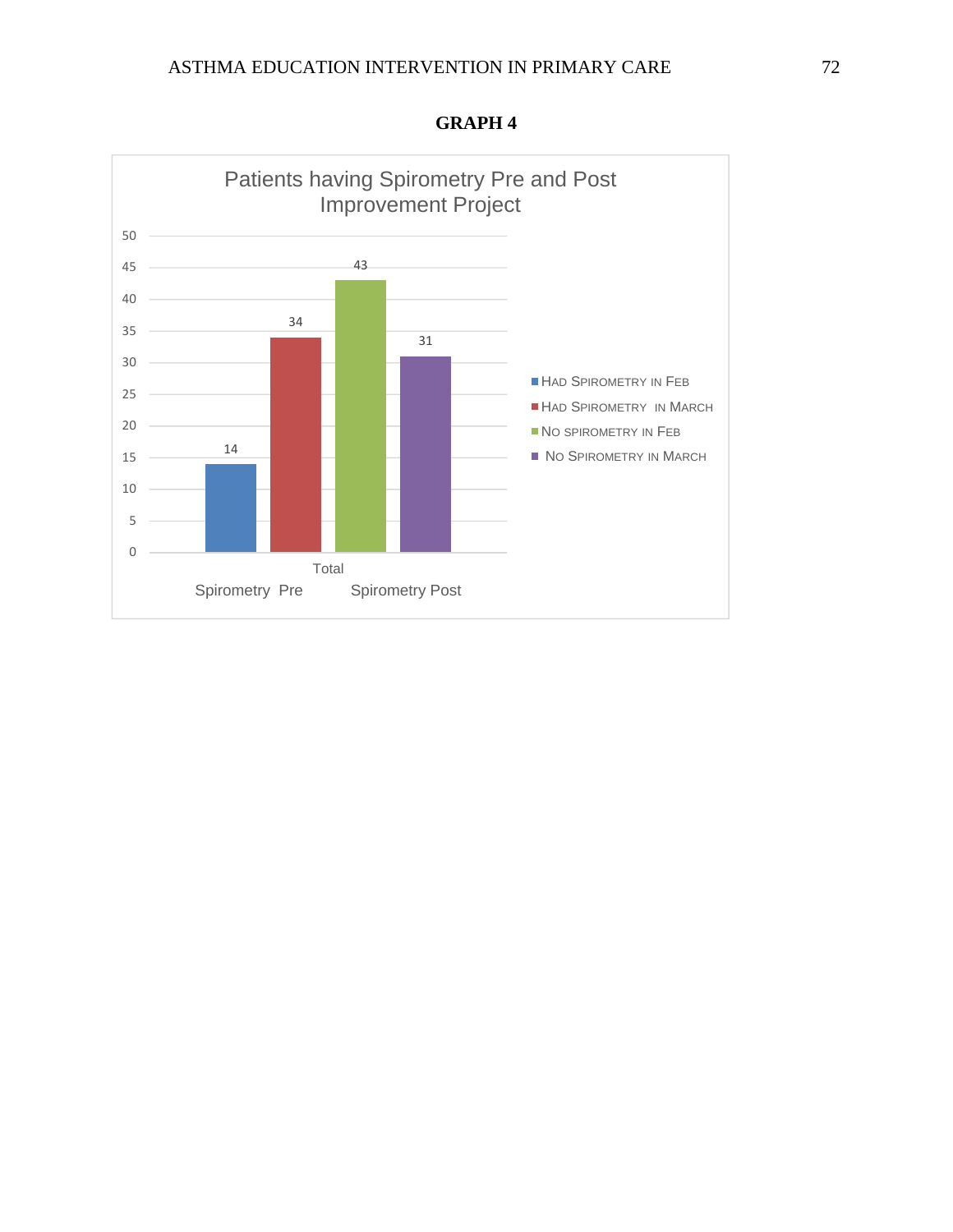

**GRAPH 5**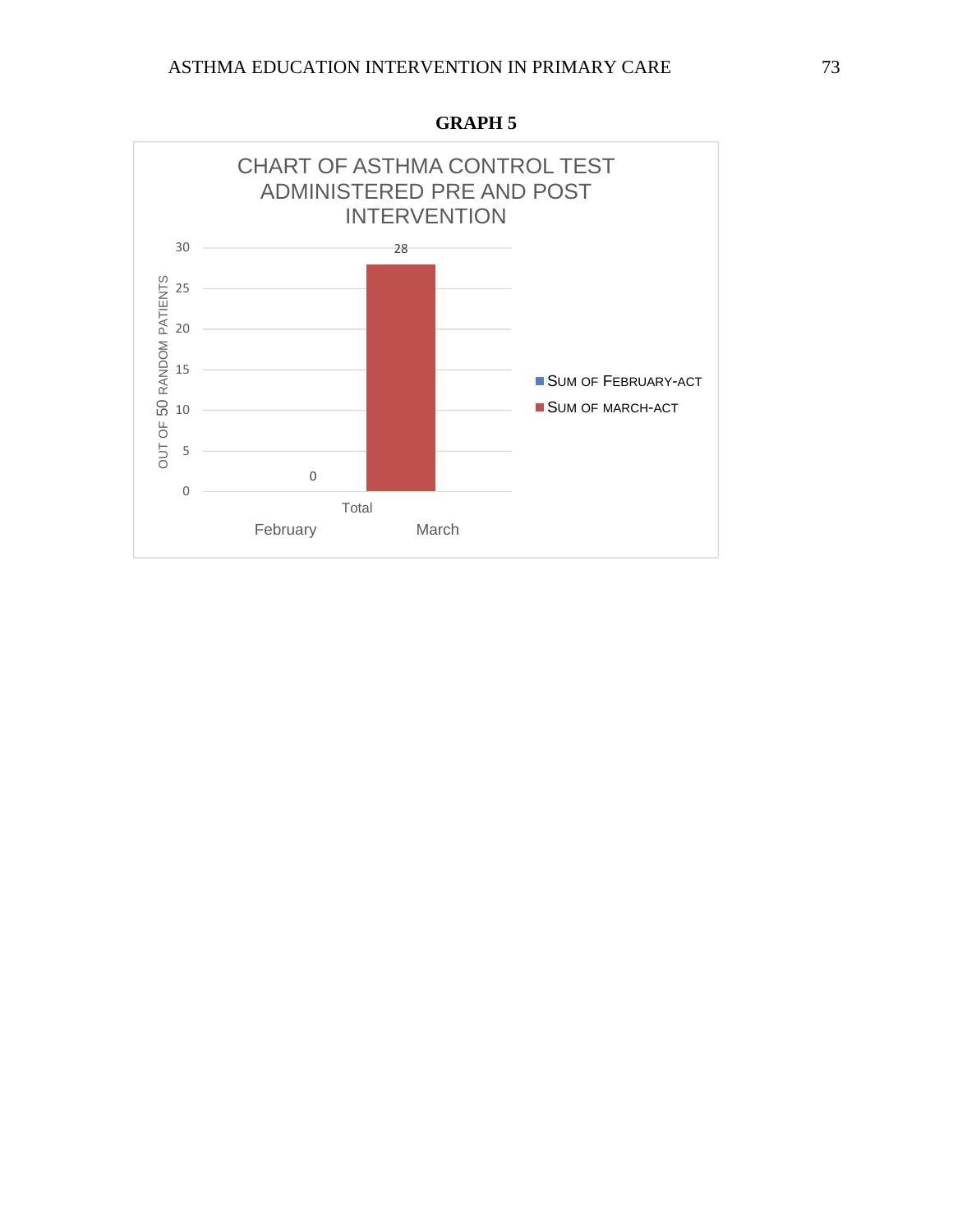

**GRAPH 6**